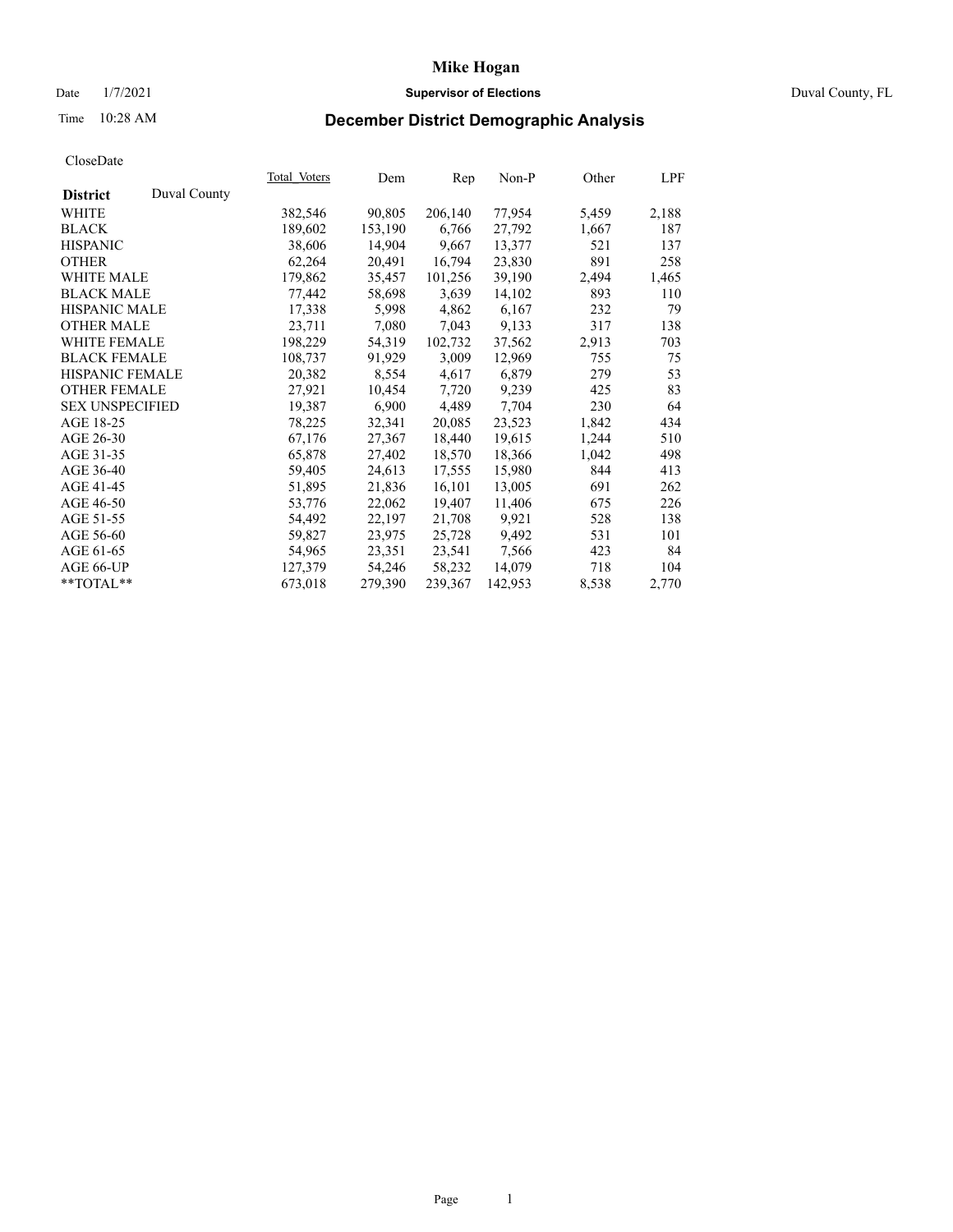## Date  $1/7/2021$  Duval County, FL

# Time 10:28 AM **December District Demographic Analysis**

|                                            | Total Voters | Dem    | Rep    | Non-P  | Other | LPF |
|--------------------------------------------|--------------|--------|--------|--------|-------|-----|
| City Council District 1<br><b>District</b> |              |        |        |        |       |     |
| WHITE                                      | 21,838       | 5,354  | 11,419 | 4,648  | 300   | 117 |
| <b>BLACK</b>                               | 15,133       | 11,798 | 623    | 2,545  | 147   | 20  |
| <b>HISPANIC</b>                            | 3,597        | 1,477  | 813    | 1,253  | 45    | 9   |
| <b>OTHER</b>                               | 4,249        | 1,496  | 1,004  | 1,678  | 51    | 20  |
| WHITE MALE                                 | 10,182       | 2,082  | 5,562  | 2,334  | 129   | 75  |
| <b>BLACK MALE</b>                          | 6,057        | 4,429  | 323    | 1,215  | 80    | 10  |
| <b>HISPANIC MALE</b>                       | 1,553        | 600    | 386    | 542    | 20    | 5   |
| <b>OTHER MALE</b>                          | 1,502        | 464    | 431    | 576    | 18    | 13  |
| WHITE FEMALE                               | 11,347       | 3,191  | 5,709  | 2,241  | 167   | 39  |
| <b>BLACK FEMALE</b>                        | 8,721        | 7,125  | 281    | 1,240  | 65    | 10  |
| HISPANIC FEMALE                            | 1,948        | 837    | 407    | 675    | 25    | 4   |
| <b>OTHER FEMALE</b>                        | 1,893        | 776    | 435    | 649    | 27    | 6   |
| <b>SEX UNSPECIFIED</b>                     | 1,612        | 620    | 325    | 651    | 12    | 4   |
| AGE 18-25                                  | 5,783        | 2,604  | 1,190  | 1,839  | 117   | 33  |
| AGE 26-30                                  | 4,656        | 2,134  | 974    | 1,445  | 76    | 27  |
| AGE 31-35                                  | 4,567        | 2,133  | 1,001  | 1,336  | 68    | 29  |
| AGE 36-40                                  | 3,924        | 1,768  | 951    | 1,119  | 66    | 20  |
| AGE 41-45                                  | 3,376        | 1,573  | 893    | 859    | 38    | 13  |
| AGE 46-50                                  | 3,447        | 1,571  | 1,065  | 749    | 45    | 17  |
| AGE 51-55                                  | 3,582        | 1,626  | 1,239  | 674    | 34    | 9   |
| AGE 56-60                                  | 3,955        | 1,721  | 1,529  | 654    | 44    | 7   |
| AGE 61-65                                  | 3,546        | 1,587  | 1,403  | 526    | 27    | 3   |
| AGE 66-UP                                  | 7,981        | 3,408  | 3,614  | 923    | 28    | 8   |
| **TOTAL**                                  | 44,817       | 20,125 | 13,859 | 10,124 | 543   | 166 |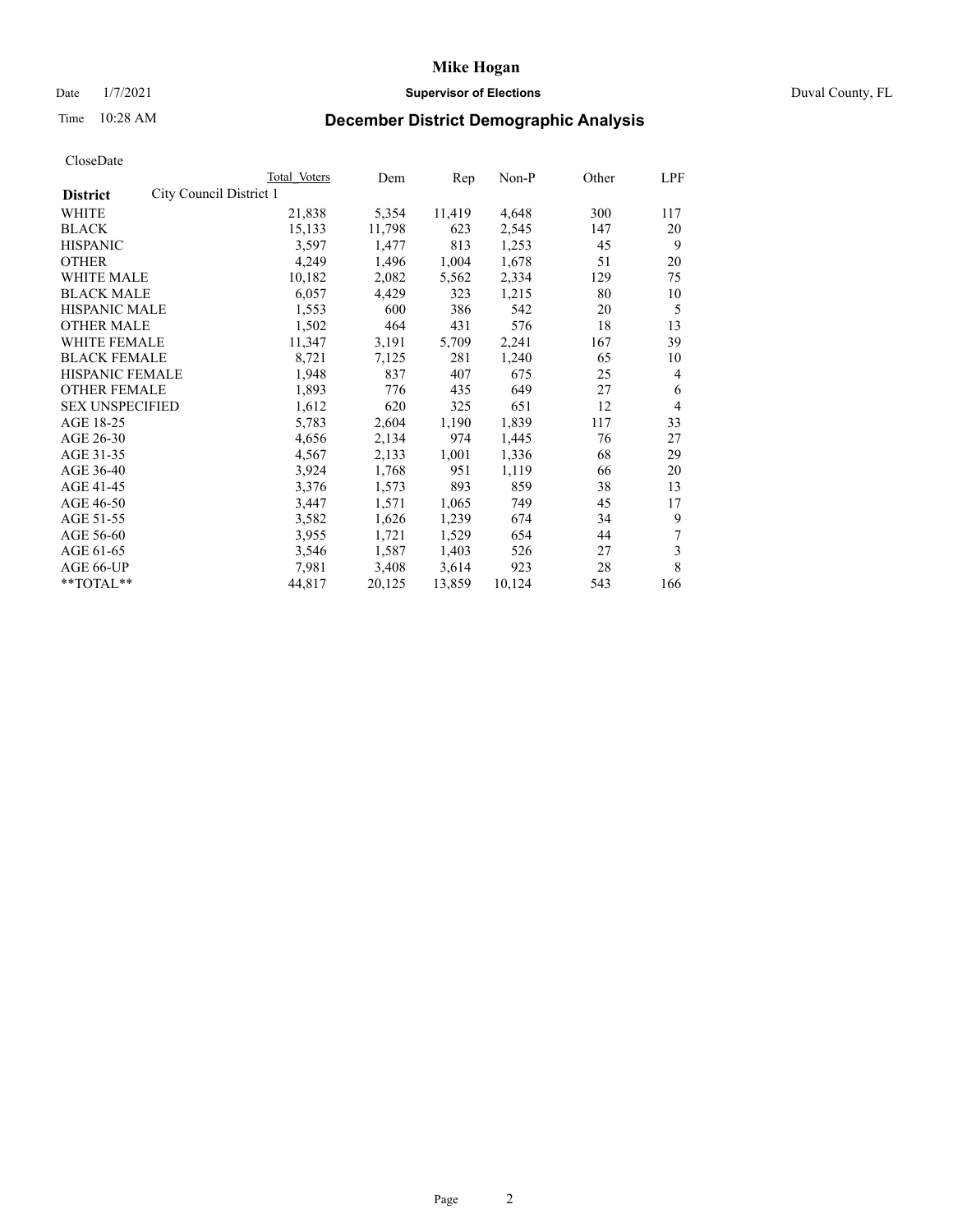## Date  $1/7/2021$  Duval County, FL

# Time 10:28 AM **December District Demographic Analysis**

|                                            | Total Voters | Dem    | Rep    | Non-P  | Other | LPF |
|--------------------------------------------|--------------|--------|--------|--------|-------|-----|
| City Council District 2<br><b>District</b> |              |        |        |        |       |     |
| WHITE                                      | 34,474       | 6,440  | 20,960 | 6,441  | 453   | 180 |
| <b>BLACK</b>                               | 9,842        | 7,555  | 454    | 1,695  | 124   | 14  |
| <b>HISPANIC</b>                            | 3,089        | 1,096  | 893    | 1,062  | 33    | 5   |
| <b>OTHER</b>                               | 4,869        | 1,323  | 1,672  | 1,790  | 64    | 20  |
| WHITE MALE                                 | 16,529       | 2,572  | 10,315 | 3,312  | 213   | 117 |
| <b>BLACK MALE</b>                          | 4,356        | 3,072  | 264    | 944    | 63    | 13  |
| <b>HISPANIC MALE</b>                       | 1,437        | 444    | 463    | 510    | 17    | 3   |
| <b>OTHER MALE</b>                          | 1,925        | 485    | 697    | 710    | 21    | 12  |
| WHITE FEMALE                               | 17,563       | 3,802  | 10,425 | 3,037  | 237   | 62  |
| <b>BLACK FEMALE</b>                        | 5,343        | 4,380  | 189    | 713    | 60    | 1   |
| HISPANIC FEMALE                            | 1,586        | 628    | 414    | 527    | 15    | 2   |
| <b>OTHER FEMALE</b>                        | 2,214        | 689    | 771    | 714    | 34    | 6   |
| <b>SEX UNSPECIFIED</b>                     | 1,321        | 342    | 441    | 521    | 14    | 3   |
| AGE 18-25                                  | 5,745        | 1,881  | 2,029  | 1,655  | 151   | 29  |
| AGE 26-30                                  | 4,702        | 1,533  | 1,663  | 1,373  | 95    | 38  |
| AGE 31-35                                  | 5,171        | 1,532  | 2,014  | 1,506  | 77    | 42  |
| AGE 36-40                                  | 4,888        | 1,525  | 1,867  | 1,387  | 64    | 45  |
| AGE 41-45                                  | 4,343        | 1,426  | 1,748  | 1,094  | 54    | 21  |
| AGE 46-50                                  | 4,510        | 1,517  | 2,013  | 904    | 58    | 18  |
| AGE 51-55                                  | 4,590        | 1,433  | 2,297  | 806    | 47    | 7   |
| AGE 56-60                                  | 4,898        | 1,428  | 2,709  | 709    | 45    | 7   |
| AGE 61-65                                  | 4,220        | 1,294  | 2,353  | 536    | 33    | 4   |
| AGE 66-UP                                  | 9,207        | 2,845  | 5,286  | 1,018  | 50    | 8   |
| **TOTAL**                                  | 52,274       | 16,414 | 23,979 | 10,988 | 674   | 219 |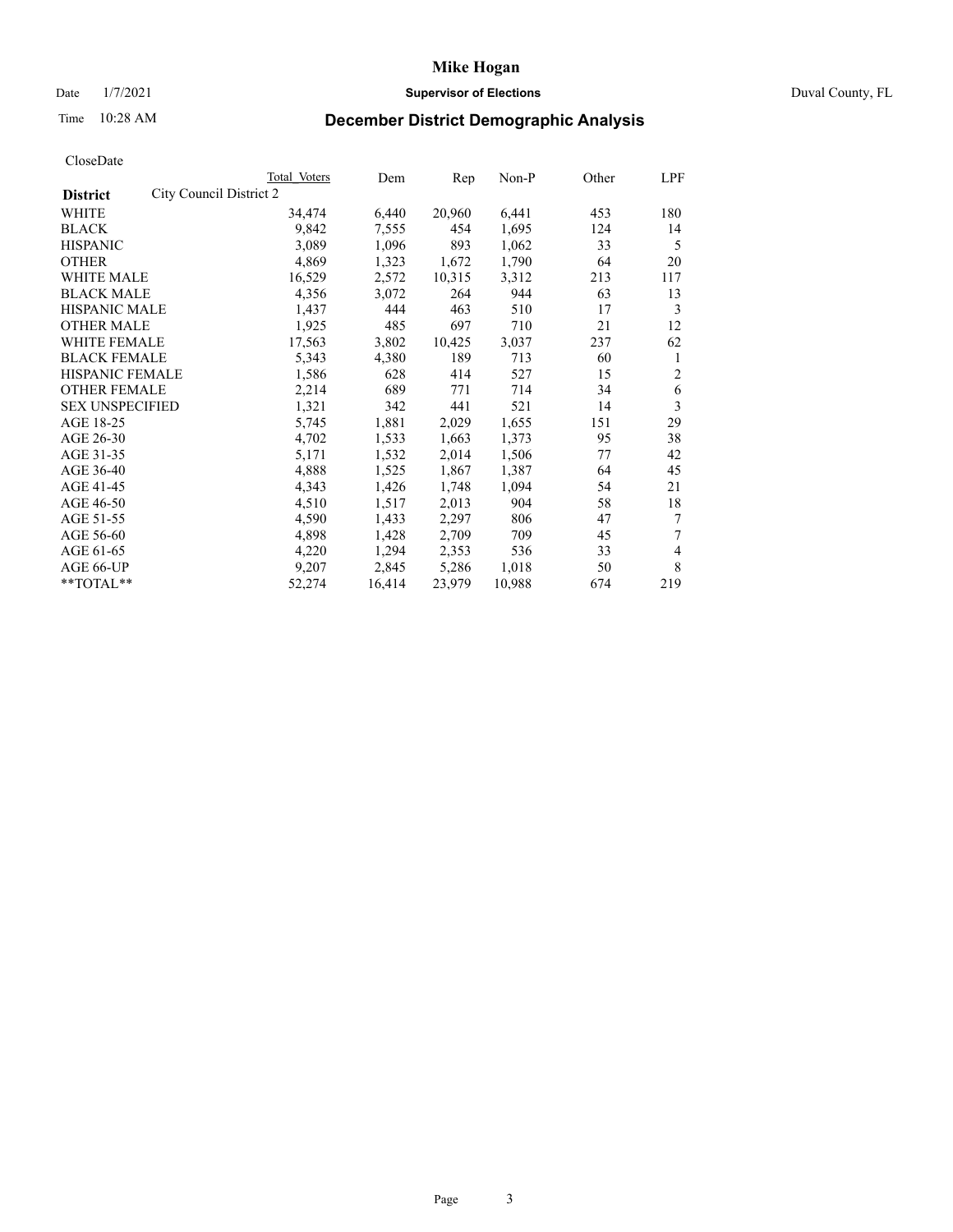## Date  $1/7/2021$  Duval County, FL

# Time 10:28 AM **December District Demographic Analysis**

| Total Voters | Dem                     | Rep    | Non-P  | Other | LPF |
|--------------|-------------------------|--------|--------|-------|-----|
|              |                         |        |        |       |     |
| 36,723       | 7,792                   | 20,175 | 8,051  | 498   | 207 |
| 4.905        | 3,617                   | 278    | 955    | 50    | 5   |
| 3,316        | 1,146                   | 985    | 1,124  | 54    | 7   |
| 6,781        | 1,874                   | 2,236  | 2,570  | 77    | 24  |
| 17,306       | 2,862                   | 10,075 | 3,988  | 230   | 151 |
| 2,307        | 1,572                   | 168    | 531    | 32    | 4   |
| 1,459        | 428                     | 462    | 535    | 29    | 5   |
| 2,718        | 703                     | 914    | 1,058  | 30    | 13  |
| 18,988       | 4,839                   | 9,901  | 3,936  | 259   | 53  |
| 2,525        | 1,997                   | 105    | 404    | 18    | 1   |
| 1,782        | 696                     | 506    | 555    | 24    | 1   |
| 3,184        | 962                     | 1,093  | 1,082  | 39    | 8   |
| 1,455        | 370                     | 450    | 610    | 18    | 7   |
| 5,779        | 1,811                   | 1,994  | 1,785  | 152   | 37  |
| 4,848        | 1,390                   | 1,845  | 1,486  | 81    | 46  |
| 4,791        | 1,365                   | 1,789  | 1,538  | 63    | 36  |
| 4,751        | 1,274                   | 1,896  | 1,470  | 73    | 38  |
| 4,229        | 1,205                   | 1,705  | 1,249  | 43    | 27  |
| 4,295        | 1,152                   | 2,001  | 1,067  | 57    | 18  |
| 4,302        | 1,121                   | 2,223  | 901    | 40    | 17  |
| 4,622        | 1,144                   | 2,497  | 922    | 50    | 9   |
| 4,228        | 1,196                   | 2,213  | 758    | 52    | 9   |
| 9,880        | 2,771                   | 5,511  | 1,524  | 68    | 6   |
| 51,725       | 14,429                  | 23,674 | 12,700 | 679   | 243 |
|              | City Council District 3 |        |        |       |     |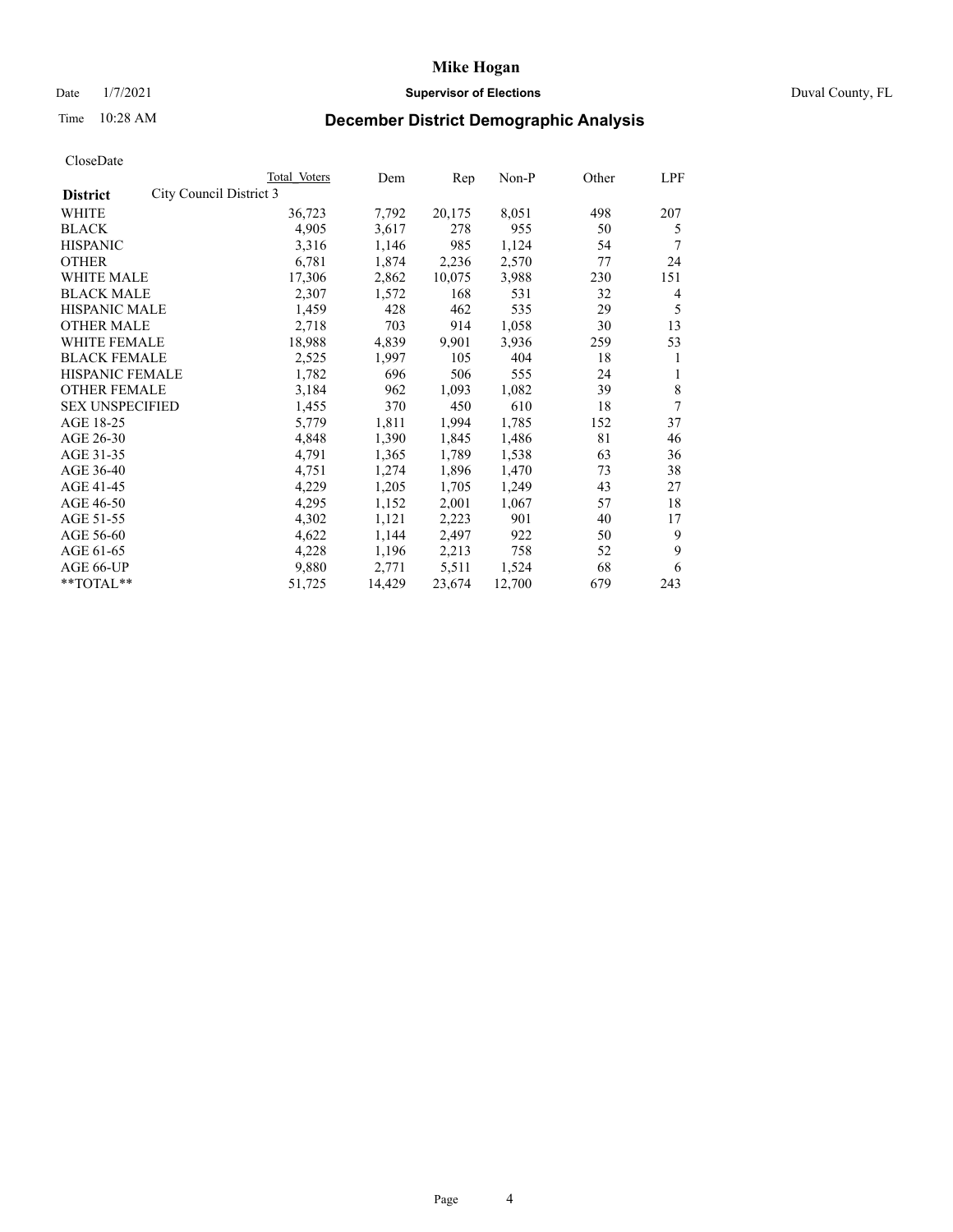## Date  $1/7/2021$  Duval County, FL

# Time 10:28 AM **December District Demographic Analysis**

|                                            | Total Voters | Dem    | Rep    | Non-P  | Other | LPF |
|--------------------------------------------|--------------|--------|--------|--------|-------|-----|
| City Council District 4<br><b>District</b> |              |        |        |        |       |     |
| WHITE                                      | 27,541       | 6,819  | 13,966 | 6,132  | 444   | 180 |
| <b>BLACK</b>                               | 8,212        | 6,246  | 357    | 1,496  | 103   | 10  |
| <b>HISPANIC</b>                            | 4,259        | 1,662  | 983    | 1,538  | 61    | 15  |
| <b>OTHER</b>                               | 5,791        | 1,860  | 1,490  | 2,355  | 65    | 21  |
| WHITE MALE                                 | 12,959       | 2,686  | 6,871  | 3,069  | 214   | 119 |
| <b>BLACK MALE</b>                          | 3,326        | 2,321  | 187    | 757    | 55    | 6   |
| <b>HISPANIC MALE</b>                       | 1,880        | 667    | 493    | 686    | 27    | 7   |
| <b>OTHER MALE</b>                          | 2,295        | 669    | 628    | 955    | 30    | 13  |
| WHITE FEMALE                               | 14,215       | 4,044  | 6,936  | 2,950  | 226   | 59  |
| <b>BLACK FEMALE</b>                        | 4,741        | 3,817  | 165    | 709    | 46    | 4   |
| HISPANIC FEMALE                            | 2,271        | 956    | 465    | 809    | 33    | 8   |
| <b>OTHER FEMALE</b>                        | 2,587        | 952    | 687    | 915    | 28    | 5   |
| <b>SEX UNSPECIFIED</b>                     | 1,529        | 475    | 364    | 671    | 14    | 5   |
| AGE 18-25                                  | 5,662        | 2,165  | 1,428  | 1,886  | 150   | 33  |
| AGE 26-30                                  | 5,413        | 1,992  | 1,509  | 1,755  | 115   | 42  |
| AGE 31-35                                  | 4,705        | 1,719  | 1,380  | 1,482  | 89    | 35  |
| AGE 36-40                                  | 4,068        | 1,476  | 1,232  | 1,256  | 73    | 31  |
| AGE 41-45                                  | 3,403        | 1,273  | 1,054  | 993    | 56    | 27  |
| AGE 46-50                                  | 3,428        | 1,204  | 1,294  | 857    | 50    | 23  |
| AGE 51-55                                  | 3,494        | 1,219  | 1,470  | 764    | 32    | 9   |
| AGE 56-60                                  | 3,981        | 1,333  | 1,796  | 807    | 36    | 9   |
| AGE 61-65                                  | 3,600        | 1,210  | 1,709  | 644    | 27    | 10  |
| AGE 66-UP                                  | 8,049        | 2,996  | 3,924  | 1,077  | 45    | 7   |
| **TOTAL**                                  | 45,803       | 16,587 | 16,796 | 11,521 | 673   | 226 |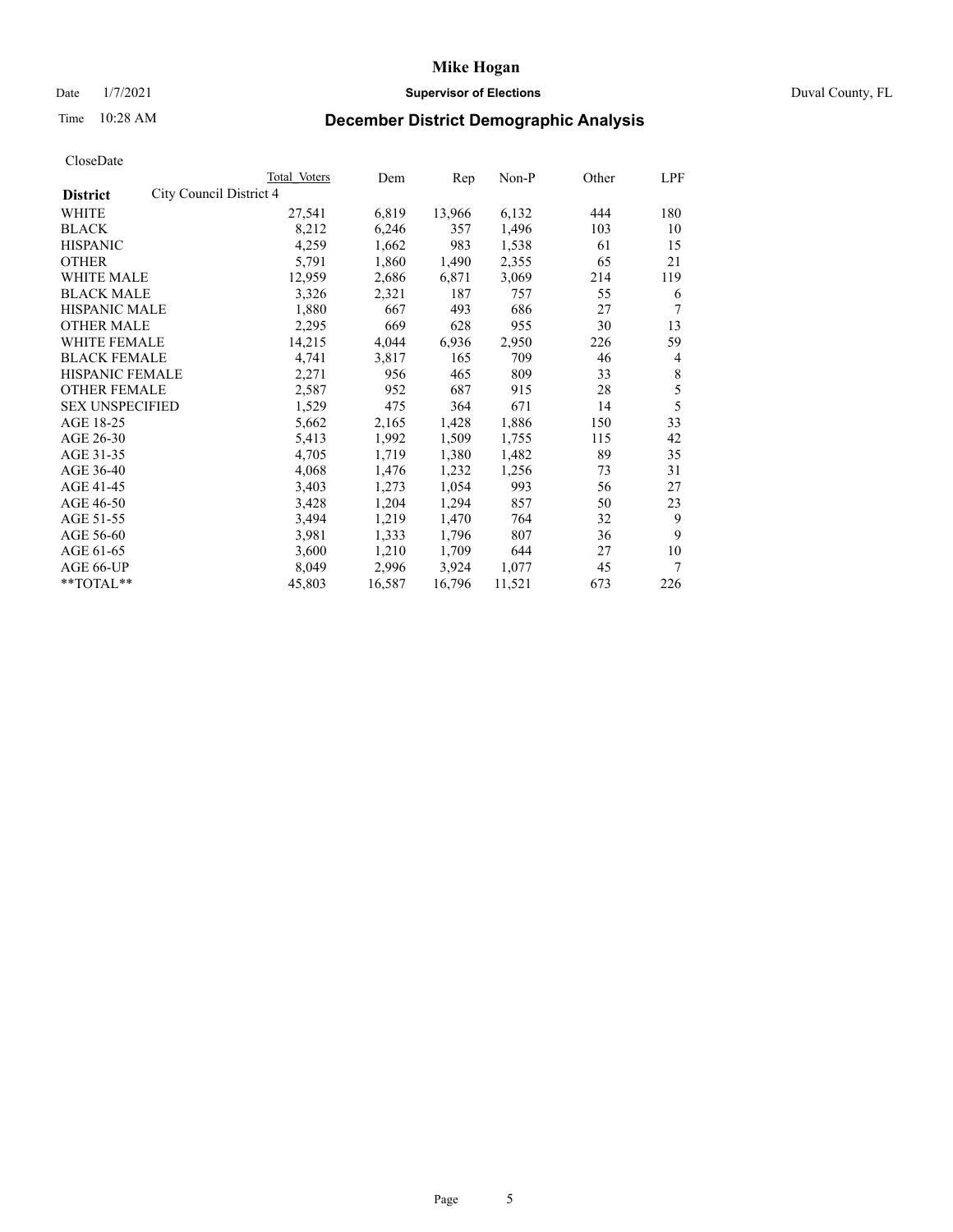## Date  $1/7/2021$  Duval County, FL

# Time 10:28 AM **December District Demographic Analysis**

| Total Voters | Dem                     | Rep    | Non-P | Other | LPF |
|--------------|-------------------------|--------|-------|-------|-----|
|              |                         |        |       |       |     |
| 28,951       | 8,382                   | 14,621 | 5,454 | 333   | 161 |
| 7,170        | 5,516                   | 287    | 1,297 | 62    | 8   |
| 2,798        | 1,115                   | 686    | 955   | 34    | 8   |
| 3,853        | 1,179                   | 1,130  | 1,473 | 54    | 17  |
| 13,300       | 3,301                   | 7,001  | 2,742 | 148   | 108 |
| 2,977        | 2,129                   | 151    | 660   | 32    | 5   |
| 1,270        | 475                     | 350    | 428   | 12    | 5   |
| 1,489        | 406                     | 505    | 554   | 17    | 7   |
| 15,299       | 4,975                   | 7,478  | 2,612 | 184   | 50  |
| 4,070        | 3,298                   | 132    | 608   | 29    | 3   |
| 1,447        | 609                     | 317    | 497   | 21    | 3   |
| 1,645        | 583                     | 471    | 556   | 28    | 7   |
| 1,274        | 416                     | 319    | 521   | 12    | 6   |
| 4,272        | 1,669                   | 1,242  | 1,229 | 107   | 25  |
| 4,122        | 1,541                   | 1,176  | 1,291 | 72    | 42  |
| 4,186        | 1,667                   | 1,276  | 1,145 | 61    | 37  |
| 3,581        | 1,362                   | 1,119  | 1,037 | 35    | 28  |
| 3,009        | 1,086                   | 1,044  | 824   | 39    | 16  |
| 3,256        | 1,174                   | 1,253  | 784   | 30    | 15  |
| 3,261        | 1,152                   | 1,428  | 646   | 24    | 11  |
| 3,823        | 1,391                   | 1,740  | 639   | 44    | 9   |
| 3,736        | 1,461                   | 1,716  | 523   | 33    | 3   |
| 9,526        | 3,689                   | 4,730  | 1,061 | 38    | 8   |
| 42,772       | 16,192                  | 16,724 | 9,179 | 483   | 194 |
|              | City Council District 5 |        |       |       |     |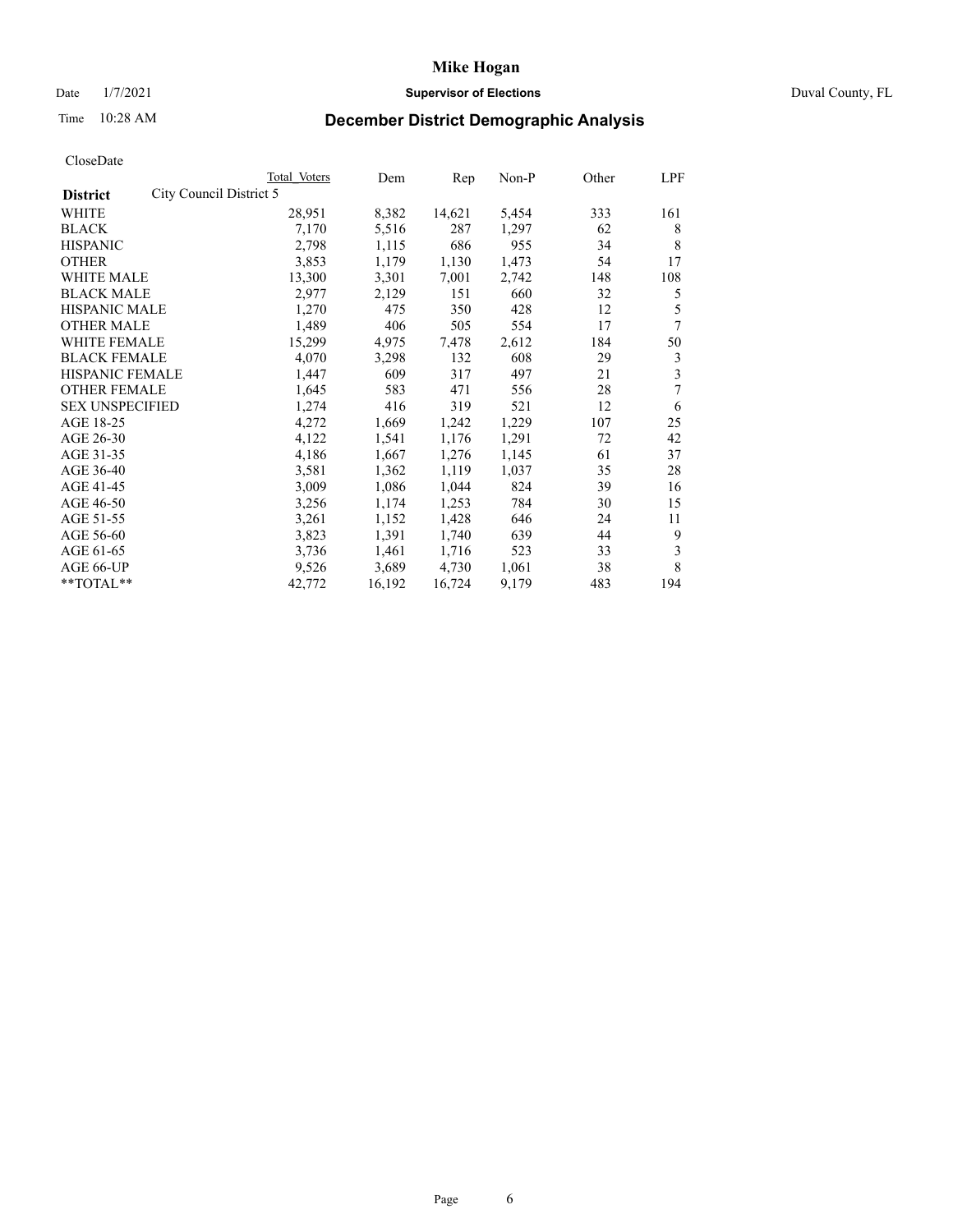## Date  $1/7/2021$  Duval County, FL

# Time 10:28 AM **December District Demographic Analysis**

| Total Voters | Dem                     | Rep    | Non-P  | Other | LPF            |
|--------------|-------------------------|--------|--------|-------|----------------|
|              |                         |        |        |       |                |
| 42,409       | 9,181                   | 24,694 | 7,849  | 459   | 226            |
| 3,879        | 2,866                   | 221    | 734    | 53    | 5              |
| 3,101        | 1,019                   | 1,016  | 1,015  | 41    | 10             |
| 4,752        | 1,323                   | 1,604  | 1,734  | 69    | 22             |
| 20,029       | 3,532                   | 12,092 | 4,054  | 203   | 148            |
| 1,759        | 1,204                   | 133    | 390    | 31    | 1              |
| 1,402        | 408                     | 501    | 466    | 19    | 8              |
| 1,904        | 482                     | 679    | 708    | 25    | 10             |
| 21,989       | 5,568                   | 12,379 | 3,712  | 254   | 76             |
| 2,068        | 1,628                   | 84     | 330    | 22    | 4              |
| 1,636        | 595                     | 501    | 517    | 21    | $\overline{2}$ |
| 2,175        | 707                     | 737    | 690    | 32    | 9              |
| 1,179        | 265                     | 429    | 465    | 15    | 5              |
| 5,622        | 1,512                   | 2,328  | 1,620  | 130   | 32             |
| 4,201        | 1,109                   | 1,778  | 1,189  | 82    | 43             |
| 4,516        | 1,243                   | 1,897  | 1,264  | 63    | 49             |
| 4,382        | 1,123                   | 1,925  | 1,222  | 70    | 42             |
| 3,928        | 1,007                   | 1,734  | 1,110  | 52    | 25             |
| 4,251        | 1,060                   | 2,142  | 975    | 48    | 26             |
| 4,580        | 1,043                   | 2,549  | 920    | 53    | 15             |
| 5,070        | 1,218                   | 2,973  | 845    | 28    | 6              |
| 4,867        | 1,346                   | 2,783  | 697    | 28    | 13             |
| 12,724       | 3,728                   | 7,426  | 1,490  | 68    | 12             |
| 54,141       | 14,389                  | 27,535 | 11,332 | 622   | 263            |
|              | City Council District 6 |        |        |       |                |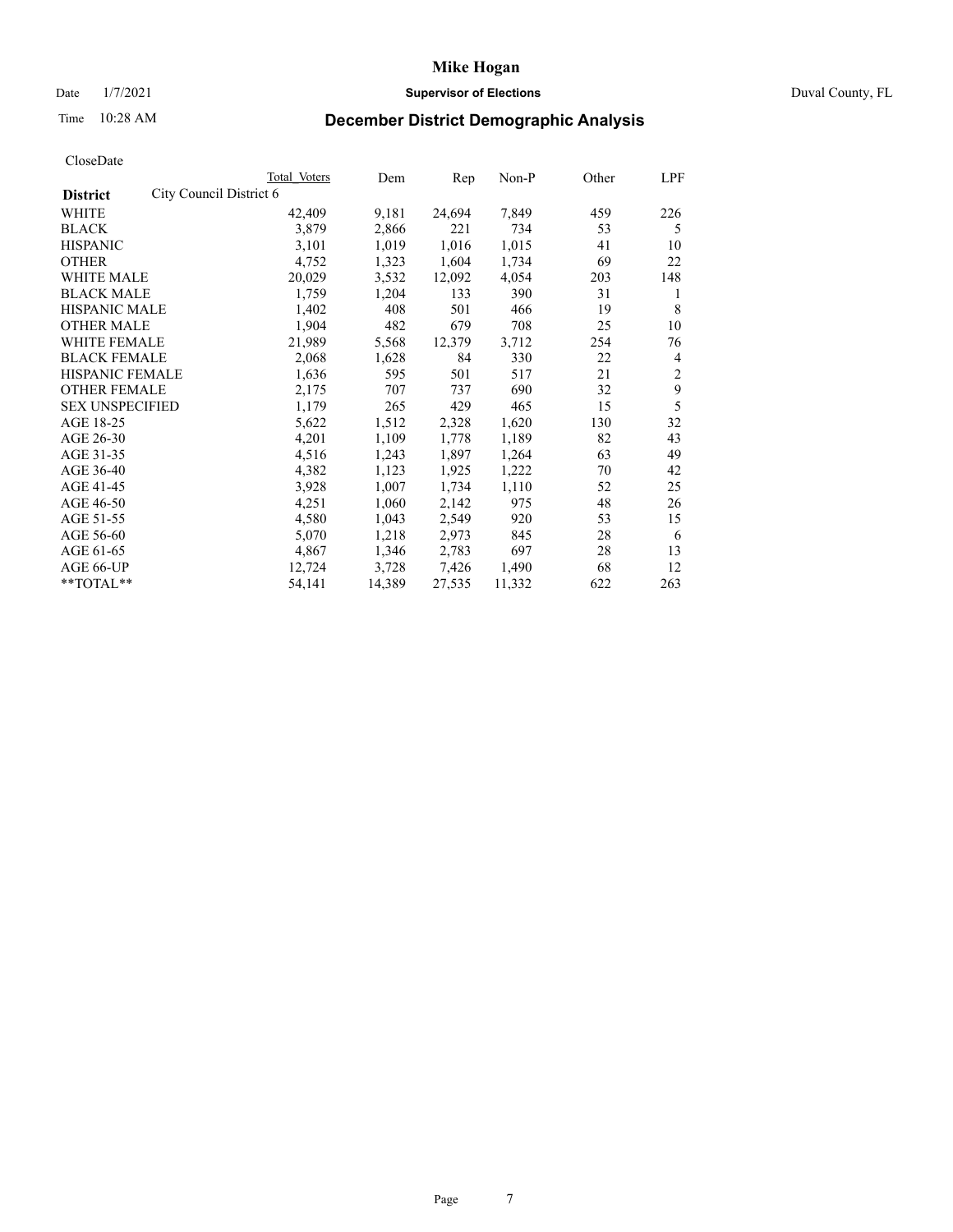## Date  $1/7/2021$  Duval County, FL

# Time 10:28 AM **December District Demographic Analysis**

|                                            | Total Voters | Dem    | Rep   | Non-P | Other | LPF |
|--------------------------------------------|--------------|--------|-------|-------|-------|-----|
| City Council District 7<br><b>District</b> |              |        |       |       |       |     |
| WHITE                                      | 13,465       | 3,597  | 6,402 | 3,104 | 264   | 98  |
| <b>BLACK</b>                               | 26,427       | 22,234 | 793   | 3,213 | 170   | 17  |
| <b>HISPANIC</b>                            | 1,610        | 705    | 302   | 570   | 24    | 9   |
| <b>OTHER</b>                               | 3,350        | 1,510  | 498   | 1,263 | 60    | 19  |
| WHITE MALE                                 | 6,653        | 1,524  | 3,326 | 1,612 | 126   | 65  |
| <b>BLACK MALE</b>                          | 10,851       | 8,667  | 437   | 1,641 | 94    | 12  |
| <b>HISPANIC MALE</b>                       | 743          | 291    | 165   | 271   | 10    | 6   |
| <b>OTHER MALE</b>                          | 1,184        | 507    | 201   | 445   | 24    | 7   |
| WHITE FEMALE                               | 6,618        | 2,021  | 2,992 | 1,435 | 137   | 33  |
| <b>BLACK FEMALE</b>                        | 15,094       | 13,204 | 346   | 1,468 | 72    | 4   |
| HISPANIC FEMALE                            | 832          | 397    | 133   | 285   | 14    | 3   |
| <b>OTHER FEMALE</b>                        | 1,431        | 739    | 221   | 436   | 25    | 10  |
| <b>SEX UNSPECIFIED</b>                     | 1,445        | 696    | 174   | 556   | 16    | 3   |
| AGE 18-25                                  | 5,359        | 3,001  | 668   | 1,568 | 90    | 32  |
| AGE 26-30                                  | 4,446        | 2,520  | 678   | 1,167 | 54    | 27  |
| AGE 31-35                                  | 4,426        | 2,569  | 695   | 1,061 | 72    | 29  |
| AGE 36-40                                  | 4,193        | 2,553  | 681   | 893   | 52    | 14  |
| AGE 41-45                                  | 3,696        | 2,251  | 610   | 773   | 49    | 13  |
| AGE 46-50                                  | 3,940        | 2,349  | 833   | 703   | 46    | 9   |
| AGE 51-55                                  | 3,831        | 2,444  | 806   | 538   | 39    | 4   |
| AGE 56-60                                  | 3,894        | 2,499  | 844   | 501   | 43    | 7   |
| AGE 61-65                                  | 3,695        | 2,582  | 692   | 386   | 31    | 4   |
| AGE 66-UP                                  | 7,372        | 5,278  | 1,488 | 560   | 42    | 4   |
| **TOTAL**                                  | 44,852       | 28,046 | 7,995 | 8,150 | 518   | 143 |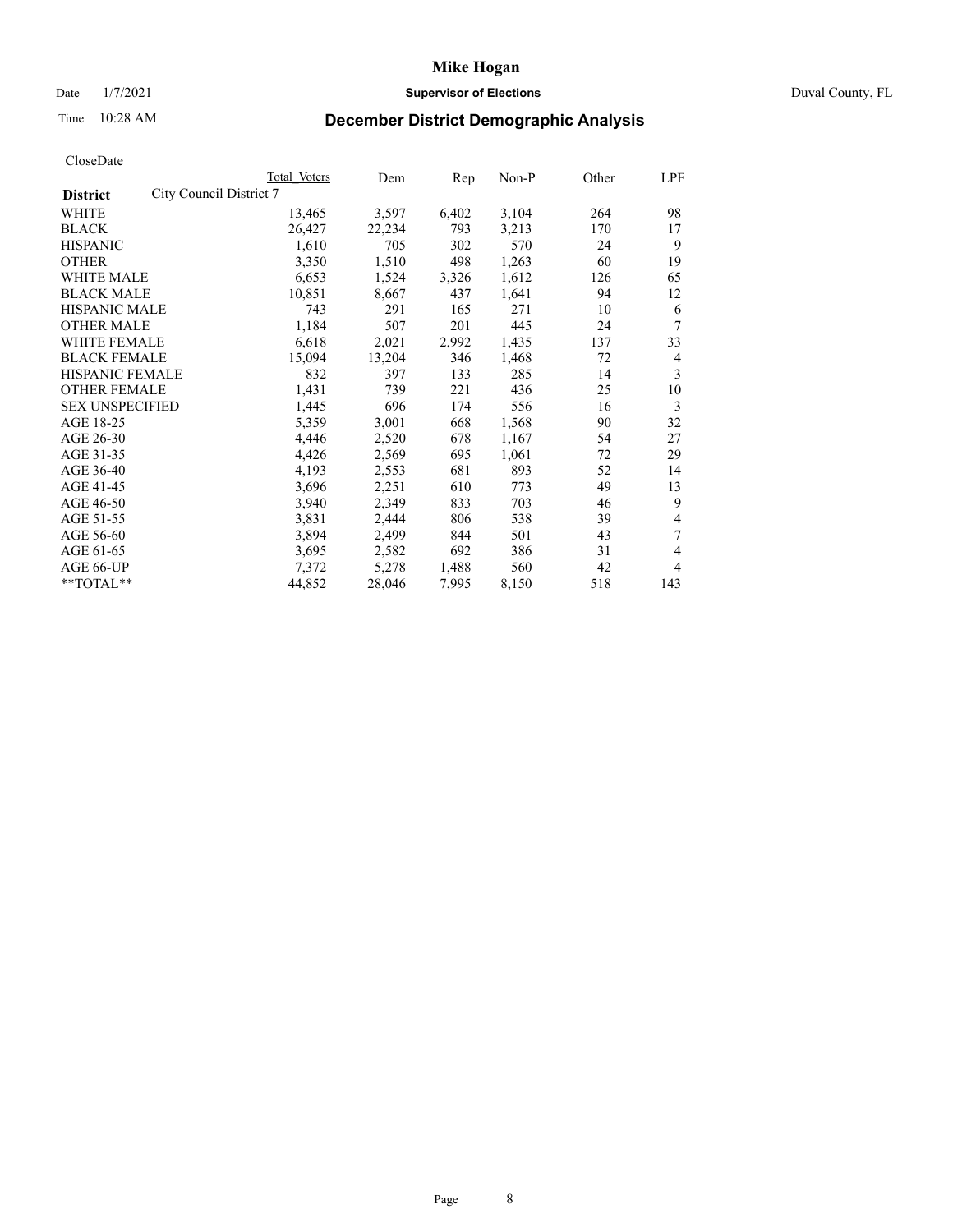## Date  $1/7/2021$  Duval County, FL

# Time 10:28 AM **December District Demographic Analysis**

|                                            | Total Voters | Dem    | Rep   | Non-P | Other          | LPF            |
|--------------------------------------------|--------------|--------|-------|-------|----------------|----------------|
| City Council District 8<br><b>District</b> |              |        |       |       |                |                |
| WHITE                                      | 11,510       | 2,367  | 6,871 | 2,086 | 136            | 50             |
| <b>BLACK</b>                               | 29,882       | 25,627 | 769   | 3,303 | 158            | 25             |
| <b>HISPANIC</b>                            | 884          | 357    | 209   | 301   | 13             | $\overline{4}$ |
| <b>OTHER</b>                               | 2,677        | 1,191  | 358   | 1,094 | 24             | 10             |
| WHITE MALE                                 | 5,361        | 940    | 3,336 | 992   | 61             | 32             |
| <b>BLACK MALE</b>                          | 11,950       | 9,771  | 410   | 1,664 | 92             | 13             |
| <b>HISPANIC MALE</b>                       | 406          | 144    | 116   | 139   | 5              | 2              |
| <b>OTHER MALE</b>                          | 890          | 378    | 143   | 358   | $\overline{7}$ | $\overline{4}$ |
| WHITE FEMALE                               | 5,995        | 1,398  | 3,454 | 1,050 | 75             | 18             |
| <b>BLACK FEMALE</b>                        | 17,413       | 15,445 | 348   | 1,543 | 65             | 12             |
| HISPANIC FEMALE                            | 460          | 207    | 86    | 157   | 8              | 2              |
| <b>OTHER FEMALE</b>                        | 1,051        | 563    | 156   | 319   | 9              | 4              |
| <b>SEX UNSPECIFIED</b>                     | 1,427        | 696    | 158   | 562   | 9              | $\overline{2}$ |
| AGE 18-25                                  | 5,691        | 3,348  | 680   | 1,572 | 73             | 18             |
| AGE 26-30                                  | 4,004        | 2,403  | 569   | 973   | 39             | 20             |
| AGE 31-35                                  | 4,039        | 2,563  | 566   | 863   | 29             | 18             |
| AGE 36-40                                  | 3,837        | 2,478  | 599   | 718   | 31             | 11             |
| AGE 41-45                                  | 3,427        | 2,320  | 520   | 545   | 39             | 3              |
| AGE 46-50                                  | 3,580        | 2,412  | 642   | 495   | 26             | 5              |
| AGE 51-55                                  | 3,766        | 2,500  | 813   | 412   | 34             | 7              |
| AGE 56-60                                  | 4,145        | 2,757  | 935   | 427   | 26             | $\theta$       |
| AGE 61-65                                  | 4,019        | 2,782  | 894   | 327   | 12             | 4              |
| AGE 66-UP                                  | 8,445        | 5,979  | 1,989 | 452   | 22             | 3              |
| **TOTAL**                                  | 44,953       | 29,542 | 8,207 | 6,784 | 331            | 89             |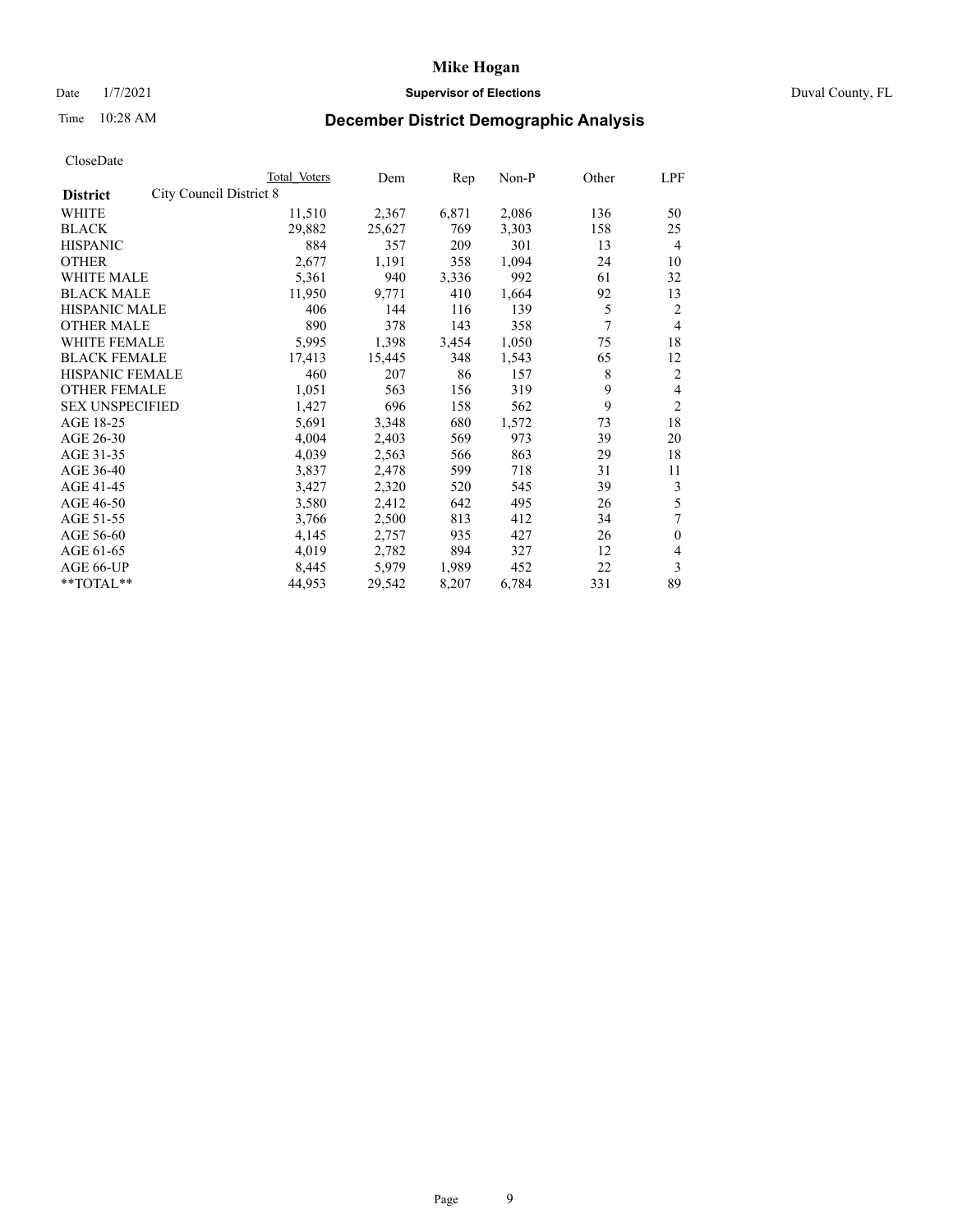## Date  $1/7/2021$  Duval County, FL

# Time 10:28 AM **December District Demographic Analysis**

|                                            | Total Voters | Dem    | Rep   | Non-P | Other | LPF            |
|--------------------------------------------|--------------|--------|-------|-------|-------|----------------|
| City Council District 9<br><b>District</b> |              |        |       |       |       |                |
| WHITE                                      | 12,161       | 3,573  | 5,444 | 2,819 | 226   | 99             |
| <b>BLACK</b>                               | 23,114       | 19,039 | 723   | 3,164 | 166   | 22             |
| <b>HISPANIC</b>                            | 1,899        | 785    | 316   | 759   | 33    | 6              |
| <b>OTHER</b>                               | 3,347        | 1,317  | 620   | 1,348 | 50    | 12             |
| WHITE MALE                                 | 5,617        | 1,405  | 2,711 | 1,319 | 116   | 66             |
| <b>BLACK MALE</b>                          | 8,999        | 7,060  | 334   | 1,508 | 84    | 13             |
| <b>HISPANIC MALE</b>                       | 812          | 300    | 168   | 324   | 17    | 3              |
| <b>OTHER MALE</b>                          | 1,170        | 436    | 244   | 468   | 16    | 6              |
| WHITE FEMALE                               | 6,380        | 2,117  | 2,678 | 1,446 | 107   | 32             |
| <b>BLACK FEMALE</b>                        | 13,631       | 11,601 | 371   | 1,570 | 80    | 9              |
| HISPANIC FEMALE                            | 1,028        | 458    | 141   | 413   | 13    | 3              |
| <b>OTHER FEMALE</b>                        | 1,502        | 675    | 304   | 497   | 23    | 3              |
| <b>SEX UNSPECIFIED</b>                     | 1,382        | 662    | 152   | 545   | 19    | 4              |
| AGE 18-25                                  | 5,155        | 2,850  | 560   | 1,629 | 96    | 20             |
| AGE 26-30                                  | 4,546        | 2,626  | 556   | 1,262 | 70    | 32             |
| AGE 31-35                                  | 4,392        | 2,664  | 500   | 1,116 | 88    | 24             |
| AGE 36-40                                  | 3,729        | 2,243  | 528   | 890   | 50    | 18             |
| AGE 41-45                                  | 3,126        | 1,898  | 490   | 684   | 40    | 14             |
| AGE 46-50                                  | 3,083        | 1,919  | 532   | 591   | 34    | 7              |
| AGE 51-55                                  | 3,136        | 1,940  | 657   | 510   | 25    | $\overline{4}$ |
| AGE 56-60                                  | 3,476        | 2,207  | 804   | 427   | 28    | 10             |
| AGE 61-65                                  | 3,184        | 2,040  | 738   | 387   | 15    | 4              |
| AGE 66-UP                                  | 6,694        | 4,327  | 1,738 | 594   | 29    | 6              |
| **TOTAL**                                  | 40,521       | 24,714 | 7,103 | 8,090 | 475   | 139            |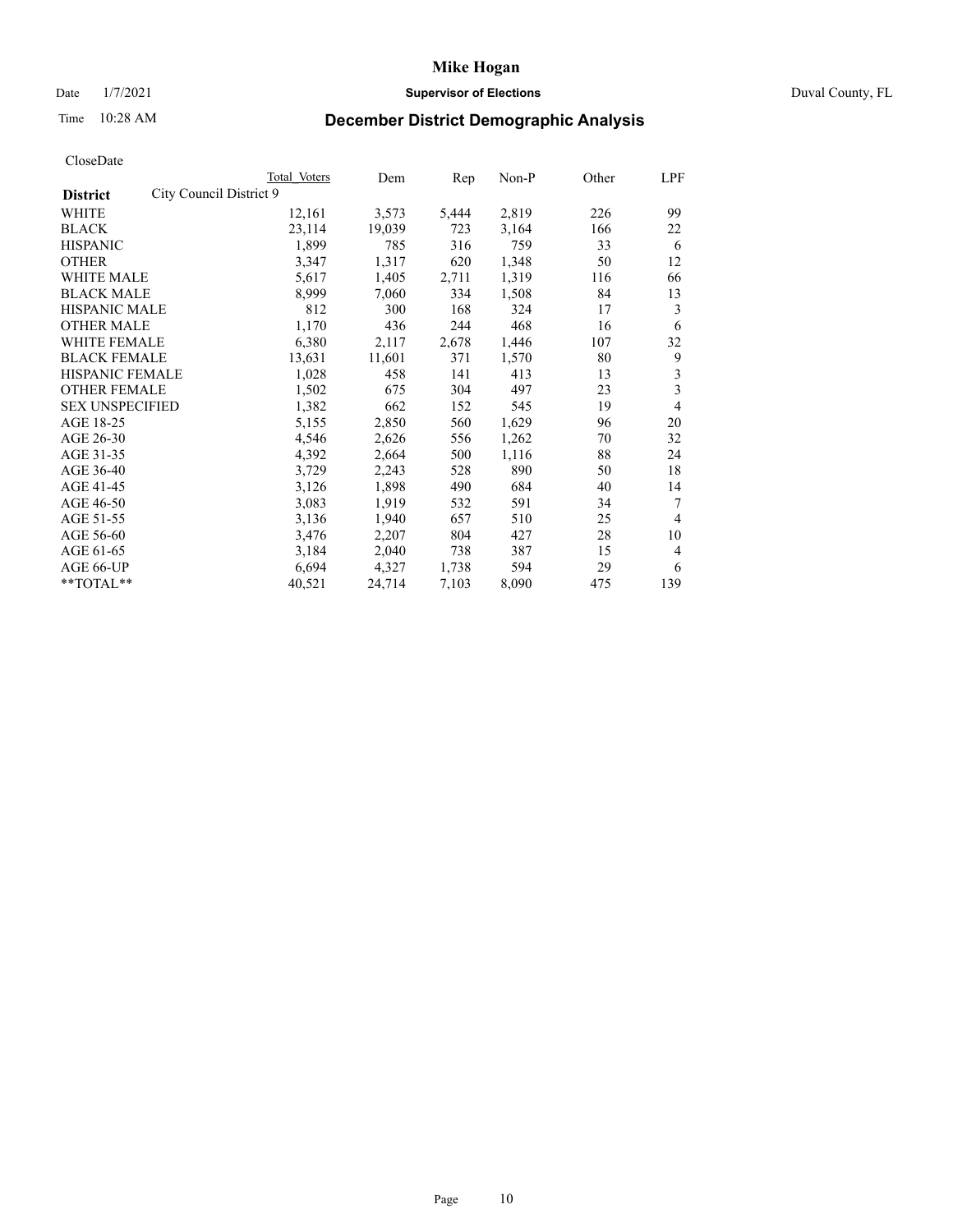## Date  $1/7/2021$  Duval County, FL

# Time 10:28 AM **December District Demographic Analysis**

|                                             | Total Voters | Dem    | Rep   | Non-P | Other | LPF                     |
|---------------------------------------------|--------------|--------|-------|-------|-------|-------------------------|
| City Council District 10<br><b>District</b> |              |        |       |       |       |                         |
| WHITE                                       | 12,466       | 2,919  | 6,611 | 2,664 | 201   | 71                      |
| <b>BLACK</b>                                | 26,937       | 22,714 | 762   | 3,261 | 187   | 13                      |
| <b>HISPANIC</b>                             | 2,118        | 922    | 399   | 764   | 26    | 7                       |
| <b>OTHER</b>                                | 3,595        | 1,384  | 811   | 1,355 | 35    | 10                      |
| WHITE MALE                                  | 5,768        | 1,154  | 3,203 | 1,266 | 92    | 53                      |
| <b>BLACK MALE</b>                           | 10,659       | 8,520  | 402   | 1,631 | 98    | 8                       |
| <b>HISPANIC MALE</b>                        | 950          | 351    | 214   | 367   | 13    | 5                       |
| <b>OTHER MALE</b>                           | 1,322        | 461    | 349   | 496   | 11    | 5                       |
| WHITE FEMALE                                | 6,531        | 1,724  | 3,332 | 1,350 | 107   | 18                      |
| <b>BLACK FEMALE</b>                         | 15,804       | 13,817 | 350   | 1,547 | 85    | 5                       |
| <b>HISPANIC FEMALE</b>                      | 1,115        | 544    | 179   | 377   | 13    | $\overline{\mathbf{c}}$ |
| <b>OTHER FEMALE</b>                         | 1,572        | 673    | 376   | 504   | 16    | $\overline{\mathbf{3}}$ |
| <b>SEX UNSPECIFIED</b>                      | 1,395        | 695    | 178   | 506   | 14    | $\overline{2}$          |
| AGE 18-25                                   | 5,415        | 2,979  | 644   | 1,674 | 101   | 17                      |
| AGE 26-30                                   | 4,320        | 2,421  | 622   | 1,194 | 62    | 21                      |
| AGE 31-35                                   | 4,177        | 2,486  | 610   | 1,013 | 48    | 20                      |
| AGE 36-40                                   | 3,754        | 2,318  | 558   | 827   | 43    | 8                       |
| AGE 41-45                                   | 3,450        | 2,168  | 577   | 659   | 40    | 6                       |
| AGE 46-50                                   | 3,632        | 2,254  | 712   | 613   | 44    | 9                       |
| AGE 51-55                                   | 3,528        | 2,243  | 745   | 505   | 25    | 10                      |
| AGE 56-60                                   | 4,020        | 2,526  | 934   | 533   | 24    | 3                       |
| AGE 61-65                                   | 3,724        | 2,316  | 961   | 420   | 26    | 1                       |
| AGE 66-UP                                   | 9,096        | 6,228  | 2,220 | 606   | 36    | 6                       |
| **TOTAL**                                   | 45,116       | 27,939 | 8,583 | 8,044 | 449   | 101                     |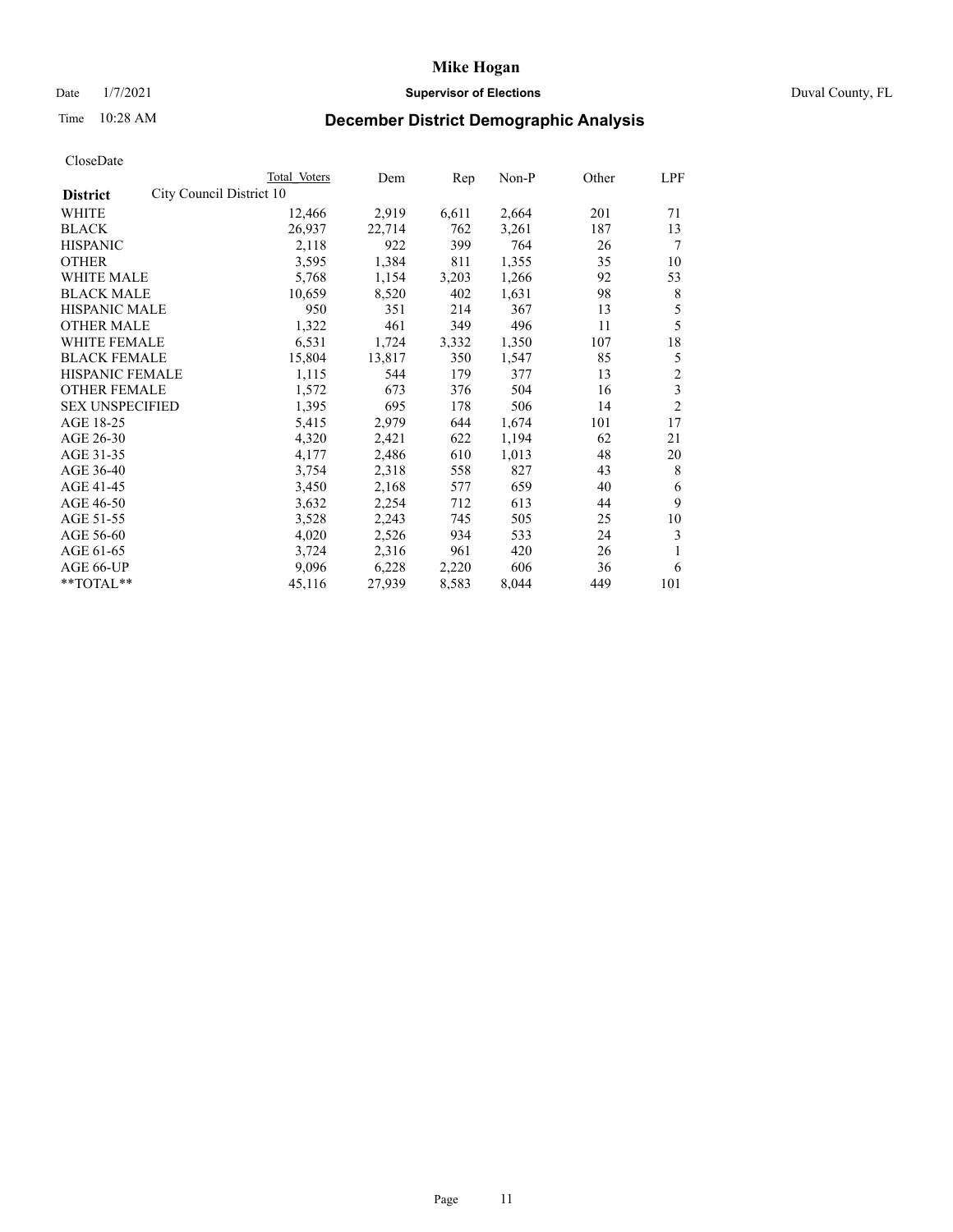## Date  $1/7/2021$  Duval County, FL

# Time 10:28 AM **December District Demographic Analysis**

|                                             | Total Voters | Dem    | Rep    | Non-P  | Other | LPF |
|---------------------------------------------|--------------|--------|--------|--------|-------|-----|
| City Council District 11<br><b>District</b> |              |        |        |        |       |     |
| WHITE                                       | 37,368       | 8,908  | 19,221 | 8,323  | 709   | 207 |
| <b>BLACK</b>                                | 9,091        | 6,609  | 394    | 1,902  | 169   | 17  |
| <b>HISPANIC</b>                             | 4,561        | 1,720  | 1,169  | 1,592  | 54    | 26  |
| <b>OTHER</b>                                | 7,747        | 2,639  | 1,905  | 3,058  | 116   | 29  |
| WHITE MALE                                  | 17,107       | 3,424  | 9,141  | 4,107  | 299   | 136 |
| <b>BLACK MALE</b>                           | 3,745        | 2,448  | 211    | 1,002  | 78    | 6   |
| <b>HISPANIC MALE</b>                        | 2,028        | 689    | 558    | 742    | 22    | 17  |
| <b>OTHER MALE</b>                           | 3,138        | 943    | 830    | 1,302  | 42    | 21  |
| WHITE FEMALE                                | 19,859       | 5,391  | 9,914  | 4,087  | 398   | 69  |
| <b>BLACK FEMALE</b>                         | 5,216        | 4,069  | 176    | 871    | 89    | 11  |
| HISPANIC FEMALE                             | 2,455        | 993    | 595    | 828    | 31    | 8   |
| <b>OTHER FEMALE</b>                         | 3,623        | 1,419  | 875    | 1,265  | 58    | 6   |
| <b>SEX UNSPECIFIED</b>                      | 1,596        | 500    | 389    | 671    | 31    | 5   |
| AGE 18-25                                   | 8,239        | 3,091  | 2,438  | 2,387  | 263   | 60  |
| AGE 26-30                                   | 7,479        | 2,723  | 2,236  | 2,285  | 179   | 56  |
| AGE 31-35                                   | 6,184        | 2,249  | 1,879  | 1,880  | 122   | 54  |
| AGE 36-40                                   | 5,076        | 1,774  | 1,609  | 1,579  | 80    | 34  |
| AGE 41-45                                   | 4,489        | 1,586  | 1,521  | 1,292  | 65    | 25  |
| AGE 46-50                                   | 4,672        | 1,457  | 1,860  | 1,253  | 79    | 23  |
| AGE 51-55                                   | 4,416        | 1,397  | 1,914  | 1,043  | 56    | 6   |
| AGE 56-60                                   | 4,522        | 1,350  | 2,176  | 941    | 50    | 5   |
| AGE 61-65                                   | 3,778        | 1,165  | 1,869  | 689    | 50    | 5   |
| AGE 66-UP                                   | 9,912        | 3,084  | 5,187  | 1,526  | 104   | 11  |
| **TOTAL**                                   | 58,767       | 19,876 | 22,689 | 14,875 | 1,048 | 279 |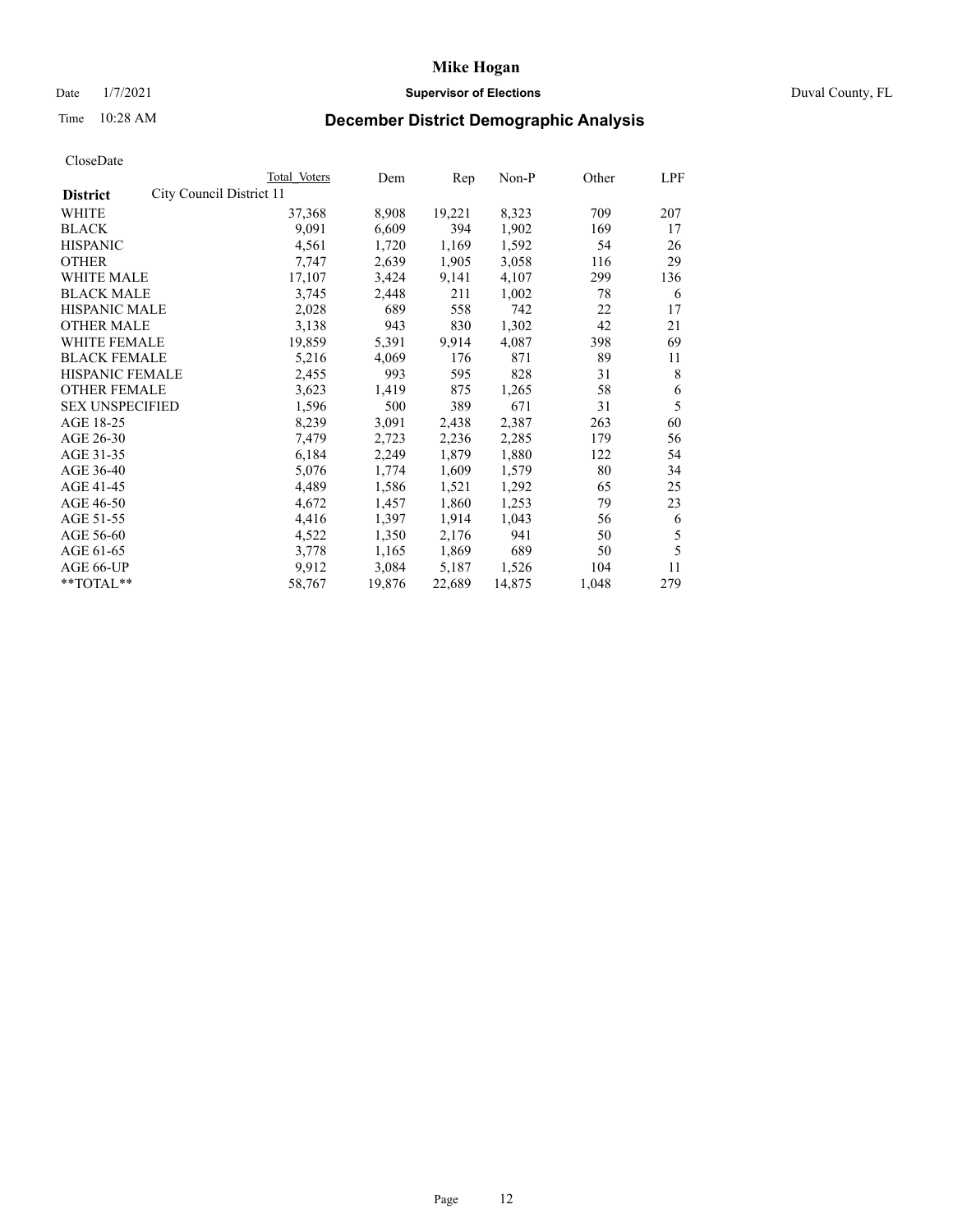## Date  $1/7/2021$  Duval County, FL

# Time 10:28 AM **December District Demographic Analysis**

|                                             | Total Voters | Dem    | Rep    | Non-P | Other | LPF            |
|---------------------------------------------|--------------|--------|--------|-------|-------|----------------|
| City Council District 12<br><b>District</b> |              |        |        |       |       |                |
| WHITE                                       | 26,563       | 4,543  | 16,861 | 4,707 | 314   | 138            |
| <b>BLACK</b>                                | 14,464       | 11,428 | 578    | 2,301 | 145   | 12             |
| <b>HISPANIC</b>                             | 2,813        | 1,070  | 691    | 1,019 | 27    | 6              |
| <b>OTHER</b>                                | 3,941        | 1,214  | 1,238  | 1,415 | 66    | 8              |
| WHITE MALE                                  | 12,502       | 1,788  | 8,227  | 2,253 | 150   | 84             |
| <b>BLACK MALE</b>                           | 6,014        | 4,451  | 327    | 1,155 | 75    | 6              |
| <b>HISPANIC MALE</b>                        | 1,327        | 471    | 374    | 469   | 10    | 3              |
| <b>OTHER MALE</b>                           | 1,418        | 395    | 502    | 496   | 21    | 4              |
| WHITE FEMALE                                | 13,715       | 2,701  | 8,426  | 2,373 | 162   | 53             |
| <b>BLACK FEMALE</b>                         | 8,187        | 6,786  | 239    | 1,086 | 70    | 6              |
| HISPANIC FEMALE                             | 1,427        | 574    | 307    | 526   | 17    | 3              |
| <b>OTHER FEMALE</b>                         | 1,830        | 633    | 577    | 584   | 34    | $\overline{c}$ |
| <b>SEX UNSPECIFIED</b>                      | 1,360        | 456    | 389    | 499   | 13    | 3              |
| AGE 18-25                                   | 5,716        | 2,152  | 1,717  | 1,698 | 127   | 22             |
| AGE 26-30                                   | 4,325        | 1,522  | 1,406  | 1,271 | 93    | 33             |
| AGE 31-35                                   | 4,398        | 1,651  | 1,477  | 1,191 | 60    | 19             |
| AGE 36-40                                   | 4,180        | 1,632  | 1,453  | 1,019 | 54    | 22             |
| AGE 41-45                                   | 3,935        | 1,644  | 1,363  | 866   | 41    | 21             |
| AGE 46-50                                   | 4,153        | 1,669  | 1,662  | 752   | 56    | 14             |
| AGE 51-55                                   | 4,361        | 1,797  | 1,810  | 708   | 33    | 13             |
| AGE 56-60                                   | 4,703        | 1,781  | 2,239  | 654   | 23    | 6              |
| AGE 61-65                                   | 3,989        | 1,543  | 1,928  | 491   | 18    | 9              |
| AGE 66-UP                                   | 8,021        | 2,864  | 4,313  | 792   | 47    | 5              |
| **TOTAL**                                   | 47,781       | 18,255 | 19,368 | 9,442 | 552   | 164            |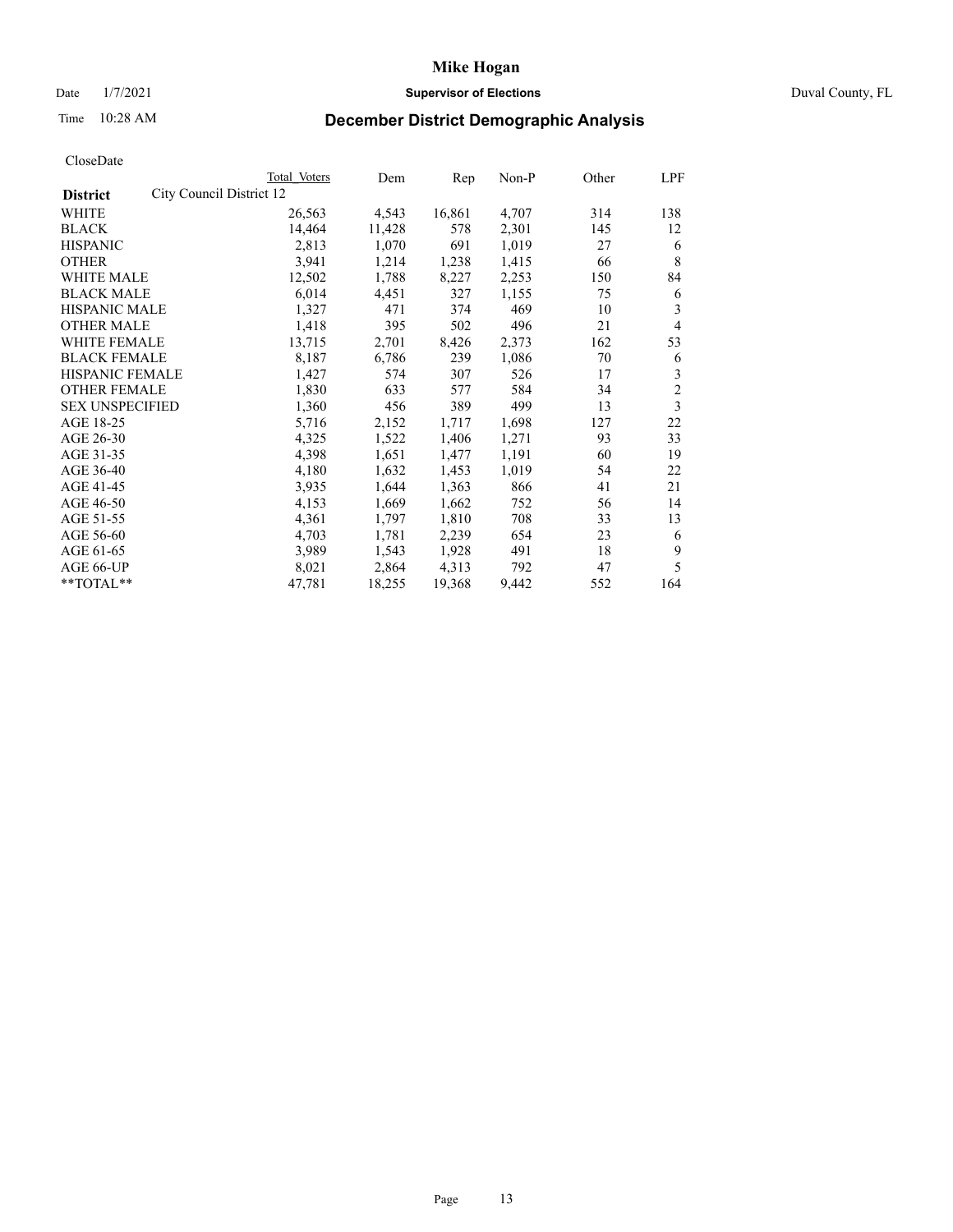## Date  $1/7/2021$  Duval County, FL

# Time 10:28 AM **December District Demographic Analysis**

|                        |                          | Total Voters | Dem    | Rep    | Non-P  | Other | LPF |
|------------------------|--------------------------|--------------|--------|--------|--------|-------|-----|
| <b>District</b>        | City Council District 13 |              |        |        |        |       |     |
| WHITE                  |                          | 42,452       | 10,487 | 21,935 | 9,202  | 594   | 234 |
| <b>BLACK</b>           |                          | 2,692        | 1,946  | 163    | 538    | 37    | 8   |
| <b>HISPANIC</b>        |                          | 1,683        | 609    | 526    | 508    | 28    | 12  |
| <b>OTHER</b>           |                          | 3,211        | 857    | 1,089  | 1,176  | 63    | 26  |
| WHITE MALE             |                          | 20,418       | 4,024  | 11,116 | 4,839  | 280   | 159 |
| <b>BLACK MALE</b>      |                          | 1,196        | 768    | 93     | 308    | 22    | 5   |
| <b>HISPANIC MALE</b>   |                          | 766          | 222    | 269    | 258    | 12    | 5   |
| <b>OTHER MALE</b>      |                          | 1,181        | 283    | 433    | 431    | 22    | 12  |
| WHITE FEMALE           |                          | 21,599       | 6,359  | 10,609 | 4,247  | 310   | 74  |
| <b>BLACK FEMALE</b>    |                          | 1,450        | 1,145  | 68     | 220    | 15    | 2   |
| HISPANIC FEMALE        |                          | 882          | 374    | 245    | 241    | 16    | 6   |
| <b>OTHER FEMALE</b>    |                          | 1,378        | 420    | 498    | 424    | 26    | 10  |
| <b>SEX UNSPECIFIED</b> |                          | 1,165        | 304    | 382    | 453    | 19    | 7   |
| AGE 18-25              |                          | 4,995        | 1,412  | 1,895  | 1,507  | 140   | 41  |
| AGE 26-30              |                          | 4,802        | 1,304  | 1,901  | 1,451  | 101   | 45  |
| AGE 31-35              |                          | 4,745        | 1,302  | 1,826  | 1,478  | 91    | 48  |
| AGE 36-40              |                          | 4,456        | 1,195  | 1,816  | 1,328  | 72    | 45  |
| AGE 41-45              |                          | 3,726        | 984    | 1,591  | 1,070  | 57    | 24  |
| AGE 46-50              |                          | 3,893        | 960    | 1,901  | 955    | 51    | 26  |
| AGE 51-55              |                          | 3,834        | 900    | 2,123  | 753    | 40    | 18  |
| AGE 56-60              |                          | 4,576        | 1,119  | 2,584  | 801    | 59    | 13  |
| AGE 61-65              |                          | 4,304        | 1,291  | 2,299  | 669    | 37    | 8   |
| AGE 66-UP              |                          | 10,707       | 3,432  | 5,777  | 1,412  | 74    | 12  |
| **TOTAL**              |                          | 50,038       | 13,899 | 23,713 | 11,424 | 722   | 280 |
|                        |                          |              |        |        |        |       |     |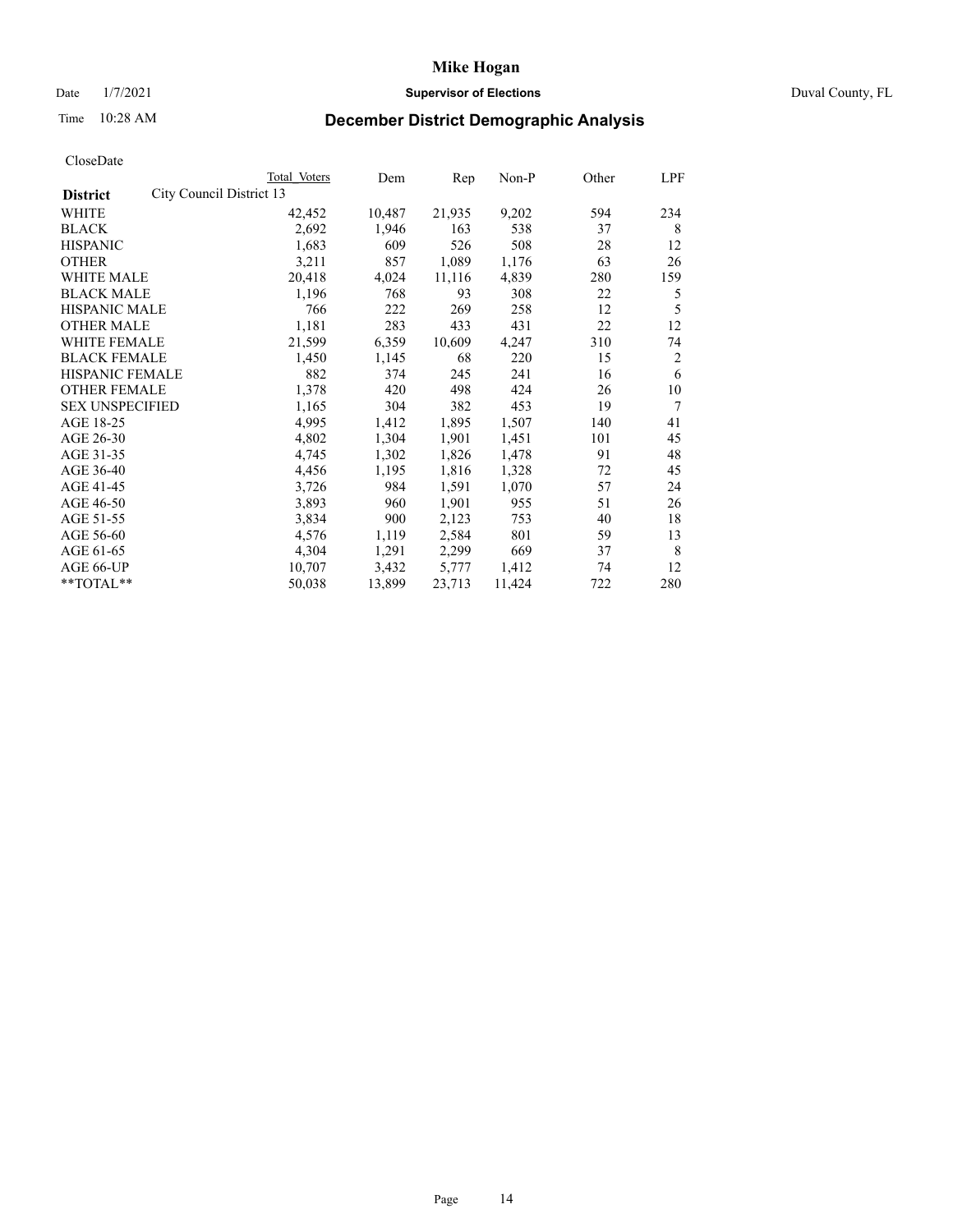## Date  $1/7/2021$  Duval County, FL

# Time 10:28 AM **December District Demographic Analysis**

|                                             | Total Voters | Dem    | Rep    | Non-P  | Other | LPF |
|---------------------------------------------|--------------|--------|--------|--------|-------|-----|
| City Council District 14<br><b>District</b> |              |        |        |        |       |     |
| WHITE                                       | 34,625       | 10,443 | 16,960 | 6,474  | 528   | 220 |
| <b>BLACK</b>                                | 7,854        | 5,995  | 364    | 1,388  | 96    | 11  |
| <b>HISPANIC</b>                             | 2,878        | 1,221  | 679    | 917    | 48    | 13  |
| <b>OTHER</b>                                | 4,101        | 1,324  | 1,139  | 1,521  | 97    | 20  |
| WHITE MALE                                  | 16,131       | 4,163  | 8,280  | 3,303  | 233   | 152 |
| <b>BLACK MALE</b>                           | 3,246        | 2,286  | 199    | 696    | 57    | 8   |
| <b>HISPANIC MALE</b>                        | 1,305        | 508    | 343    | 430    | 19    | 5   |
| <b>OTHER MALE</b>                           | 1,575        | 468    | 487    | 576    | 33    | 11  |
| WHITE FEMALE                                | 18,131       | 6,189  | 8,499  | 3,086  | 290   | 67  |
| <b>BLACK FEMALE</b>                         | 4,474        | 3,617  | 155    | 660    | 39    | 3   |
| HISPANIC FEMALE                             | 1,513        | 686    | 321    | 472    | 28    | 6   |
| <b>OTHER FEMALE</b>                         | 1,836        | 663    | 519    | 604    | 46    | 4   |
| <b>SEX UNSPECIFIED</b>                      | 1,247        | 403    | 339    | 473    | 24    | 8   |
| AGE 18-25                                   | 4,792        | 1,866  | 1,272  | 1,474  | 145   | 35  |
| AGE 26-30                                   | 5,312        | 2,149  | 1,527  | 1,473  | 125   | 38  |
| AGE 31-35                                   | 5,581        | 2,259  | 1,660  | 1,493  | 111   | 58  |
| AGE 36-40                                   | 4,586        | 1,892  | 1,321  | 1,235  | 81    | 57  |
| AGE 41-45                                   | 3,758        | 1,415  | 1,251  | 987    | 78    | 27  |
| AGE 46-50                                   | 3,636        | 1,364  | 1,497  | 708    | 51    | 16  |
| AGE 51-55                                   | 3,811        | 1,382  | 1,634  | 741    | 46    | 8   |
| AGE 56-60                                   | 4,142        | 1,501  | 1,968  | 632    | 31    | 10  |
| AGE 61-65                                   | 4,075        | 1,538  | 1,983  | 513    | 34    | 7   |
| AGE 66-UP                                   | 9,765        | 3,617  | 5,029  | 1,044  | 67    | 8   |
| **TOTAL**                                   | 49,458       | 18,983 | 19,142 | 10,300 | 769   | 264 |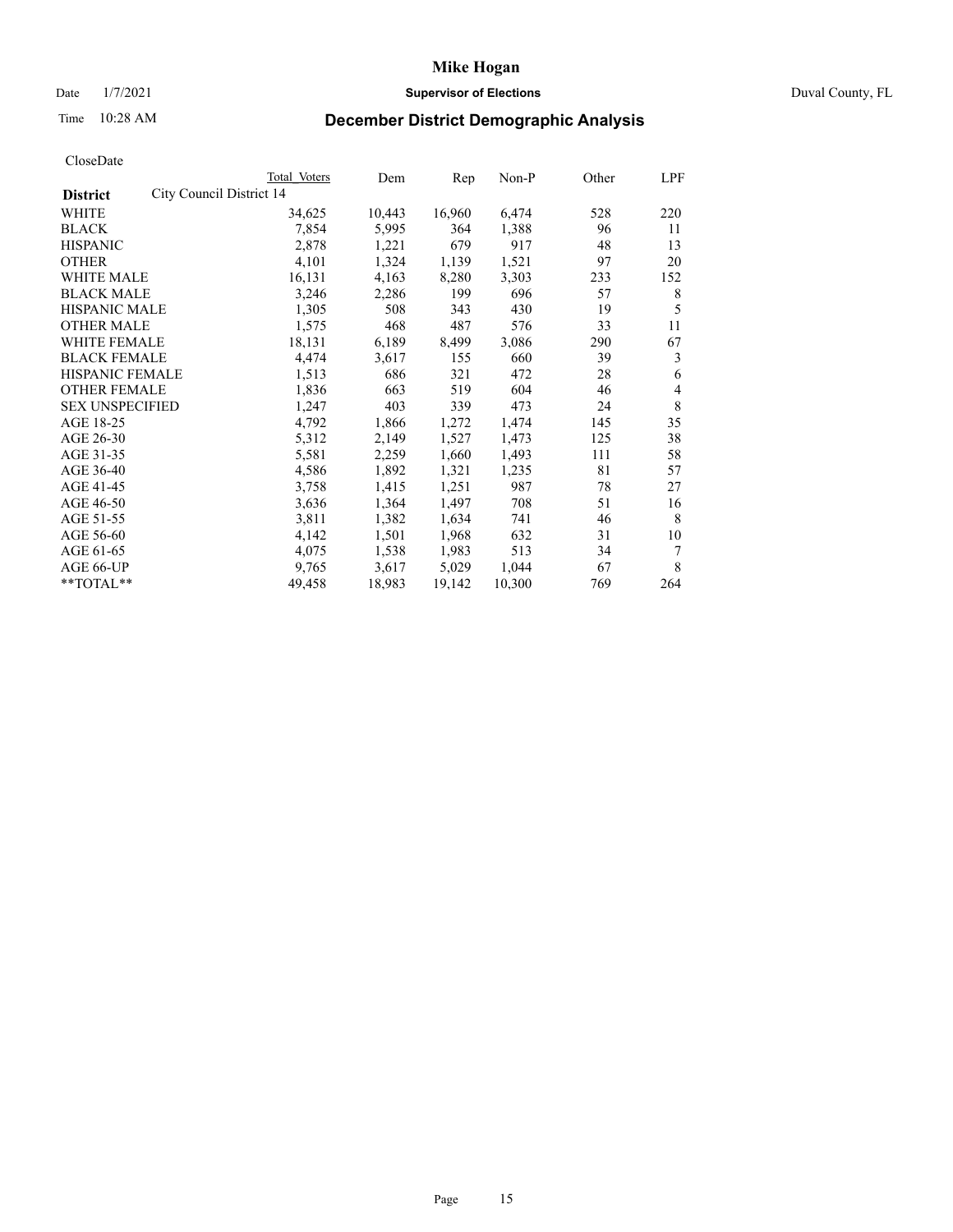# Date 1/7/2021 **Supervisor of Elections** Duval County, FL

# Time 10:28 AM **December District Demographic Analysis**

|                        |               | Total Voters | Dem      | Rep      | $Non-P$ | Other | LPF |
|------------------------|---------------|--------------|----------|----------|---------|-------|-----|
| <b>District</b>        | Isle of Palms |              |          |          |         |       |     |
| WHITE                  |               | 975          | 120      | 697      | 152     | 5     |     |
| <b>BLACK</b>           |               | $\theta$     | $\Omega$ | $\theta$ | 0       | 0     | 0   |
| <b>HISPANIC</b>        |               | 18           | 4        | 7        | 5       | 2     | 0   |
| <b>OTHER</b>           |               | 46           | 5        | 27       | 13      |       | 0   |
| WHITE MALE             |               | 502          | 44       | 377      | 81      | 0     | 0   |
| <b>BLACK MALE</b>      |               | $\theta$     | 0        | $\theta$ | 0       |       | 0   |
| <b>HISPANIC MALE</b>   |               |              | $\theta$ | 4        | 2       |       | 0   |
| <b>OTHER MALE</b>      |               | 14           |          | 7        | 6       | 0     | 0   |
| <b>WHITE FEMALE</b>    |               | 469          | 76       | 316      | 71      |       |     |
| <b>BLACK FEMALE</b>    |               | $\theta$     | $\theta$ | $\theta$ | 0       | 0     | 0   |
| <b>HISPANIC FEMALE</b> |               | 11           | 4        | 3        | 3       |       | 0   |
| <b>OTHER FEMALE</b>    |               | 20           | 4        | 12       | 3       |       | 0   |
| <b>SEX UNSPECIFIED</b> |               | 16           | $\Omega$ | 12       |         |       | 0   |
| AGE 18-25              |               | 104          | 12       | 69       | 22      |       | 0   |
| AGE 26-30              |               | 47           | 4        | 33       | 10      | 0     | 0   |
| AGE 31-35              |               | 62           | 7        | 39       | 15      |       | 0   |
| AGE 36-40              |               | 86           | 8        | 56       | 19      | 2     |     |
| AGE 41-45              |               | 113          | 10       | 72       | 30      |       | 0   |
| AGE 46-50              |               | 114          | 13       | 81       | 19      |       | 0   |
| AGE 51-55              |               | 96           | 8        | 71       | 17      | 0     | 0   |
| AGE 56-60              |               | 124          | 16       | 90       | 17      |       | 0   |
| AGE 61-65              |               | 71           | 8        | 55       | 8       |       | 0   |
| AGE 66-UP              |               | 222          | 43       | 165      | 13      |       |     |
| **TOTAL**              |               | 1,039        | 129      | 731      | 170     | 8     |     |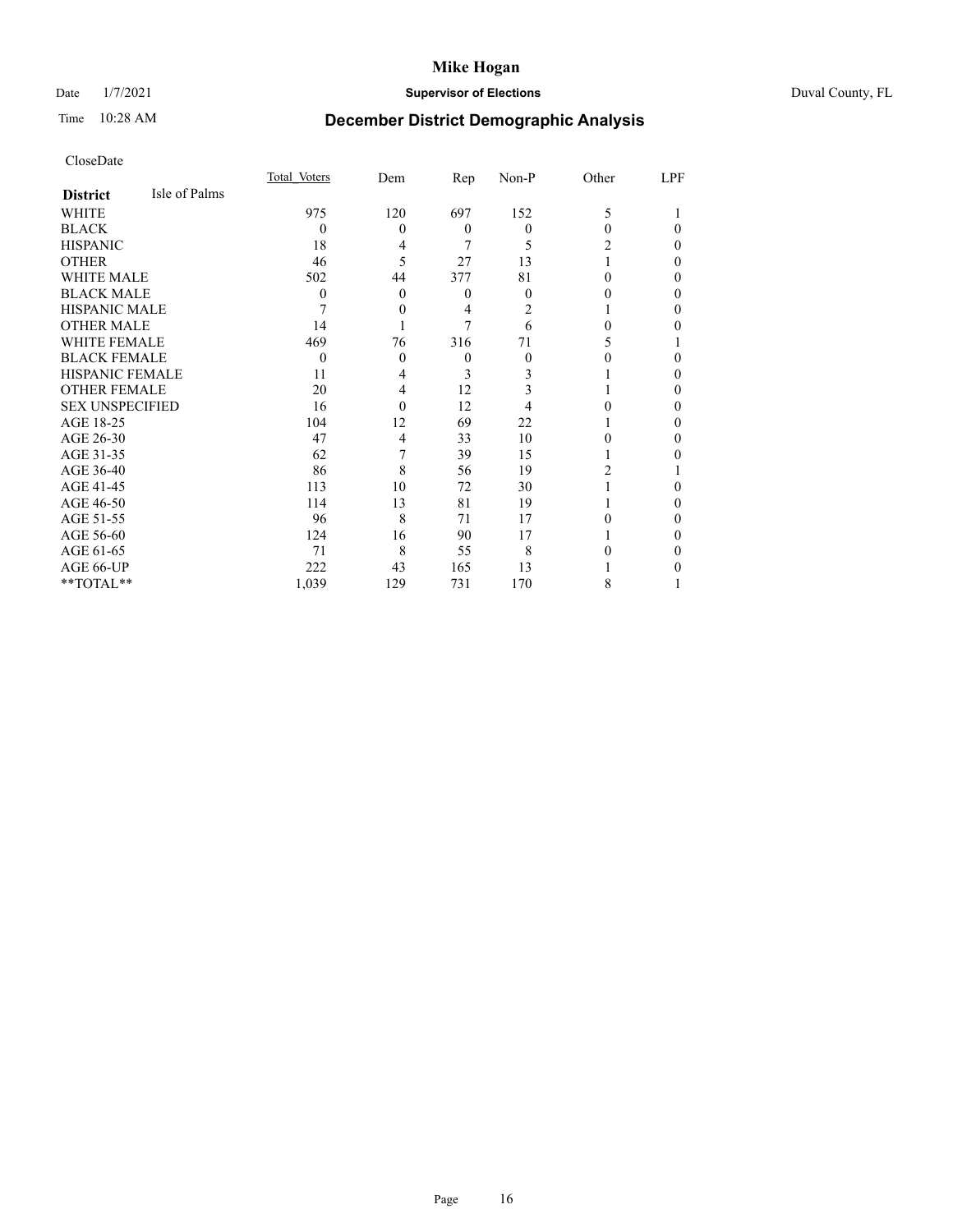# Date 1/7/2021 **Supervisor of Elections** Duval County, FL

# Time 10:28 AM **December District Demographic Analysis**

|                                           | Total Voters | Dem   | Rep   | $Non-P$ | Other          | LPF            |
|-------------------------------------------|--------------|-------|-------|---------|----------------|----------------|
| <b>Bartram Springs</b><br><b>District</b> |              |       |       |         |                |                |
| <b>WHITE</b>                              | 2,130        | 418   | 1,169 | 496     | 28             | 19             |
| <b>BLACK</b>                              | 536          | 400   | 31    | 100     | 5              | $\Omega$       |
| <b>HISPANIC</b>                           | 267          | 100   | 69    | 95      | 1              | 2              |
| <b>OTHER</b>                              | 490          | 159   | 144   | 177     | 9              | 1              |
| <b>WHITE MALE</b>                         | 1,007        | 149   | 580   | 251     | 13             | 14             |
| <b>BLACK MALE</b>                         | 240          | 161   | 23    | 51      | 5              | $\overline{0}$ |
| <b>HISPANIC MALE</b>                      | 125          | 39    | 33    | 51      | $\theta$       | 2              |
| <b>OTHER MALE</b>                         | 204          | 61    | 65    | 76      | 2              | $\theta$       |
| <b>WHITE FEMALE</b>                       | 1,103        | 266   | 578   | 239     | 15             | 5              |
| <b>BLACK FEMALE</b>                       | 292          | 235   | 8     | 49      | $\theta$       | 0              |
| HISPANIC FEMALE                           | 137          | 58    | 35    | 43      | 1              | 0              |
| <b>OTHER FEMALE</b>                       | 231          | 83    | 68    | 73      | 6              | 1              |
| <b>SEX UNSPECIFIED</b>                    | 84           | 25    | 23    | 35      | 1              | 0              |
| AGE 18-25                                 | 391          | 141   | 119   | 118     | 11             | 2              |
| AGE 26-30                                 | 242          | 73    | 88    | 72      |                | 2              |
| AGE 31-35                                 | 362          | 111   | 126   | 117     | 4              | 4              |
| AGE 36-40                                 | 391          | 95    | 169   | 120     | 4              | 3              |
| AGE 41-45                                 | 437          | 129   | 165   | 128     | 7              | 8              |
| AGE 46-50                                 | 402          | 124   | 178   | 97      | 2              |                |
| AGE 51-55                                 | 309          | 101   | 143   | 64      | $\mathbf{0}$   |                |
| AGE 56-60                                 | 291          | 98    | 143   | 47      | $\overline{2}$ | 1              |
| AGE 61-65                                 | 209          | 75    | 104   | 27      | 3              | 0              |
| AGE 66-UP                                 | 389          | 130   | 178   | 78      | 3              | 0              |
| **TOTAL**                                 | 3,423        | 1,077 | 1,413 | 868     | 43             | 22             |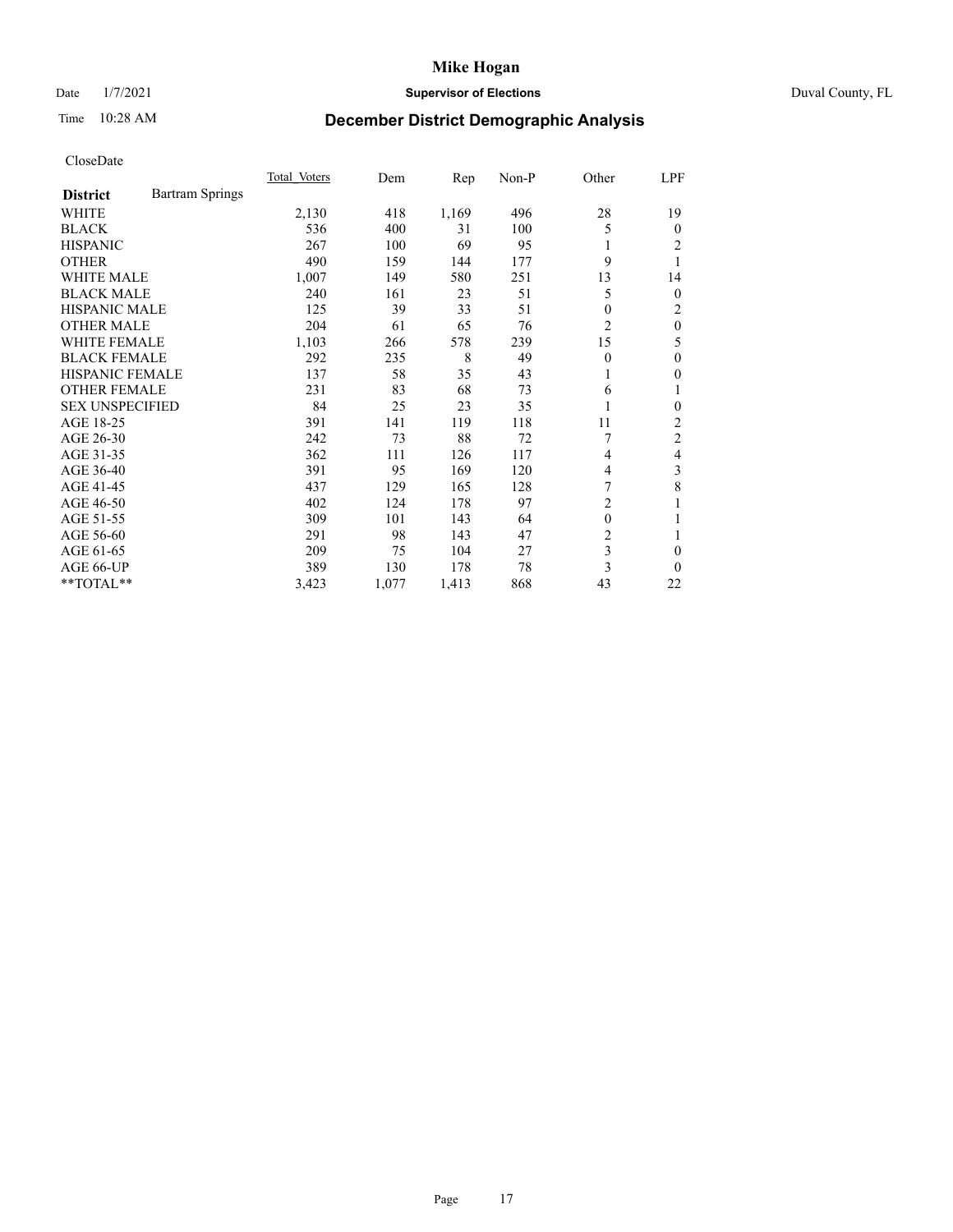# Date 1/7/2021 **Supervisor of Elections** Duval County, FL

# Time 10:28 AM **December District Demographic Analysis**

|                        |                 | Total Voters | Dem | Rep | Non-P | Other    | LPF          |
|------------------------|-----------------|--------------|-----|-----|-------|----------|--------------|
| <b>District</b>        | Wynnfield Lakes |              |     |     |       |          |              |
| WHITE                  |                 | 543          | 113 | 296 | 119   | 8        |              |
| <b>BLACK</b>           |                 | 143          | 101 | 7   | 34    |          | 0            |
| <b>HISPANIC</b>        |                 | 90           | 25  | 32  | 30    | 3        | 0            |
| <b>OTHER</b>           |                 | 268          | 82  | 79  | 105   |          |              |
| WHITE MALE             |                 | 245          | 40  | 133 | 65    | 2        | 5            |
| <b>BLACK MALE</b>      |                 | 69           | 45  | 6   | 17    |          | $\mathbf{0}$ |
| <b>HISPANIC MALE</b>   |                 | 46           | 8   | 19  | 16    | 3        | 0            |
| <b>OTHER MALE</b>      |                 | 117          | 32  | 35  | 49    | 0        | l            |
| <b>WHITE FEMALE</b>    |                 | 291          | 73  | 157 | 53    | 6        | 2            |
| <b>BLACK FEMALE</b>    |                 | 72           | 54  | 1   | 17    | 0        | $\theta$     |
| <b>HISPANIC FEMALE</b> |                 | 41           | 16  | 11  | 14    | 0        | 0            |
| <b>OTHER FEMALE</b>    |                 | 126          | 39  | 41  | 45    |          | 0            |
| <b>SEX UNSPECIFIED</b> |                 | 37           | 14  | 11  | 12    | $\theta$ | 0            |
| AGE 18-25              |                 | 157          | 50  | 51  | 53    | 3        | 0            |
| AGE 26-30              |                 | 97           | 22  | 42  | 30    | 2        |              |
| AGE 31-35              |                 | 130          | 41  | 46  | 39    | 2        | 2            |
| AGE 36-40              |                 | 136          | 29  | 51  | 50    | 3        | 3            |
| AGE 41-45              |                 | 122          | 35  | 56  | 29    | 2        | 0            |
| AGE 46-50              |                 | 101          | 33  | 45  | 23    | $\theta$ | 0            |
| AGE 51-55              |                 | 76           | 33  | 27  | 13    |          | 2            |
| AGE 56-60              |                 | 60           | 20  | 24  | 16    | 0        | $\theta$     |
| AGE 61-65              |                 | 51           | 17  | 19  | 15    | 0        | 0            |
| AGE 66-UP              |                 | 114          | 41  | 53  | 20    | 0        | $\mathbf{0}$ |
| **TOTAL**              |                 | 1,044        | 321 | 414 | 288   | 13       | 8            |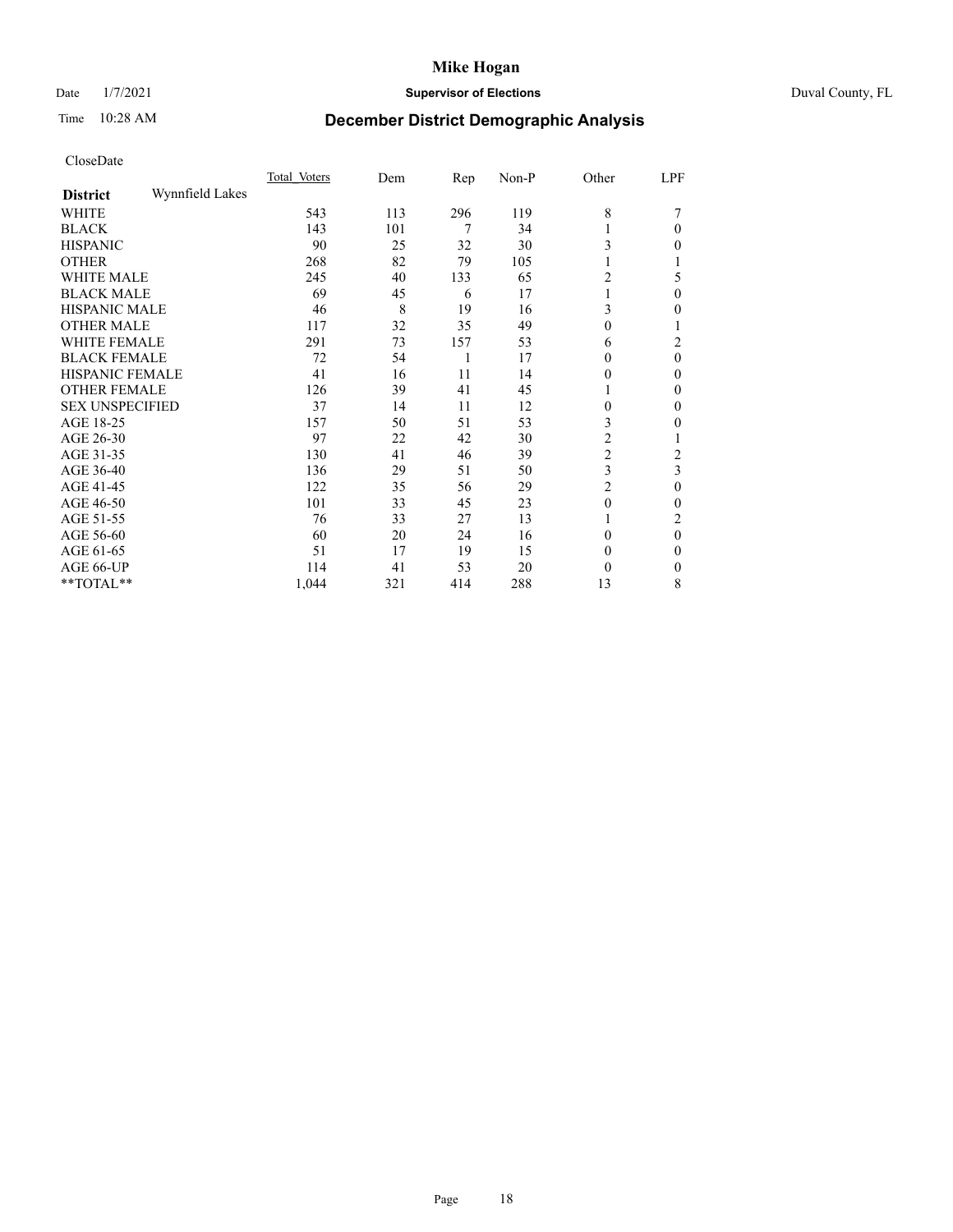# Date 1/7/2021 **Supervisor of Elections** Duval County, FL

# Time 10:28 AM **December District Demographic Analysis**

|                        |                  | Total Voters | Dem | Rep            | Non-P    | Other          | LPF |
|------------------------|------------------|--------------|-----|----------------|----------|----------------|-----|
| <b>District</b>        | Harbour Waterway |              |     |                |          |                |     |
| WHITE                  |                  | 257          | 43  | 180            | 32       | $\overline{c}$ | 0   |
| <b>BLACK</b>           |                  | 4            | 4   | $\theta$       | $\Omega$ | 0              | 0   |
| <b>HISPANIC</b>        |                  | 11           |     | 8              | 2        | 0              | 0   |
| <b>OTHER</b>           |                  | 16           | 6   | 5              | 5        |                |     |
| WHITE MALE             |                  | 121          | 13  | 91             | 16       |                |     |
| <b>BLACK MALE</b>      |                  | 2            | 2   | $\theta$       | 0        | 0              |     |
| <b>HISPANIC MALE</b>   |                  | 2            | 0   | 2              |          |                |     |
| <b>OTHER MALE</b>      |                  |              | 4   | $\overline{2}$ |          |                | 0   |
| WHITE FEMALE           |                  | 134          | 28  | 89             | 16       |                |     |
| <b>BLACK FEMALE</b>    |                  | 2            | 2   | $\theta$       | 0        | 0              | 0   |
| <b>HISPANIC FEMALE</b> |                  | 9            |     | 6              | 2        |                |     |
| <b>OTHER FEMALE</b>    |                  | 8            |     | 3              | 4        |                | 0   |
| <b>SEX UNSPECIFIED</b> |                  | 3            | 3   | $\Omega$       | 0        |                | 0   |
| AGE 18-25              |                  | 24           |     | 13             | 6        |                |     |
| AGE 26-30              |                  | 15           | 6   | 7              | 2        |                | 0   |
| AGE 31-35              |                  | 14           |     | 8              | 5        |                |     |
| AGE 36-40              |                  | 16           | 3   | 11             | 2        |                | 0   |
| AGE 41-45              |                  | 18           | 6   | 8              | 4        |                |     |
| AGE 46-50              |                  | 25           |     | 12             | 6        | 0              | 0   |
| AGE 51-55              |                  | 28           |     | 19             | 2        |                |     |
| AGE 56-60              |                  | 38           | 4   | 30             | 4        |                |     |
| AGE 61-65              |                  | 33           | 6   | 25             | 2        |                |     |
| AGE 66-UP              |                  | 77           | 10  | 60             | 6        |                |     |
| **TOTAL**              |                  | 288          | 54  | 193            | 39       | 2              | 0   |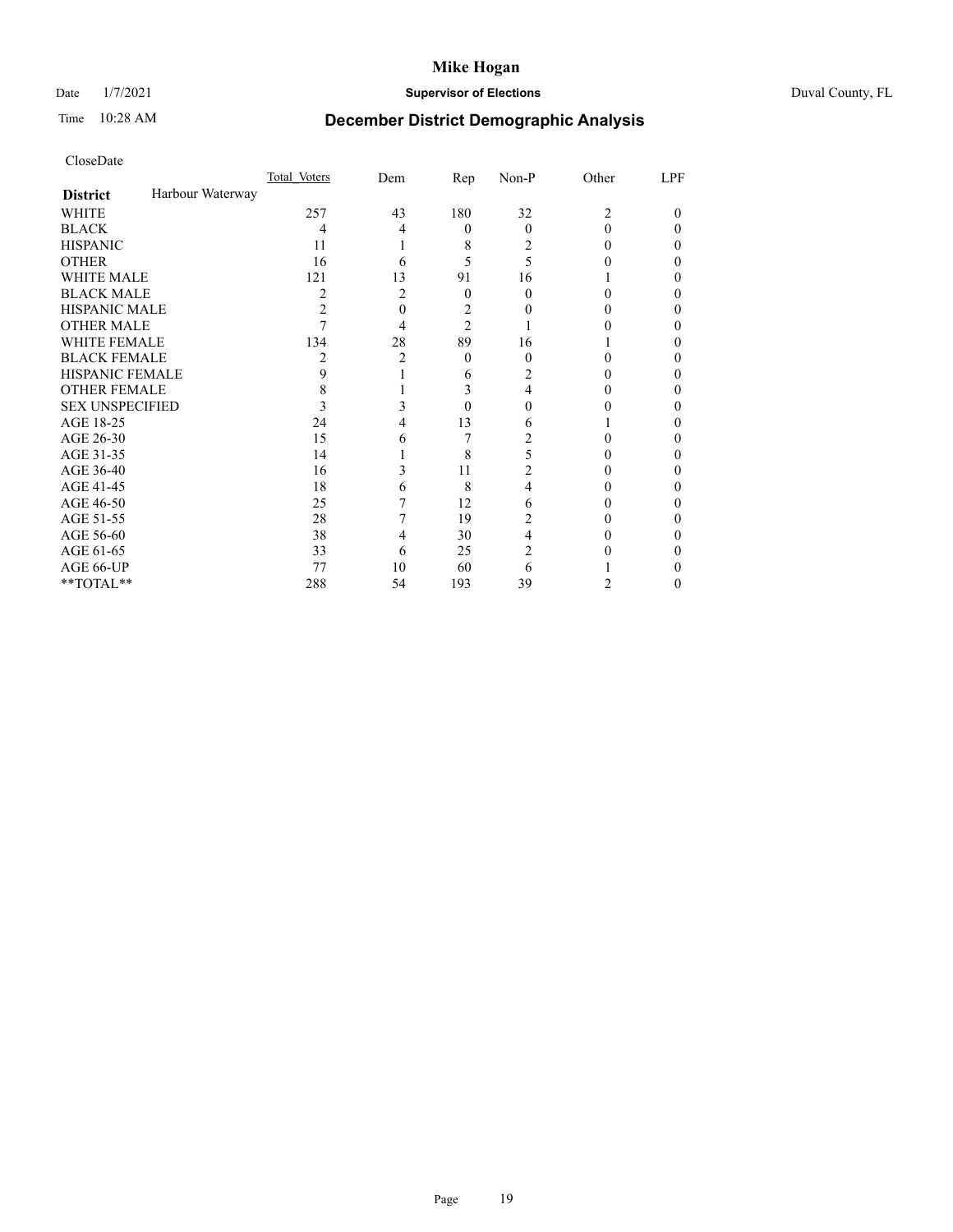# Date 1/7/2021 **Supervisor of Elections** Duval County, FL

# Time 10:28 AM **December District Demographic Analysis**

|                        |               | Total Voters | Dem            | Rep            | Non-P | Other | LPF    |
|------------------------|---------------|--------------|----------------|----------------|-------|-------|--------|
| <b>District</b>        | Principle One |              |                |                |       |       |        |
| WHITE                  |               | 286          | 57             | 129            | 92    | 7     |        |
| <b>BLACK</b>           |               | 88           | 57             | 4              | 27    | 0     | 0      |
| <b>HISPANIC</b>        |               | 45           | 18             | 14             | 13    | 0     | $_{0}$ |
| <b>OTHER</b>           |               | 72           | 21             | 15             | 35    |       | 0      |
| <b>WHITE MALE</b>      |               | 145          | 21             | 62             | 56    | 5     |        |
| <b>BLACK MALE</b>      |               | 38           | 18             | 3              | 17    | 0     | 0      |
| <b>HISPANIC MALE</b>   |               | 14           | 7              | 4              | 3     | 0     | 0      |
| <b>OTHER MALE</b>      |               | 35           | 10             | 9              | 15    |       | 0      |
| WHITE FEMALE           |               | 138          | 36             | 67             | 33    | 2     | 0      |
| <b>BLACK FEMALE</b>    |               | 49           | 38             | 1              | 10    | 0     | 0      |
| <b>HISPANIC FEMALE</b> |               | 30           | 11             | 9              | 10    | 0     | 0      |
| <b>OTHER FEMALE</b>    |               | 31           | 10             | 5              | 16    | 0     | 0      |
| <b>SEX UNSPECIFIED</b> |               | 11           | $\overline{2}$ | $\overline{2}$ | 7     | 0     | 0      |
| AGE 18-25              |               | 63           | 20             | 16             | 25    | 2     | 0      |
| AGE 26-30              |               | 71           | 20             | 23             | 27    | 0     |        |
| AGE 31-35              |               | 81           | 31             | 20             | 27    | 3     | 0      |
| AGE 36-40              |               | 35           | 10             | 10             | 14    |       | 0      |
| AGE 41-45              |               | 36           | 9              | 16             | 11    | 0     | 0      |
| AGE 46-50              |               | 37           | 13             | 12             | 11    |       | 0      |
| AGE 51-55              |               | 29           | 12             | 5              | 12    | 0     | 0      |
| AGE 56-60              |               | 35           | 12             | 10             | 12    |       | 0      |
| AGE 61-65              |               | 32           | 8              | 15             | 9     | 0     | 0      |
| AGE 66-UP              |               | 72           | 18             | 35             | 19    | 0     | 0      |
| **TOTAL**              |               | 491          | 153            | 162            | 167   | 8     |        |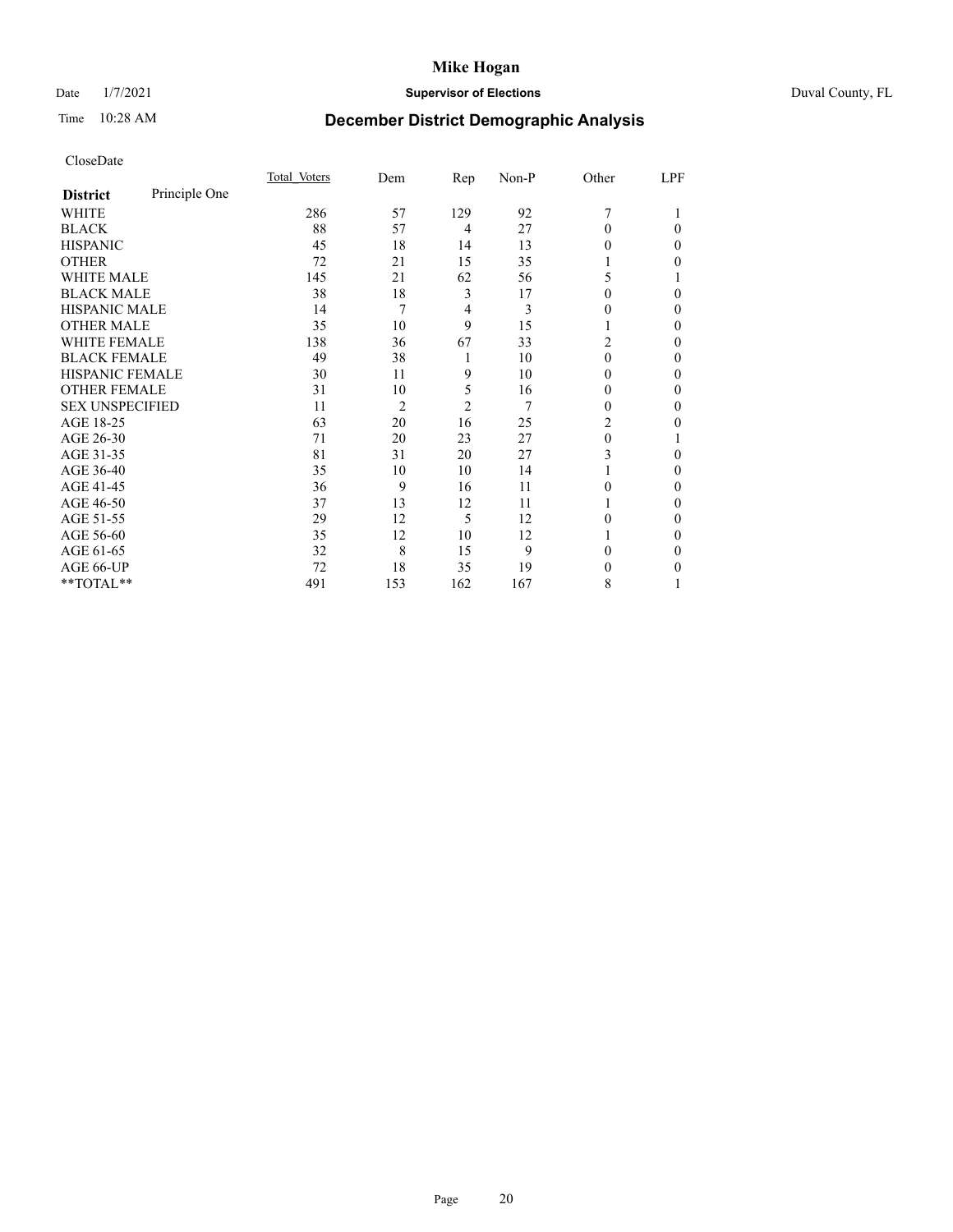## Date  $1/7/2021$  Duval County, FL

# Time 10:28 AM **December District Demographic Analysis**

|                        |          | Total Voters | Dem | Rep   | Non-P | Other    | LPF            |
|------------------------|----------|--------------|-----|-------|-------|----------|----------------|
| <b>District</b>        | Tolomato |              |     |       |       |          |                |
| WHITE                  |          | 1,692        | 374 | 959   | 315   | 39       | 5              |
| <b>BLACK</b>           |          | 85           | 57  | 6     | 19    | 3        | $\theta$       |
| <b>HISPANIC</b>        |          | 89           | 31  | 35    | 23    | 0        | $\mathbf{0}$   |
| <b>OTHER</b>           |          | 110          | 30  | 38    | 41    | 0        | 1              |
| <b>WHITE MALE</b>      |          | 809          | 146 | 480   | 161   | 20       | $\overline{2}$ |
| <b>BLACK MALE</b>      |          | 44           | 27  | 3     | 12    | 2        | $\mathbf{0}$   |
| <b>HISPANIC MALE</b>   |          | 42           | 14  | 16    | 12    | 0        | $\mathbf{0}$   |
| <b>OTHER MALE</b>      |          | 42           | 13  | 12    | 16    | 0        | 1              |
| <b>WHITE FEMALE</b>    |          | 874          | 227 | 473   | 152   | 19       | 3              |
| <b>BLACK FEMALE</b>    |          | 41           | 30  | 3     | 7     |          | $\mathbf{0}$   |
| <b>HISPANIC FEMALE</b> |          | 46           | 17  | 19    | 10    | 0        | $\mathbf{0}$   |
| <b>OTHER FEMALE</b>    |          | 51           | 15  | 21    | 15    | $\Omega$ | $\mathbf{0}$   |
| <b>SEX UNSPECIFIED</b> |          | 27           | 3   | 11    | 13    | $\theta$ | $\mathbf{0}$   |
| AGE 18-25              |          | 134          | 44  | 48    | 35    | 6        |                |
| AGE 26-30              |          | 80           | 17  | 33    | 28    |          | 1              |
| AGE 31-35              |          | 124          | 35  | 56    | 32    | 0        | 1              |
| AGE 36-40              |          | 137          | 37  | 59    | 39    |          | 1              |
| AGE 41-45              |          | 119          | 28  | 54    | 36    |          | $\theta$       |
| AGE 46-50              |          | 115          | 32  | 49    | 27    | 7        | $\mathbf{0}$   |
| AGE 51-55              |          | 182          | 33  | 94    | 47    | 7        | 1              |
| AGE 56-60              |          | 209          | 47  | 126   | 32    | 3        | 1              |
| AGE 61-65              |          | 222          | 59  | 129   | 34    | $\theta$ | $\theta$       |
| AGE 66-UP              |          | 654          | 160 | 390   | 88    | 16       | $\theta$       |
| **TOTAL**              |          | 1,976        | 492 | 1,038 | 398   | 42       | 6              |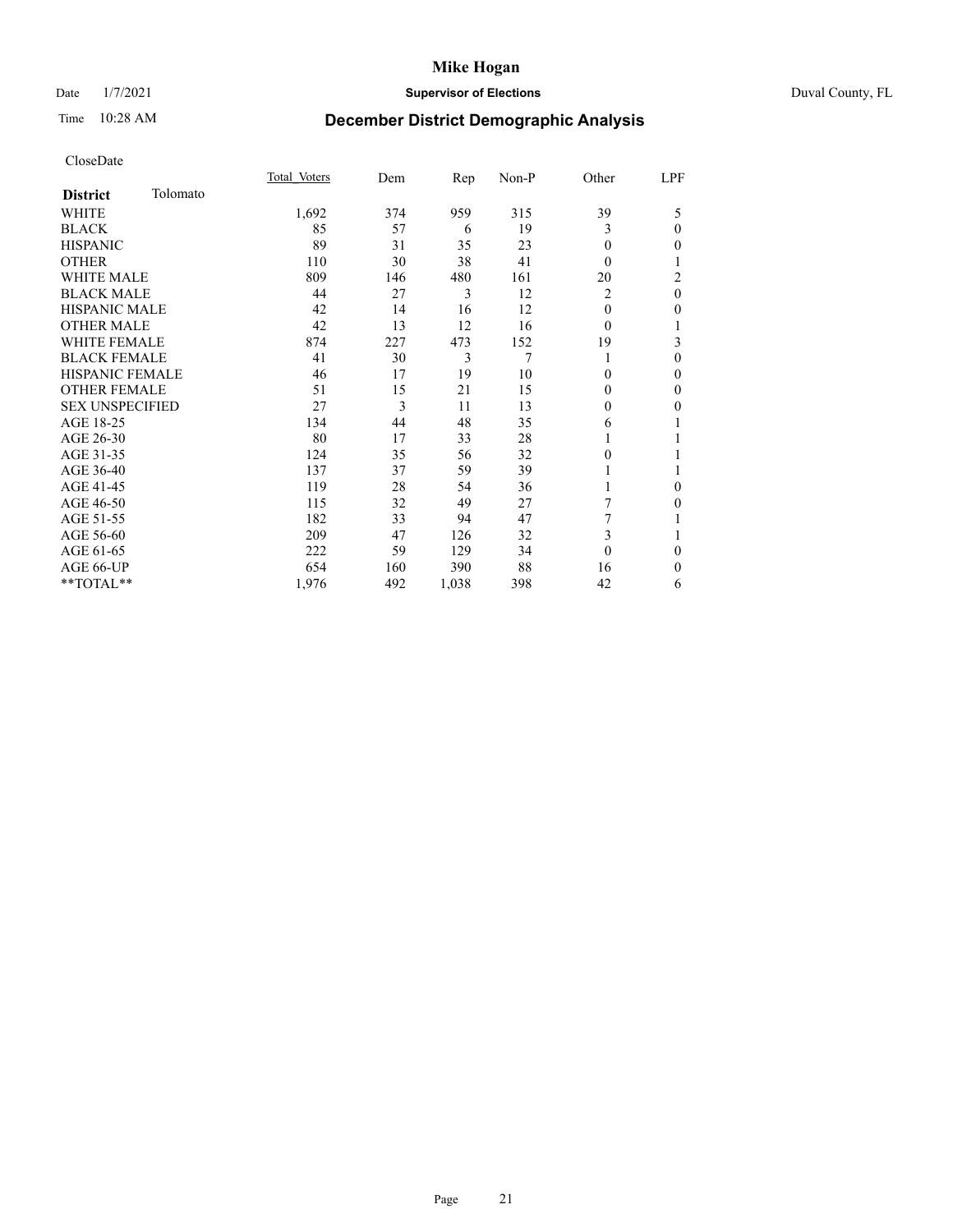# Date 1/7/2021 **Supervisor of Elections** Duval County, FL

# Time 10:28 AM **December District Demographic Analysis**

|                        |             | Total Voters | Dem | Rep            | Non-P | Other          | LPF            |
|------------------------|-------------|--------------|-----|----------------|-------|----------------|----------------|
| <b>District</b>        | Bainebridge |              |     |                |       |                |                |
| WHITE                  |             | 324          | 54  | 160            | 102   | $\overline{4}$ | 4              |
| <b>BLACK</b>           |             | 471          | 367 | 11             | 86    |                | $\theta$       |
| <b>HISPANIC</b>        |             | 54           | 19  | 14             | 21    | $\Omega$       | 0              |
| <b>OTHER</b>           |             | 76           | 36  | 12             | 24    | $\overline{2}$ | $\overline{2}$ |
| <b>WHITE MALE</b>      |             | 160          | 21  | 83             | 49    | 3              | 4              |
| <b>BLACK MALE</b>      |             | 201          | 151 | 6              | 39    | 5              | $\Omega$       |
| HISPANIC MALE          |             | 18           | 7   | 7              | 4     | 0              | 0              |
| <b>OTHER MALE</b>      |             | 22           | 11  | $\overline{c}$ | 7     |                |                |
| WHITE FEMALE           |             | 161          | 33  | 75             | 52    |                | 0              |
| <b>BLACK FEMALE</b>    |             | 264          | 212 | 5              | 45    | 2              | 0              |
| <b>HISPANIC FEMALE</b> |             | 35           | 12  | 7              | 16    | $\Omega$       | 0              |
| <b>OTHER FEMALE</b>    |             | 33           | 16  | 8              | 7     |                |                |
| <b>SEX UNSPECIFIED</b> |             | 31           | 13  | $\overline{4}$ | 14    | $\Omega$       | 0              |
| AGE 18-25              |             | 100          | 53  | 13             | 34    | 0              | 0              |
| AGE 26-30              |             | 106          | 38  | 23             | 39    | 5              |                |
| AGE 31-35              |             | 135          | 52  | 36             | 45    | 0              | 2              |
| AGE 36-40              |             | 127          | 66  | 24             | 34    | 2              |                |
| AGE 41-45              |             | 111          | 63  | 20             | 24    | $\overline{c}$ | 2              |
| AGE 46-50              |             | 92           | 56  | 19             | 16    | 1              | $\theta$       |
| AGE 51-55              |             | 88           | 50  | 18             | 19    |                | 0              |
| AGE 56-60              |             | 57           | 34  | 12             | 11    | $\Omega$       | 0              |
| AGE 61-65              |             | 43           | 23  | 14             | 6     | $\theta$       | 0              |
| AGE 66-UP              |             | 66           | 41  | 18             | 5     | $\overline{c}$ | 0              |
| **TOTAL**              |             | 925          | 476 | 197            | 233   | 13             | 6              |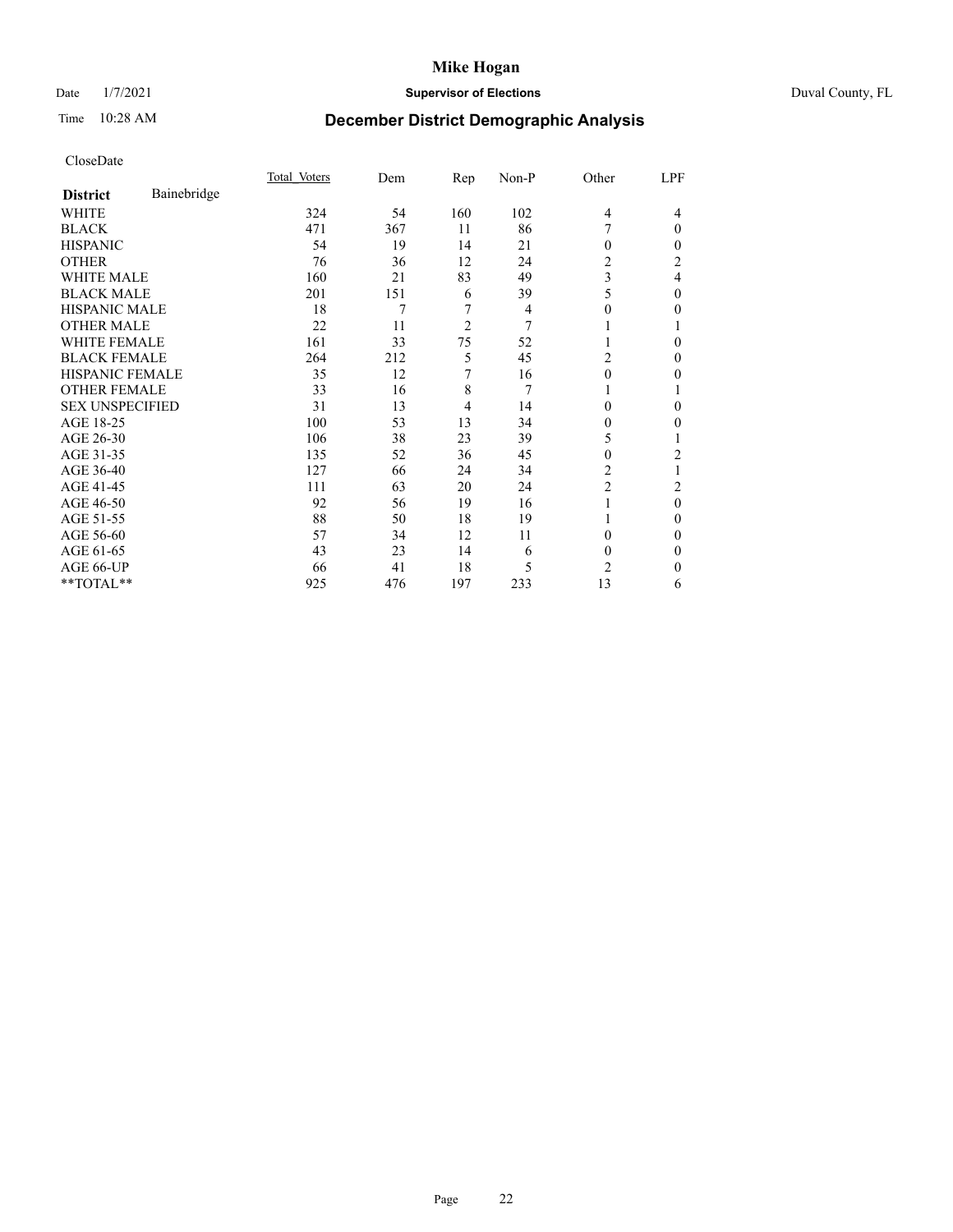# Date 1/7/2021 **Supervisor of Elections** Duval County, FL

# Time 10:28 AM **December District Demographic Analysis**

|                        | Total Voters             | Dem     | Rep     | Non-P  | Other | LPF   |
|------------------------|--------------------------|---------|---------|--------|-------|-------|
| <b>District</b>        | Congressional District 4 |         |         |        |       |       |
| WHITE                  | 280,621                  | 65,662  | 153,561 | 55,965 | 3,853 | 1,580 |
| <b>BLACK</b>           | 44,800                   | 33,570  | 2,145   | 8,431  | 591   | 63    |
| <b>HISPANIC</b>        | 22,233                   | 8,095   | 6,287   | 7,465  | 299   | 87    |
| <b>OTHER</b>           | 37,228                   | 11,039  | 11,360  | 14,116 | 550   | 163   |
| WHITE MALE             | 132,166                  | 25,572  | 75,295  | 28,493 | 1,759 | 1,047 |
| <b>BLACK MALE</b>      | 19,476                   | 13,379  | 1,227   | 4,521  | 313   | 36    |
| <b>HISPANIC MALE</b>   | 10,086                   | 3,272   | 3,104   | 3,525  | 133   | 52    |
| <b>OTHER MALE</b>      | 14,688                   | 3,958   | 4,740   | 5,702  | 200   | 88    |
| <b>WHITE FEMALE</b>    | 145,411                  | 39,419  | 76,767  | 26,650 | 2,058 | 517   |
| <b>BLACK FEMALE</b>    | 24,646                   | 19,712  | 891     | 3,745  | 272   | 26    |
| <b>HISPANIC FEMALE</b> | 11,681                   | 4,653   | 3,072   | 3,765  | 160   | 31    |
| <b>OTHER FEMALE</b>    | 16,788                   | 5,705   | 5,212   | 5,554  | 265   | 52    |
| <b>SEX UNSPECIFIED</b> | 9,936                    | 2,696   | 3,045   | 4,018  | 133   | 44    |
| AGE 18-25              | 42,682                   | 13,886  | 14,805  | 12,563 | 1,137 | 291   |
| AGE 26-30              | 37,879                   | 12,051  | 13,484  | 11,217 | 797   | 330   |
| AGE 31-35              | 37,288                   | 11,864  | 13,568  | 10,883 | 631   | 342   |
| AGE 36-40              | 33,869                   | 10,400  | 12,814  | 9,837  | 522   | 296   |
| AGE 41-45              | 29,256                   | 9,068   | 11,565  | 8,038  | 397   | 188   |
| AGE 46-50              | 30,670                   | 9,070   | 13,919  | 7,125  | 395   | 161   |
| AGE 51-55              | 30,975                   | 8,783   | 15,617  | 6,163  | 320   | 92    |
| AGE 56-60              | 33,928                   | 9,427   | 18,208  | 5,892  | 336   | 65    |
| AGE 61-65              | 31,235                   | 9,464   | 16,714  | 4,721  | 277   | 59    |
| AGE 66-UP              | 77,100                   | 24,353  | 42,659  | 9,538  | 481   | 69    |
| $*$ $TOTAL**$          | 384,882                  | 118,366 | 173,353 | 85,977 | 5,293 | 1,893 |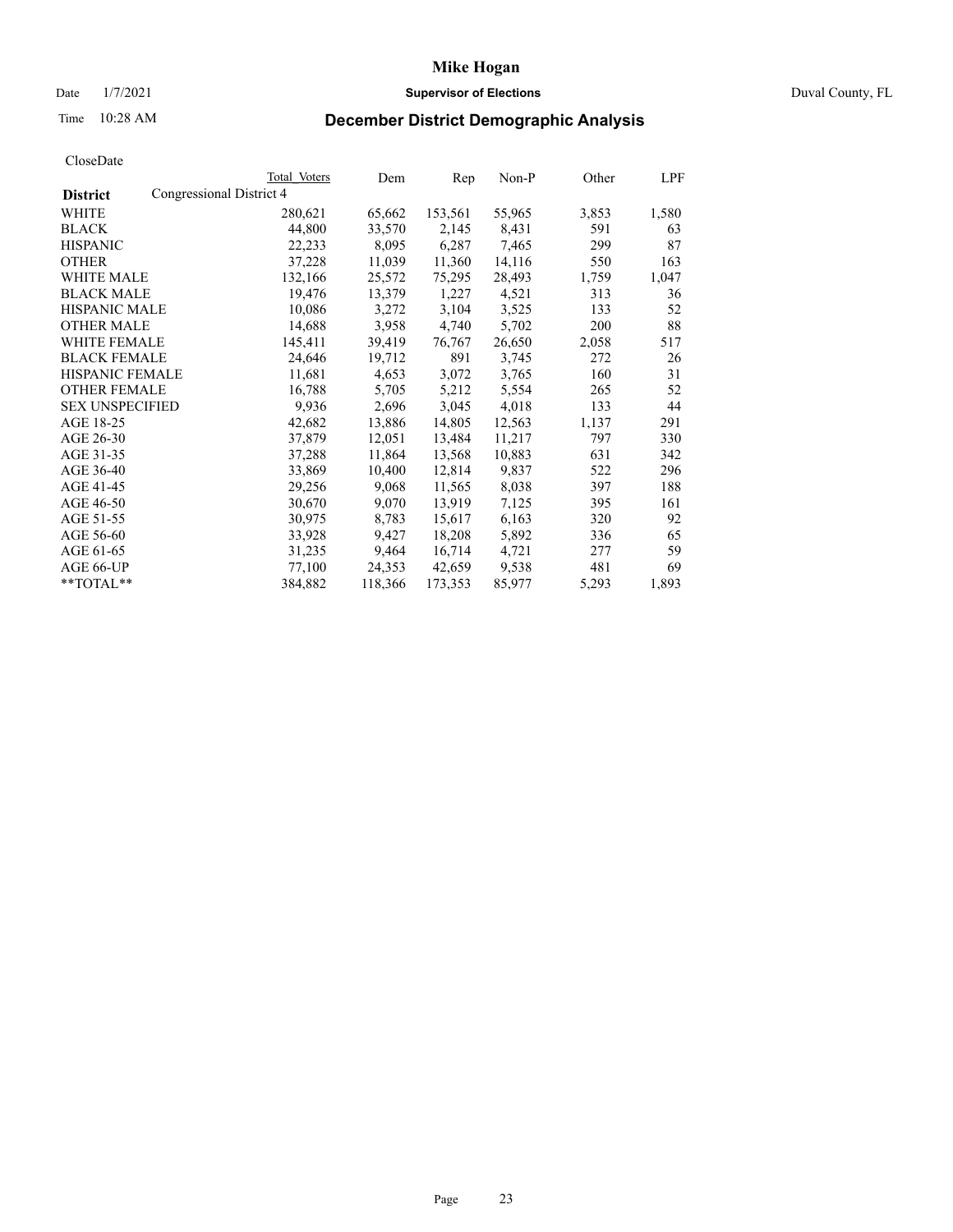## Date  $1/7/2021$  Duval County, FL

# Time 10:28 AM **December District Demographic Analysis**

|                                             | Total Voters | Dem     | Rep    | $Non-P$ | Other | LPF |
|---------------------------------------------|--------------|---------|--------|---------|-------|-----|
| Congressional District 5<br><b>District</b> |              |         |        |         |       |     |
| WHITE                                       | 101,925      | 25,143  | 52,579 | 21,989  | 1,606 | 608 |
| <b>BLACK</b>                                | 144,802      | 119,620 | 4,621  | 19,361  | 1,076 | 124 |
| <b>HISPANIC</b>                             | 16,373       | 6,809   | 3,380  | 5,912   | 222   | 50  |
| <b>OTHER</b>                                | 25,036       | 9,452   | 5,434  | 9,714   | 341   | 95  |
| WHITE MALE                                  | 47,696       | 9,885   | 25,961 | 10,697  | 735   | 418 |
| <b>BLACK MALE</b>                           | 57,966       | 45,319  | 2,412  | 9,581   | 580   | 74  |
| <b>HISPANIC MALE</b>                        | 7,252        | 2,726   | 1,758  | 2,642   | 99    | 27  |
| <b>OTHER MALE</b>                           | 9,023        | 3,122   | 2,303  | 3,431   | 117   | 50  |
| <b>WHITE FEMALE</b>                         | 52,818       | 14,900  | 25,965 | 10,912  | 855   | 186 |
| <b>BLACK FEMALE</b>                         | 84,091       | 72,217  | 2,118  | 9,224   | 483   | 49  |
| HISPANIC FEMALE                             | 8,701        | 3,901   | 1,545  | 3,114   | 119   | 22  |
| <b>OTHER FEMALE</b>                         | 11,133       | 4,749   | 2,508  | 3,685   | 160   | 31  |
| <b>SEX UNSPECIFIED</b>                      | 9,451        | 4,204   | 1,444  | 3,686   | 97    | 20  |
| AGE 18-25                                   | 35,543       | 18,455  | 5,280  | 10,960  | 705   | 143 |
| AGE 26-30                                   | 29,297       | 15,316  | 4,956  | 8,398   | 447   | 180 |
| AGE 31-35                                   | 28,590       | 15,538  | 5,002  | 7,483   | 411   | 156 |
| AGE 36-40                                   | 25,536       | 14,213  | 4,741  | 6,143   | 322   | 117 |
| AGE 41-45                                   | 22,639       | 12,768  | 4,536  | 4,967   | 294   | 74  |
| AGE 46-50                                   | 23,106       | 12,992  | 5,488  | 4,281   | 280   | 65  |
| AGE 51-55                                   | 23,517       | 13,414  | 6,091  | 3,758   | 208   | 46  |
| AGE 56-60                                   | 25,899       | 14,548  | 7,520  | 3,600   | 195   | 36  |
| AGE 61-65                                   | 23,730       | 13,887  | 6,827  | 2,845   | 146   | 25  |
| AGE 66-UP                                   | 50,279       | 29,893  | 15,573 | 4,541   | 237   | 35  |
| **TOTAL**                                   | 288,136      | 161,024 | 66,014 | 56,976  | 3,245 | 877 |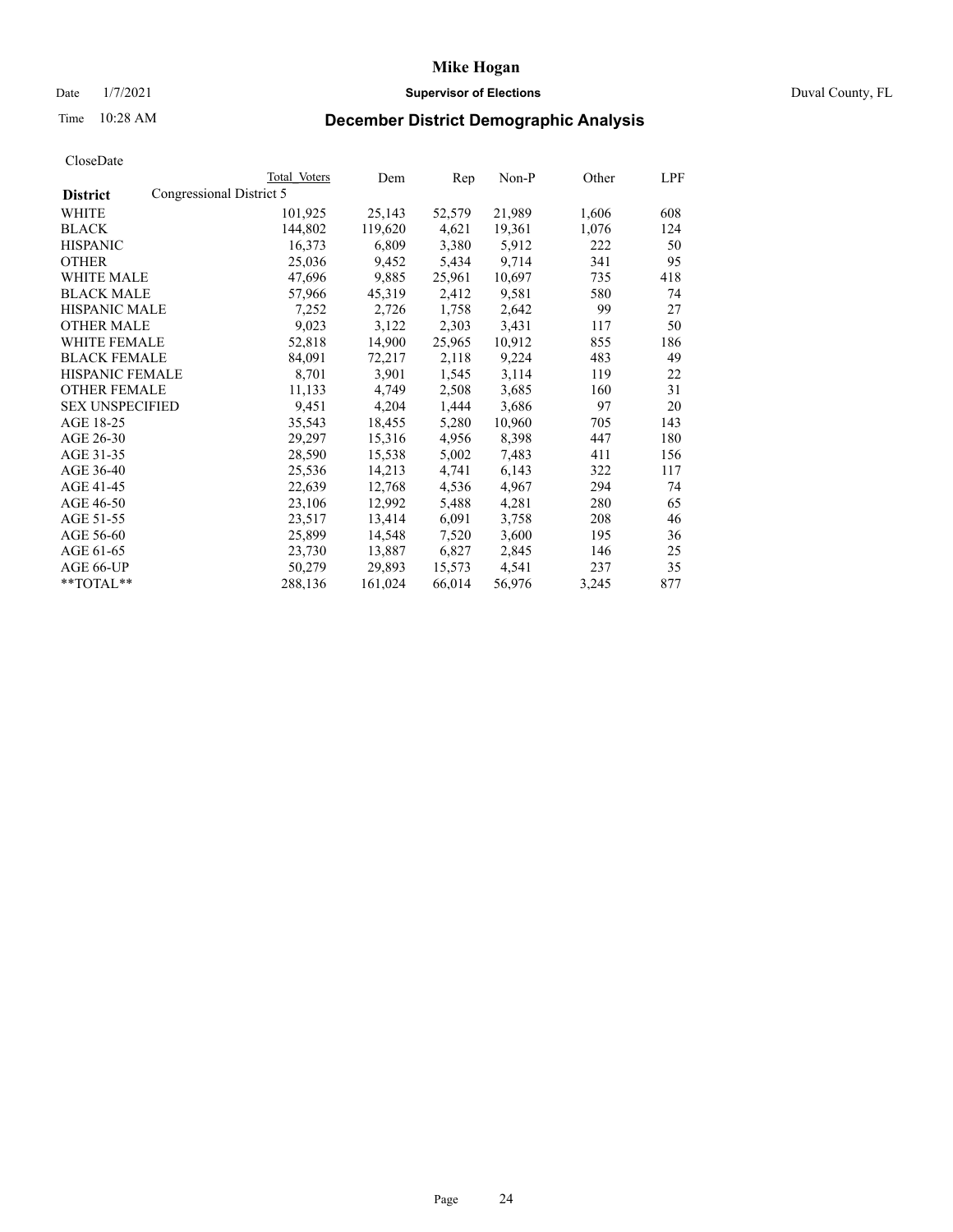# Date 1/7/2021 **Supervisor of Elections** Duval County, FL

# Time 10:28 AM **December District Demographic Analysis**

|                        |              | Total Voters | Dem     | Rep     | Non-P   | Other | LPF   |
|------------------------|--------------|--------------|---------|---------|---------|-------|-------|
| <b>District</b>        | Duval County |              |         |         |         |       |       |
| WHITE                  |              | 348,502      | 82,040  | 188,676 | 70,798  | 4,989 | 1,999 |
| <b>BLACK</b>           |              | 187,903      | 151,893 | 6,670   | 27,503  | 1,654 | 183   |
| <b>HISPANIC</b>        |              | 37,627       | 14,550  | 9,327   | 13,116  | 501   | 133   |
| <b>OTHER</b>           |              | 60,079       | 19,895  | 16,046  | 23,059  | 843   | 236   |
| WHITE MALE             |              | 163,553      | 32,074  | 92,459  | 35,415  | 2,270 | 1,335 |
| <b>BLACK MALE</b>      |              | 76,692       | 58,185  | 3,586   | 13,930  | 883   | 108   |
| <b>HISPANIC MALE</b>   |              | 16,908       | 5,876   | 4,694   | 6,034   | 226   | 78    |
| <b>OTHER MALE</b>      |              | 22,901       | 6,881   | 6,743   | 8,849   | 299   | 129   |
| <b>WHITE FEMALE</b>    |              | 180,831      | 49,019  | 94,223  | 34,274  | 2,670 | 645   |
| <b>BLACK FEMALE</b>    |              | 107,820      | 91,166  | 2,968   | 12,861  | 752   | 73    |
| <b>HISPANIC FEMALE</b> |              | 19,848       | 8,325   | 4,452   | 6,756   | 265   | 50    |
| <b>OTHER FEMALE</b>    |              | 27,013       | 10,162  | 7,386   | 8,985   | 406   | 74    |
| <b>SEX UNSPECIFIED</b> |              | 18,539       | 6,689   | 4,208   | 7,367   | 216   | 59    |
| AGE 18-25              |              | 74,522       | 31,295  | 18,618  | 22,471  | 1,738 | 400   |
| AGE 26-30              |              | 63,531       | 26,385  | 16,918  | 18,583  | 1,162 | 483   |
| AGE 31-35              |              | 62,272       | 26,439  | 17,137  | 17,260  | 973   | 463   |
| AGE 36-40              |              | 56,105       | 23,736  | 16,185  | 15,013  | 790   | 381   |
| AGE 41-45              |              | 49,105       | 21,067  | 14,922  | 12,228  | 649   | 239   |
| AGE 46-50              |              | 50,848       | 21,351  | 17,959  | 10,695  | 641   | 202   |
| AGE 51-55              |              | 51,458       | 21,474  | 20,018  | 9,348   | 497   | 121   |
| AGE 56-60              |              | 56,215       | 23,081  | 23,685  | 8,879   | 480   | 90    |
| AGE 61-65              |              | 51,482       | 22,262  | 21,683  | 7,057   | 400   | 80    |
| AGE 66-UP              |              | 118,573      | 51,288  | 53,594  | 12,942  | 657   | 92    |
| $*$ TOTAL $*$          |              | 634,111      | 268,378 | 220,719 | 134,476 | 7,987 | 2,551 |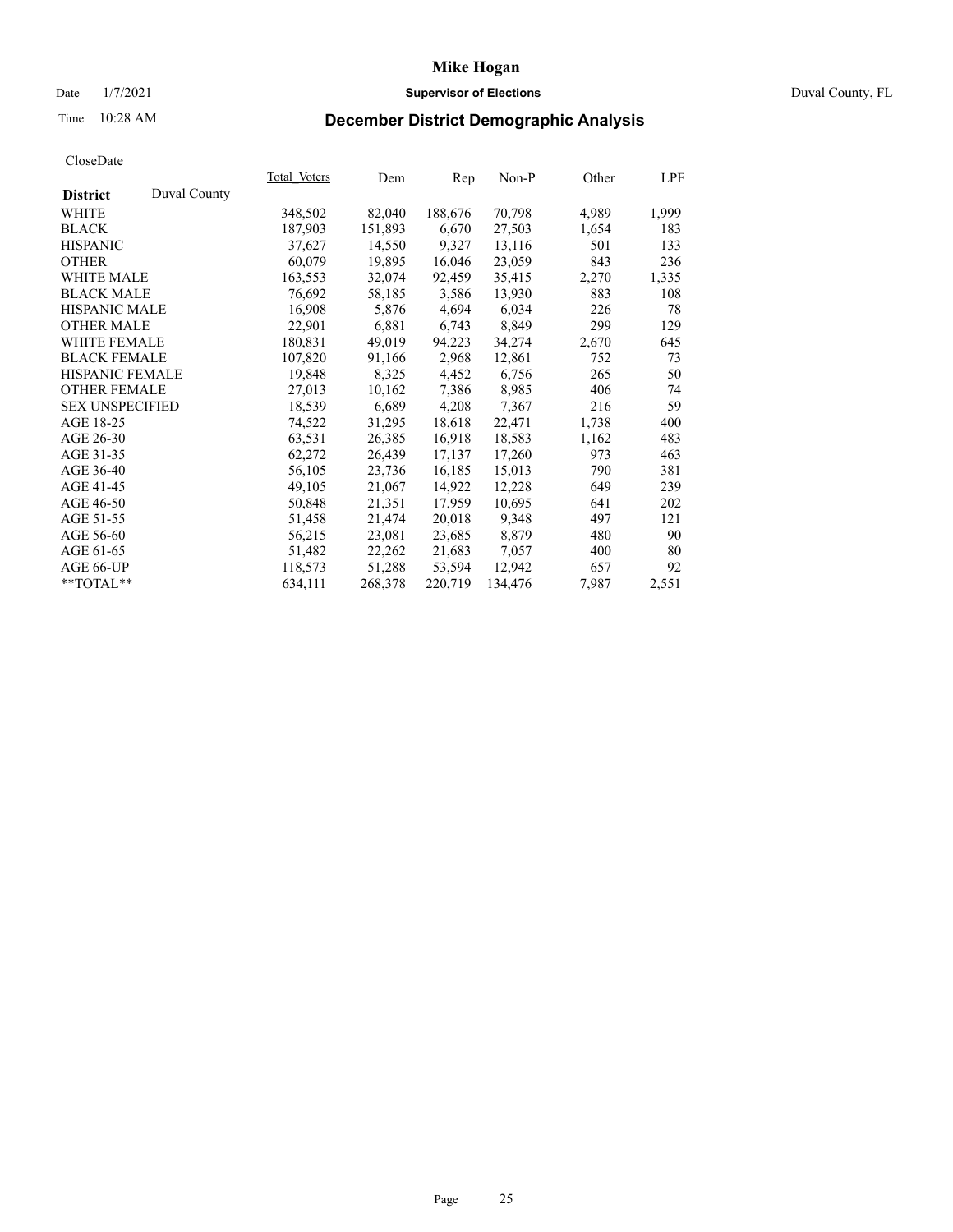## Date  $1/7/2021$  Duval County, FL

# Time 10:28 AM **December District Demographic Analysis**

|                        |                | <b>Total Voters</b> | Dem   | Rep   | Non-P | Other          | LPF                     |
|------------------------|----------------|---------------------|-------|-------|-------|----------------|-------------------------|
| <b>District</b>        | Atlantic Beach |                     |       |       |       |                |                         |
| WHITE                  |                | 9,776               | 2,802 | 4,733 | 2,074 | 121            | 46                      |
| <b>BLACK</b>           |                | 844                 | 643   | 42    | 154   | 3              | 2                       |
| <b>HISPANIC</b>        |                | 323                 | 142   | 89    | 90    | $\overline{2}$ | $\theta$                |
| <b>OTHER</b>           |                | 678                 | 201   | 232   | 227   | 12             | 6                       |
| WHITE MALE             |                | 4,605               | 1,058 | 2,382 | 1,083 | 49             | 33                      |
| <b>BLACK MALE</b>      |                | 371                 | 255   | 26    | 88    | 1              | 1                       |
| <b>HISPANIC MALE</b>   |                | 144                 | 49    | 45    | 50    | 0              | $\theta$                |
| <b>OTHER MALE</b>      |                | 230                 | 58    | 83    | 86    | 2              |                         |
| <b>WHITE FEMALE</b>    |                | 5,089               | 1,711 | 2,322 | 972   | 71             | 13                      |
| <b>BLACK FEMALE</b>    |                | 458                 | 379   | 15    | 61    | 2              |                         |
| <b>HISPANIC FEMALE</b> |                | 174                 | 92    | 41    | 39    | $\overline{2}$ | $\mathbf{0}$            |
| <b>OTHER FEMALE</b>    |                | 295                 | 101   | 108   | 77    | 6              | 3                       |
| <b>SEX UNSPECIFIED</b> |                | 254                 | 85    | 74    | 88    | 5              | $\overline{\mathbf{c}}$ |
| AGE 18-25              |                | 1,128               | 378   | 403   | 311   | 28             | 8                       |
| AGE 26-30              |                | 878                 | 284   | 312   | 254   | 22             | 6                       |
| AGE 31-35              |                | 912                 | 306   | 291   | 288   | 22             | 5                       |
| AGE 36-40              |                | 914                 | 276   | 315   | 303   | 11             | 9                       |
| AGE 41-45              |                | 772                 | 247   | 291   | 223   | 5              | 6                       |
| AGE 46-50              |                | 863                 | 247   | 374   | 228   | 8              | 6                       |
| AGE 51-55              |                | 909                 | 253   | 464   | 178   | 8              | 6                       |
| AGE 56-60              |                | 1,145               | 320   | 613   | 198   | 11             | 3                       |
| AGE 61-65              |                | 1,061               | 399   | 513   | 140   | 7              | $\overline{c}$          |
| AGE 66-UP              |                | 3,039               | 1,078 | 1,520 | 422   | 16             | 3                       |
| $*$ TOTAL $*$          |                | 11,621              | 3,788 | 5,096 | 2,545 | 138            | 54                      |
|                        |                |                     |       |       |       |                |                         |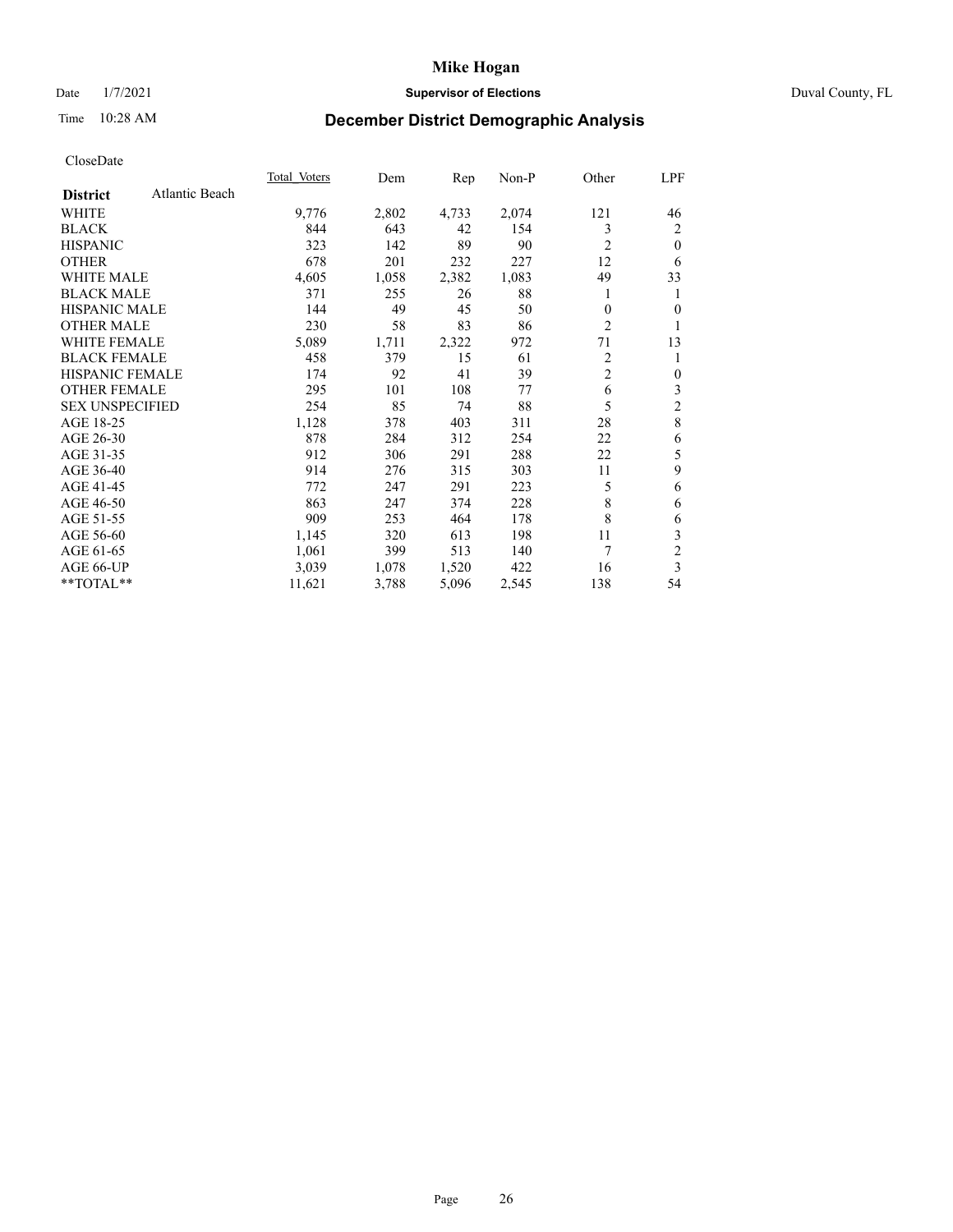# Date 1/7/2021 **Supervisor of Elections** Duval County, FL

# Time 10:28 AM **December District Demographic Analysis**

|                        |         | Total Voters | Dem | Rep | Non-P    | Other  | LPF      |
|------------------------|---------|--------------|-----|-----|----------|--------|----------|
| <b>District</b>        | Baldwin |              |     |     |          |        |          |
| WHITE                  |         | 674          | 137 | 409 | 117      | 8      | 3        |
| <b>BLACK</b>           |         | 248          | 221 | 9   | 17       |        | $\Omega$ |
| <b>HISPANIC</b>        |         | 10           | 2   | 7   | 1        | 0      | 0        |
| <b>OTHER</b>           |         | 39           | 8   | 14  | 16       |        | 0        |
| WHITE MALE             |         | 302          | 60  | 184 | 51       | 6      |          |
| <b>BLACK MALE</b>      |         | 90           | 77  | 6   | 7        | $_{0}$ | 0        |
| <b>HISPANIC MALE</b>   |         | 5            | 1   | 3   |          | 0      | 0        |
| <b>OTHER MALE</b>      |         | 17           | 6   | 4   | 7        | 0      | 0        |
| <b>WHITE FEMALE</b>    |         | 363          | 76  | 221 | 62       | 2      | 2        |
| <b>BLACK FEMALE</b>    |         | 150          | 139 | 3   |          |        | $\Omega$ |
| <b>HISPANIC FEMALE</b> |         | 5            |     | 4   | $\Omega$ | 0      | 0        |
| <b>OTHER FEMALE</b>    |         | 11           |     | 7   | 2        |        | 0        |
| <b>SEX UNSPECIFIED</b> |         | 28           | 7   | 7   | 14       | 0      | 0        |
| AGE 18-25              |         | 92           | 32  | 33  | 26       | $_{0}$ |          |
| AGE 26-30              |         | 89           | 25  | 43  | 18       | 3      | 0        |
| AGE 31-35              |         | 79           | 22  | 39  | 17       | 0      |          |
| AGE 36-40              |         | 83           | 20  | 45  | 16       | 2      | 0        |
| AGE 41-45              |         | 55           | 20  | 25  | 10       | 0      | 0        |
| AGE 46-50              |         | 69           | 24  | 35  | 8        |        |          |
| AGE 51-55              |         | 74           | 27  | 36  | 9        | 2      | 0        |
| AGE 56-60              |         | 89           | 34  | 39  | 15       |        | 0        |
| AGE 61-65              |         | 91           | 34  | 46  | 11       | 0      | 0        |
| AGE 66-UP              |         | 250          | 130 | 98  | 21       |        | 0        |
| **TOTAL**              |         | 971          | 368 | 439 | 151      | 10     | 3        |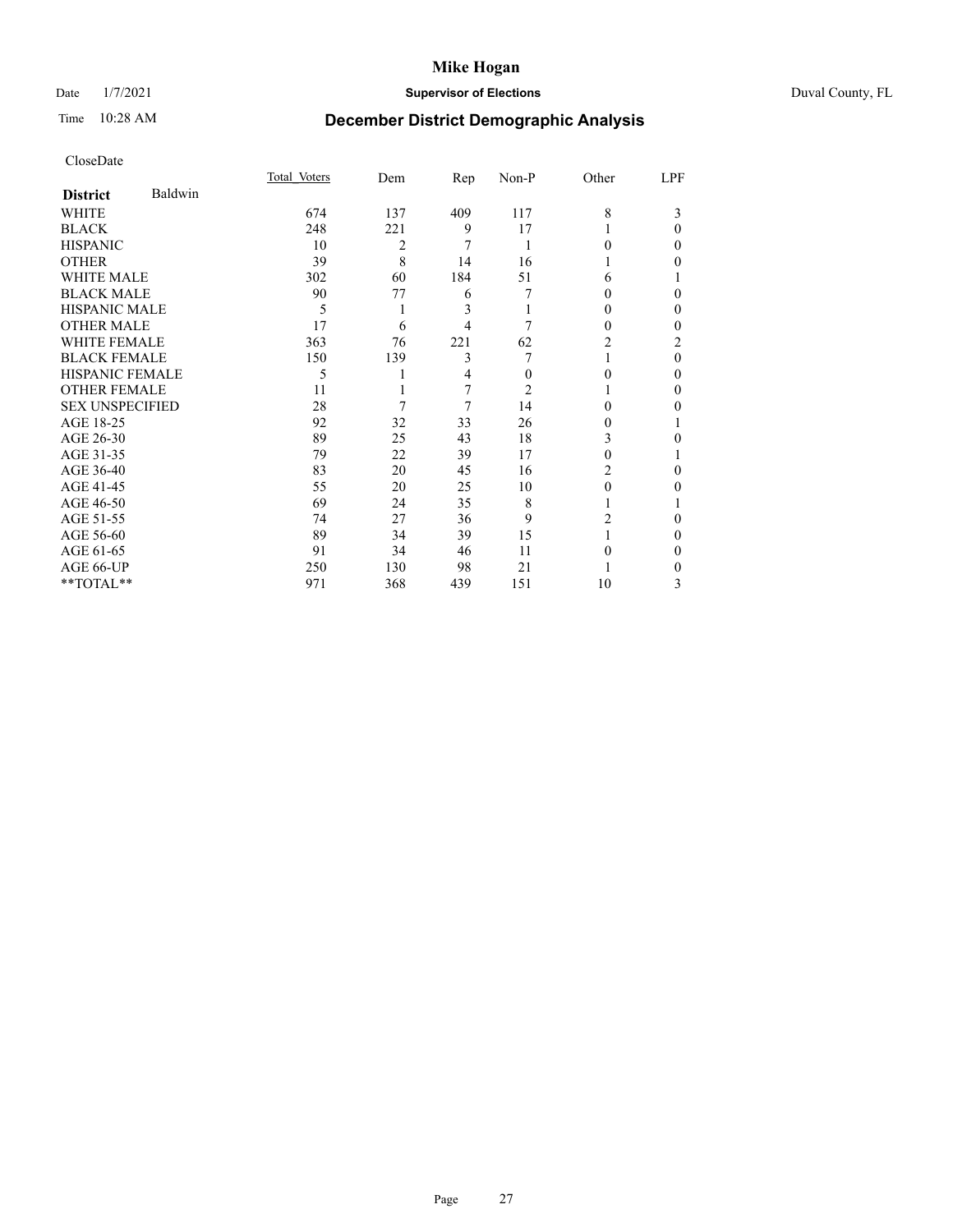## Date  $1/7/2021$  Duval County, FL

# Time 10:28 AM **December District Demographic Analysis**

|                                       | Total Voters | Dem   | Rep    | Non-P | Other    | LPF            |
|---------------------------------------|--------------|-------|--------|-------|----------|----------------|
| Jacksonville Beach<br><b>District</b> |              |       |        |       |          |                |
| WHITE                                 | 17,944       | 4,343 | 9,438  | 3,790 | 263      | 110            |
| <b>BLACK</b>                          | 544          | 398   | 38     | 101   | 5        | 2              |
| <b>HISPANIC</b>                       | 516          | 167   | 195    | 137   | 15       | $\overline{2}$ |
| <b>OTHER</b>                          | 1,168        | 310   | 406    | 413   | 29       | 10             |
| WHITE MALE                            | 8,736        | 1,744 | 4,762  | 2,028 | 127      | 75             |
| <b>BLACK MALE</b>                     | 254          | 164   | 17     | 67    | 5        | 1              |
| <b>HISPANIC MALE</b>                  | 223          | 57    | 97     | 65    | 3        | 1              |
| <b>OTHER MALE</b>                     | 453          | 110   | 175    | 151   | 12       | 5              |
| WHITE FEMALE                          | 9,030        | 2,564 | 4,582  | 1,715 | 135      | 34             |
| <b>BLACK FEMALE</b>                   | 281          | 227   | 20     | 33    | $\theta$ | 1              |
| HISPANIC FEMALE                       | 286          | 109   | 96     | 68    | 12       | 1              |
| <b>OTHER FEMALE</b>                   | 480          | 150   | 179    | 137   | 11       | 3              |
| <b>SEX UNSPECIFIED</b>                | 428          | 93    | 149    | 176   | 7        | 3              |
| AGE 18-25                             | 1,877        | 485   | 788    | 528   | 58       | 18             |
| AGE 26-30                             | 2,133        | 511   | 946    | 614   | 44       | 18             |
| AGE 31-35                             | 2,039        | 489   | 874    | 619   | 33       | 24             |
| AGE 36-40                             | 1,731        | 443   | 754    | 484   | 33       | 17             |
| AGE 41-45                             | 1,486        | 380   | 652    | 414   | 29       | 11             |
| AGE 46-50                             | 1,480        | 326   | 777    | 344   | 20       | 13             |
| AGE 51-55                             | 1,575        | 332   | 929    | 293   | 13       | 8              |
| AGE 56-60                             | 1,856        | 421   | 1,083  | 313   | 32       | 7              |
| AGE 61-65                             | 1,744        | 509   | 959    | 261   | 14       | 1              |
| AGE 66-UP                             | 4,251        | 1,322 | 2,315  | 571   | 36       | 7              |
| **TOTAL**                             | 20,172       | 5,218 | 10,077 | 4,441 | 312      | 124            |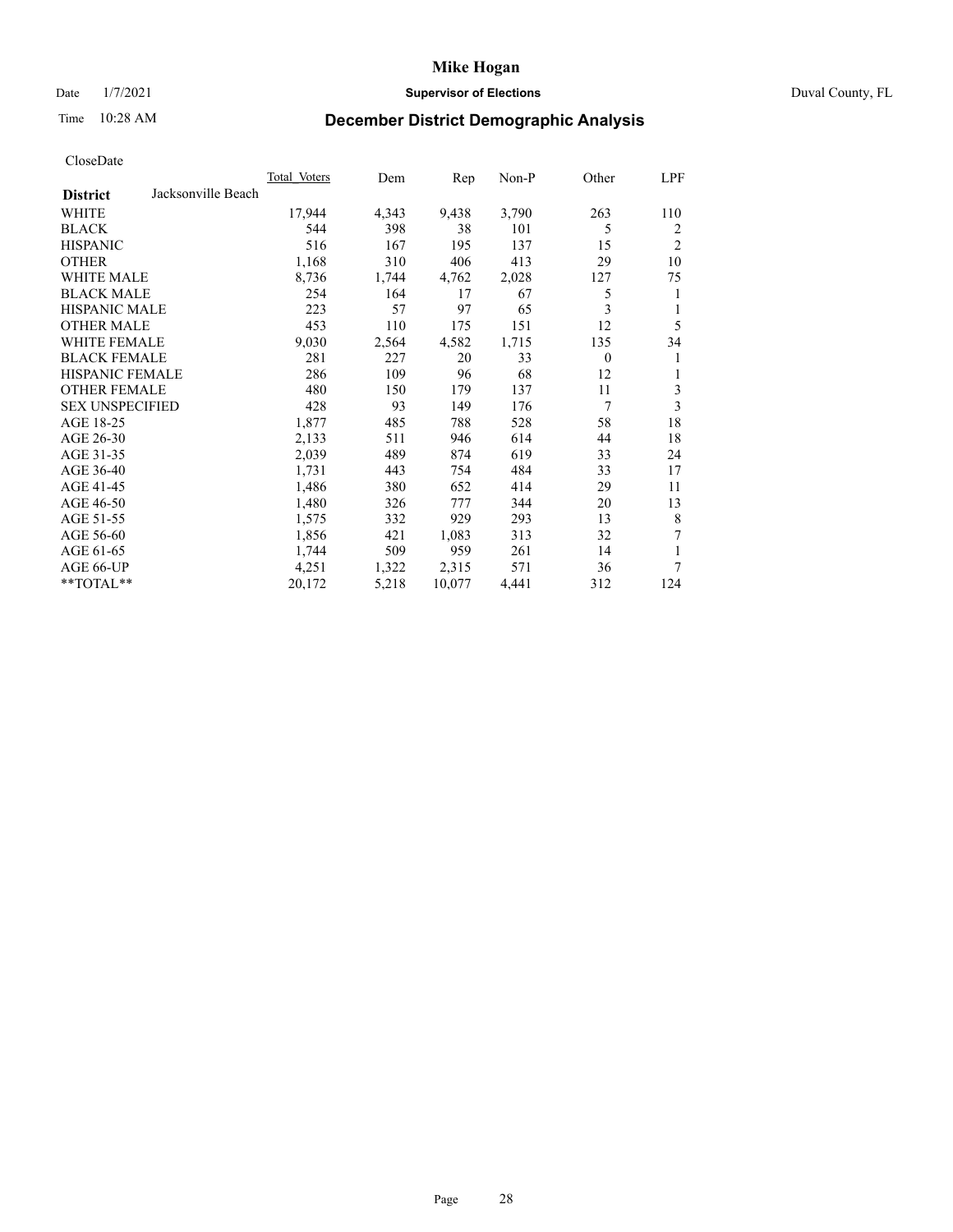# Date 1/7/2021 **Supervisor of Elections** Duval County, FL

# Time 10:28 AM **December District Demographic Analysis**

|                        |               | Total Voters | Dem   | $\mathbf{Rep}$ | Non-P | Other          | LPF            |
|------------------------|---------------|--------------|-------|----------------|-------|----------------|----------------|
| <b>District</b>        | Neptune Beach |              |       |                |       |                |                |
| WHITE                  |               | 5,650        | 1,483 | 2,884          | 1,175 | 78             | 30             |
| <b>BLACK</b>           |               | 63           | 35    | 7              | 17    | 4              | 0              |
| <b>HISPANIC</b>        |               | 130          | 43    | 49             | 33    | 3              | 2              |
| <b>OTHER</b>           |               | 300          | 77    | 96             | 115   | 6              | 6              |
| <b>WHITE MALE</b>      |               | 2,666        | 521   | 1,469          | 613   | 42             | 21             |
| <b>BLACK MALE</b>      |               | 35           | 17    | 4              | 10    | 4              | $\overline{0}$ |
| <b>HISPANIC MALE</b>   |               | 58           | 15    | 23             | 17    | 3              | 0              |
| <b>OTHER MALE</b>      |               | 110          | 25    | 38             | 40    | 4              | 3              |
| <b>WHITE FEMALE</b>    |               | 2,916        | 949   | 1,384          | 539   | 35             | 9              |
| <b>BLACK FEMALE</b>    |               | 28           | 18    | 3              | 7     | $\theta$       | 0              |
| <b>HISPANIC FEMALE</b> |               | 69           | 27    | 24             | 16    | $\theta$       | 2              |
| <b>OTHER FEMALE</b>    |               | 122          | 40    | 40             | 38    | 1              | 3              |
| <b>SEX UNSPECIFIED</b> |               | 138          | 26    | 51             | 59    | $\overline{c}$ | 0              |
| AGE 18-25              |               | 606          | 151   | 243            | 187   | 18             | 7              |
| AGE 26-30              |               | 545          | 162   | 221            | 146   | 13             | 3              |
| AGE 31-35              |               | 576          | 146   | 229            | 182   | 14             | 5              |
| AGE 36-40              |               | 572          | 138   | 256            | 164   | 8              | 6              |
| AGE 41-45              |               | 477          | 122   | 211            | 130   | 8              | 6              |
| AGE 46-50              |               | 516          | 114   | 262            | 131   | 5              | 4              |
| AGE 51-55              |               | 476          | 111   | 261            | 93    | 8              | 3              |
| AGE 56-60              |               | 522          | 119   | 308            | 87    |                |                |
| AGE 61-65              |               | 587          | 147   | 340            | 97    | $\overline{c}$ |                |
| AGE 66-UP              |               | 1,266        | 428   | 705            | 123   | 8              | $\overline{c}$ |
| **TOTAL**              |               | 6,143        | 1,638 | 3,036          | 1,340 | 91             | 38             |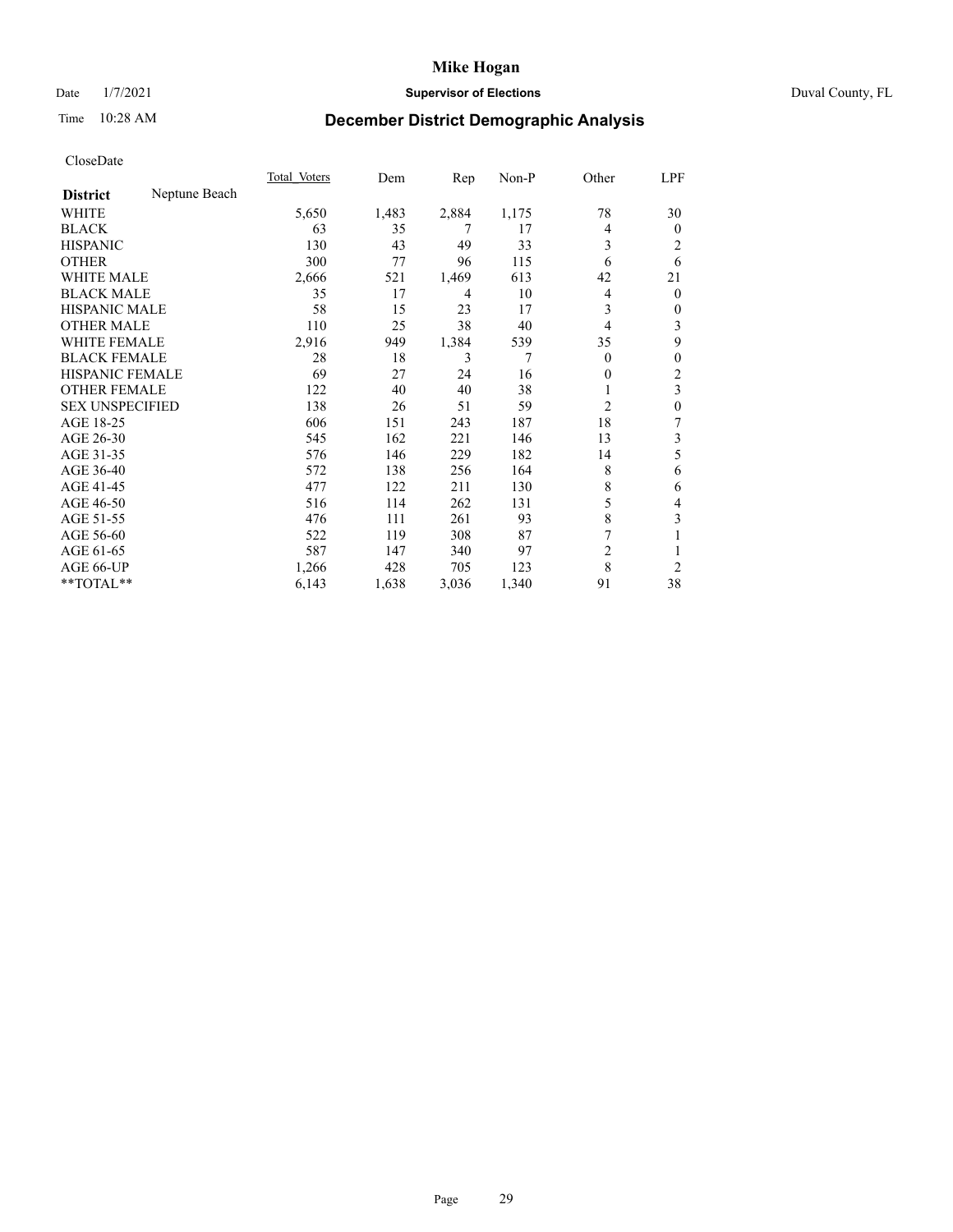# Date 1/7/2021 **Supervisor of Elections** Duval County, FL

# Time 10:28 AM **December District Demographic Analysis**

|                        |                   | Total Voters | Dem    | Rep    | Non-P  | Other | LPF |
|------------------------|-------------------|--------------|--------|--------|--------|-------|-----|
| <b>District</b>        | House District 11 |              |        |        |        |       |     |
| WHITE                  |                   | 57,958       | 13,247 | 31,552 | 12,080 | 772   | 307 |
| <b>BLACK</b>           |                   | 5,952        | 4,404  | 336    | 1,114  | 86    | 12  |
| <b>HISPANIC</b>        |                   | 2,745        | 949    | 877    | 864    | 41    | 14  |
| <b>OTHER</b>           |                   | 5,043        | 1,353  | 1,771  | 1,804  | 81    | 34  |
| WHITE MALE             |                   | 27,972       | 5,105  | 15,966 | 6,325  | 366   | 210 |
| <b>BLACK MALE</b>      |                   | 2,701        | 1,816  | 193    | 632    | 52    | 8   |
| <b>HISPANIC MALE</b>   |                   | 1,277        | 367    | 446    | 439    | 18    | 7   |
| <b>OTHER MALE</b>      |                   | 1,905        | 469    | 716    | 677    | 26    | 17  |
| WHITE FEMALE           |                   | 29,369       | 8,007  | 15,274 | 5,594  | 398   | 96  |
| <b>BLACK FEMALE</b>    |                   | 3,154        | 2,518  | 141    | 458    | 34    | 3   |
| <b>HISPANIC FEMALE</b> |                   | 1,410        | 559    | 414    | 409    | 22    | 6   |
| <b>OTHER FEMALE</b>    |                   | 2,192        | 669    | 810    | 666    | 36    | 11  |
| <b>SEX UNSPECIFIED</b> |                   | 1,715        | 443    | 576    | 659    | 28    | 9   |
| AGE 18-25              |                   | 7,236        | 2,075  | 2,776  | 2,143  | 186   | 56  |
| AGE 26-30              |                   | 6,617        | 1,836  | 2,616  | 1,975  | 131   | 59  |
| AGE 31-35              |                   | 6,659        | 1,808  | 2,659  | 2,014  | 117   | 61  |
| AGE 36-40              |                   | 6,387        | 1,749  | 2,587  | 1,884  | 103   | 64  |
| AGE 41-45              |                   | 5,519        | 1,508  | 2,401  | 1,503  | 74    | 33  |
| AGE 46-50              |                   | 5,812        | 1,544  | 2,832  | 1,330  | 75    | 31  |
| AGE 51-55              |                   | 5,746        | 1,461  | 3,119  | 1,083  | 63    | 20  |
| AGE 56-60              |                   | 6,632        | 1,632  | 3,811  | 1,094  | 79    | 16  |
| AGE 61-65              |                   | 6,264        | 1,813  | 3,436  | 944    | 61    | 10  |
| AGE 66-UP              |                   | 14,826       | 4,527  | 8,299  | 1,892  | 91    | 17  |
| $**TOTAL**$            |                   | 71,698       | 19,953 | 34,536 | 15,862 | 980   | 367 |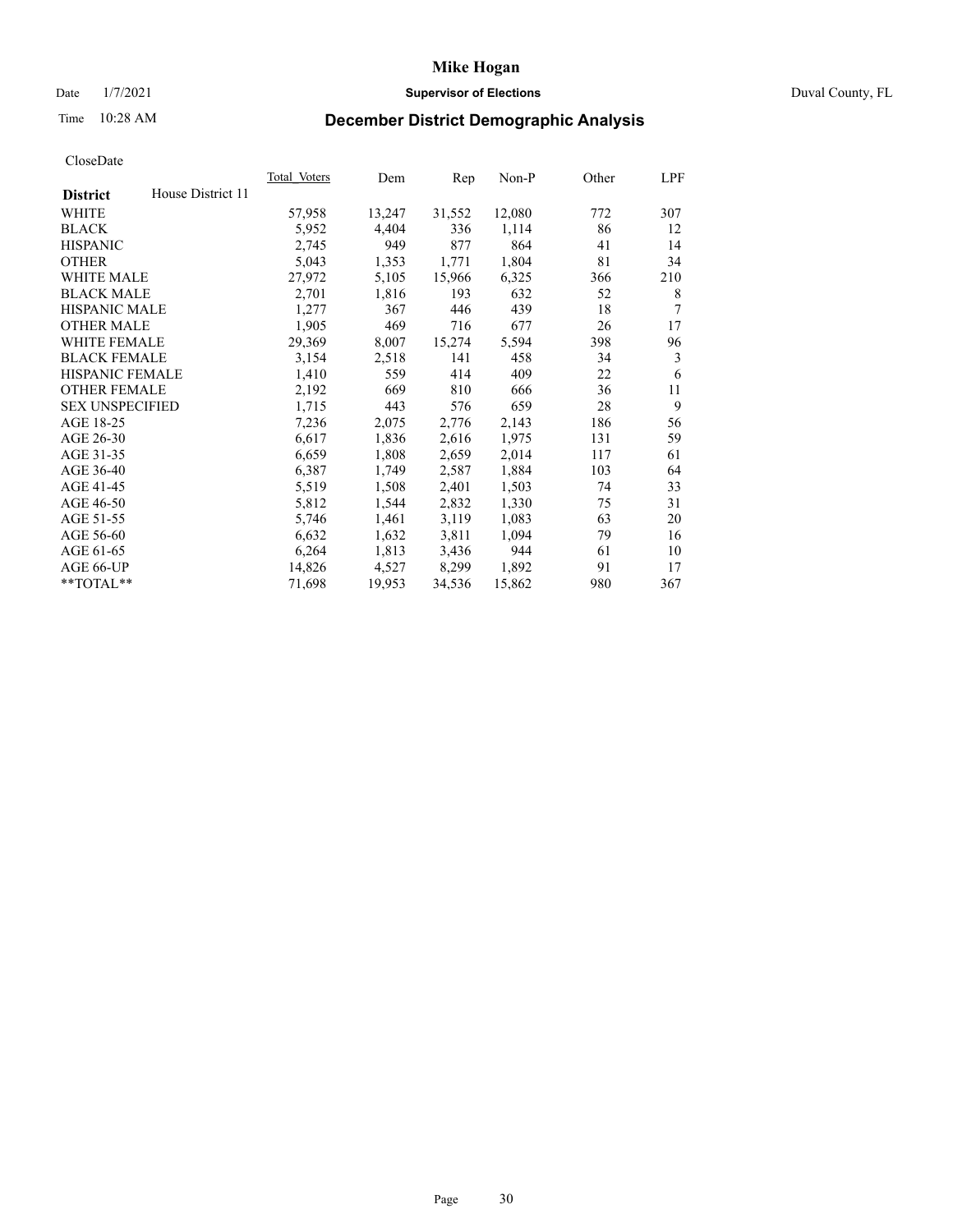## Date  $1/7/2021$  Duval County, FL

# Time 10:28 AM **December District Demographic Analysis**

|                                      | Total Voters | Dem    | Rep    | Non-P  | Other | LPF |
|--------------------------------------|--------------|--------|--------|--------|-------|-----|
| House District 12<br><b>District</b> |              |        |        |        |       |     |
| WHITE                                | 76,781       | 17,120 | 41,286 | 16,788 | 1,131 | 456 |
| <b>BLACK</b>                         | 17,160       | 12,915 | 812    | 3,205  | 207   | 21  |
| <b>HISPANIC</b>                      | 8,974        | 3,370  | 2,324  | 3,130  | 122   | 28  |
| <b>OTHER</b>                         | 15,261       | 4,458  | 4,552  | 6,001  | 196   | 54  |
| <b>WHITE MALE</b>                    | 36,244       | 6,558  | 20,440 | 8,403  | 527   | 316 |
| <b>BLACK MALE</b>                    | 7,371        | 5,117  | 460    | 1,669  | 109   | 16  |
| <b>HISPANIC MALE</b>                 | 3,977        | 1,308  | 1,142  | 1,447  | 64    | 16  |
| <b>OTHER MALE</b>                    | 6,099        | 1,646  | 1,917  | 2,431  | 76    | 29  |
| WHITE FEMALE                         | 39,575       | 10,341 | 20,405 | 8,105  | 590   | 134 |
| <b>BLACK FEMALE</b>                  | 9,479        | 7,580  | 336    | 1,462  | 96    | 5   |
| HISPANIC FEMALE                      | 4,775        | 1,982  | 1,134  | 1,593  | 56    | 10  |
| <b>OTHER FEMALE</b>                  | 6,965        | 2,277  | 2,135  | 2,440  | 94    | 19  |
| <b>SEX UNSPECIFIED</b>               | 3,689        | 1,054  | 1,005  | 1,572  | 44    | 14  |
| AGE 18-25                            | 14,596       | 5,167  | 4,375  | 4,572  | 393   | 89  |
| AGE 26-30                            | 12,502       | 4,156  | 4,047  | 3,939  | 256   | 104 |
| AGE 31-35                            | 11,659       | 3,789  | 3,917  | 3,674  | 192   | 87  |
| AGE 36-40                            | 10,735       | 3,337  | 3,808  | 3,331  | 174   | 85  |
| AGE 41-45                            | 9,176        | 2,971  | 3,331  | 2,695  | 119   | 60  |
| AGE 46-50                            | 9,383        | 2,919  | 4,000  | 2,281  | 130   | 53  |
| AGE 51-55                            | 9,618        | 2,903  | 4,571  | 2,028  | 85    | 31  |
| AGE 56-60                            | 10,424       | 2,990  | 5,276  | 2,046  | 97    | 15  |
| AGE 61-65                            | 9,195        | 2,918  | 4,586  | 1,590  | 82    | 19  |
| AGE 66-UP                            | 20,888       | 6,713  | 11,063 | 2,968  | 128   | 16  |
| **TOTAL**                            | 118,176      | 37,863 | 48,974 | 29,124 | 1,656 | 559 |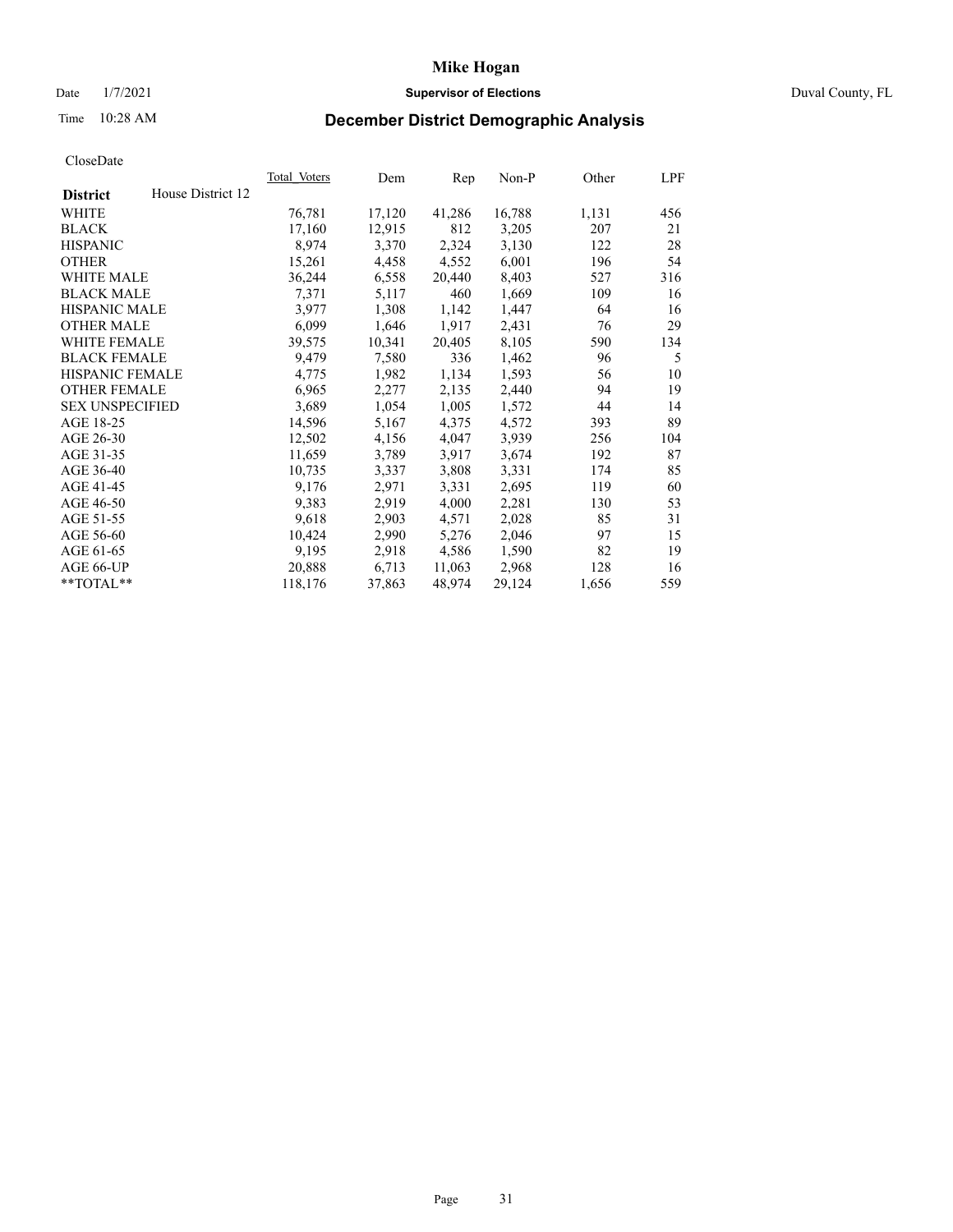## Date  $1/7/2021$  Duval County, FL

# Time 10:28 AM **December District Demographic Analysis**

| Total Voters | Dem               | Rep    | Non-P  | Other | LPF    |
|--------------|-------------------|--------|--------|-------|--------|
|              |                   |        |        |       |        |
| 40,479       | 11,407            | 19,541 | 8,675  | 623   | 233    |
| 53,484       | 44,291            | 1,730  | 7,060  | 345   | 58     |
| 5,794        | 2,411             | 1,276  | 2,006  | 80    | 21     |
| 9,294        | 3,703             | 1,731  | 3,712  | 110   | 38     |
| 19,043       | 4,602             | 9,699  | 4,317  | 272   | 153    |
| 21,595       | 16,976            | 887    | 3,511  | 187   | 34     |
| 2,528        | 978               | 621    | 887    | 30    | 12     |
| 3,291        | 1,192             | 719    | 1,315  | 44    | 21     |
| 20,834       | 6,640             | 9,583  | 4,188  | 345   | 78     |
| 30,770       | 26,480            | 804    | 3,311  | 152   | 23     |
| 3,105        | 1,370             | 619    | 1,057  | 50    | 9      |
| 3,943        | 1,853             | 770    | 1,263  | 44    | 13     |
| 3,939        | 1,720             | 576    | 1,602  | 34    | $\tau$ |
| 13,121       | 6,890             | 1,903  | 4,034  | 234   | 60     |
| 11,050       | 5,936             | 1,811  | 3,102  | 143   | 58     |
| 11,221       | 6,187             | 1,916  | 2,881  | 166   | 71     |
| 9,572        | 5,248             | 1,783  | 2,380  | 117   | 44     |
| 8,124        | 4,516             | 1,648  | 1,836  | 96    | 28     |
| 8,336        | 4,579             | 1,987  | 1,641  | 98    | 31     |
| 8,437        | 4,812             | 2,191  | 1,348  | 70    | 16     |
| 9,745        | 5,639             | 2,651  | 1,342  | 93    | 20     |
| 9,314        | 5,659             | 2,481  | 1,101  | 64    | 9      |
| 20,131       | 12,346            | 5,907  | 1,788  | 77    | 13     |
| 109,051      | 61,812            | 24,278 | 21,453 | 1,158 | 350    |
|              | House District 13 |        |        |       |        |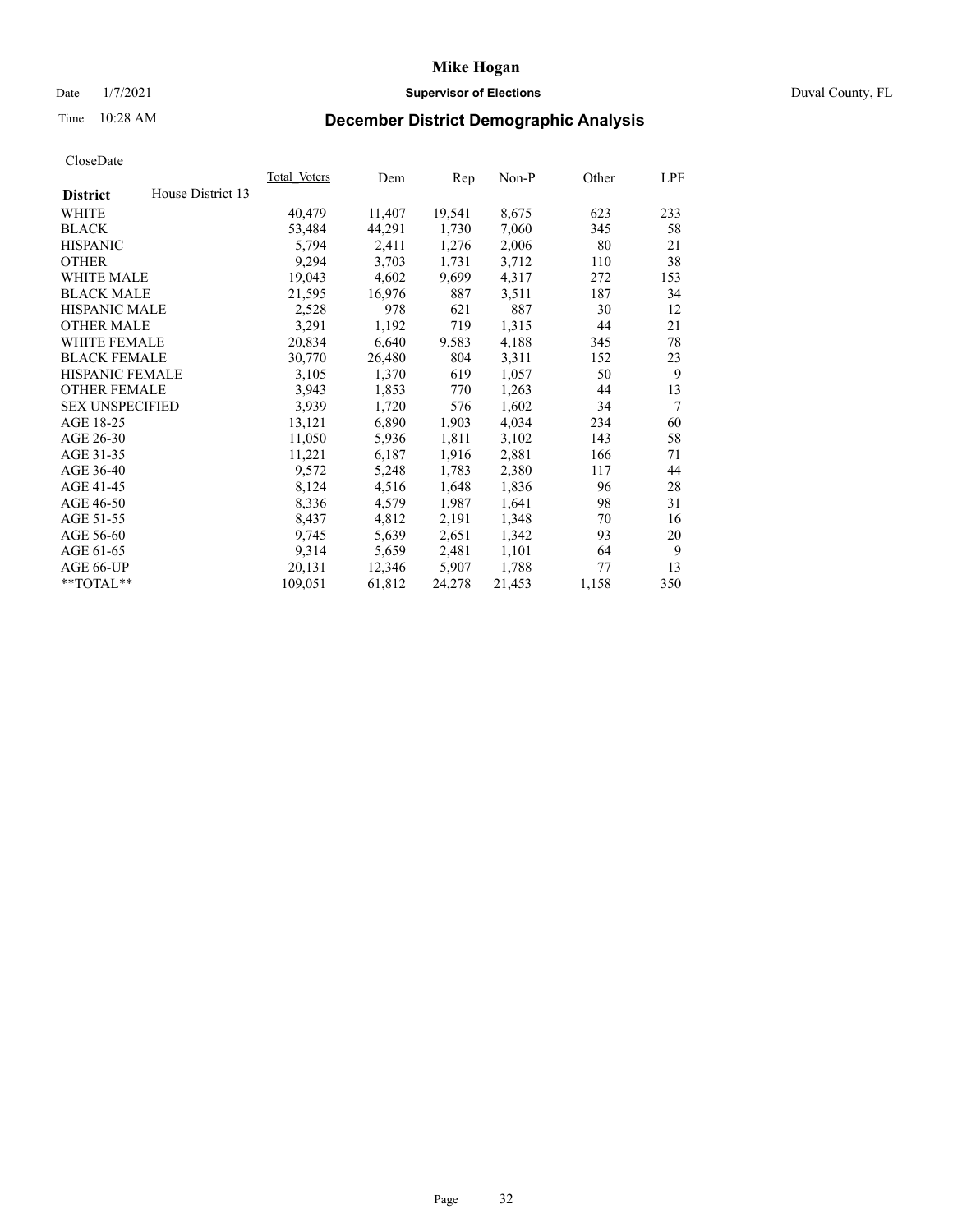## Date  $1/7/2021$  Duval County, FL

# Time 10:28 AM **December District Demographic Analysis**

|                        |                   | Total Voters | Dem    | Rep    | Non-P  | Other | LPF |
|------------------------|-------------------|--------------|--------|--------|--------|-------|-----|
| <b>District</b>        | House District 14 |              |        |        |        |       |     |
| WHITE                  |                   | 43,442       | 10,496 | 23,042 | 8,941  | 688   | 275 |
| <b>BLACK</b>           |                   | 63,885       | 53,775 | 1,849  | 7,808  | 416   | 37  |
| <b>HISPANIC</b>        |                   | 4,526        | 1,904  | 944    | 1,598  | 66    | 14  |
| <b>OTHER</b>           |                   | 8,332        | 3,298  | 1,688  | 3,198  | 110   | 38  |
| WHITE MALE             |                   | 20,256       | 4,200  | 11,187 | 4,368  | 323   | 178 |
| <b>BLACK MALE</b>      |                   | 25,537       | 20,386 | 980    | 3,920  | 225   | 26  |
| <b>HISPANIC MALE</b>   |                   | 2,062        | 758    | 516    | 750    | 30    | 8   |
| <b>OTHER MALE</b>      |                   | 2,961        | 1,091  | 679    | 1,131  | 39    | 21  |
| <b>WHITE FEMALE</b>    |                   | 22,647       | 6,166  | 11,596 | 4,429  | 361   | 95  |
| <b>BLACK FEMALE</b>    |                   | 37,250       | 32,535 | 843    | 3,674  | 187   | 11  |
| <b>HISPANIC FEMALE</b> |                   | 2,356        | 1,097  | 408    | 810    | 35    | 6   |
| <b>OTHER FEMALE</b>    |                   | 3,542        | 1,593  | 758    | 1,133  | 48    | 10  |
| <b>SEX UNSPECIFIED</b> |                   | 3,574        | 1,647  | 556    | 1,330  | 32    | 9   |
| AGE 18-25              |                   | 14,637       | 7,752  | 2,249  | 4,302  | 281   | 53  |
| AGE 26-30              |                   | 11,811       | 6,266  | 2,120  | 3,170  | 175   | 80  |
| AGE 31-35              |                   | 11,691       | 6,375  | 2,218  | 2,850  | 172   | 76  |
| AGE 36-40              |                   | 10,777       | 6,194  | 2,093  | 2,328  | 115   | 47  |
| AGE 41-45              |                   | 9,620        | 5,649  | 1,902  | 1,920  | 117   | 32  |
| AGE 46-50              |                   | 10,052       | 5,917  | 2,294  | 1,708  | 104   | 29  |
| AGE 51-55              |                   | 9,945        | 5,849  | 2,583  | 1,406  | 94    | 13  |
| AGE 56-60              |                   | 10,569       | 6,159  | 3,004  | 1,317  | 76    | 13  |
| AGE 61-65              |                   | 9,548        | 5,705  | 2,754  | 1,023  | 59    | 7   |
| AGE 66-UP              |                   | 21,535       | 13,607 | 6,306  | 1,521  | 87    | 14  |
| $*$ $TOTAL**$          |                   | 120,185      | 69,473 | 27,523 | 21,545 | 1,280 | 364 |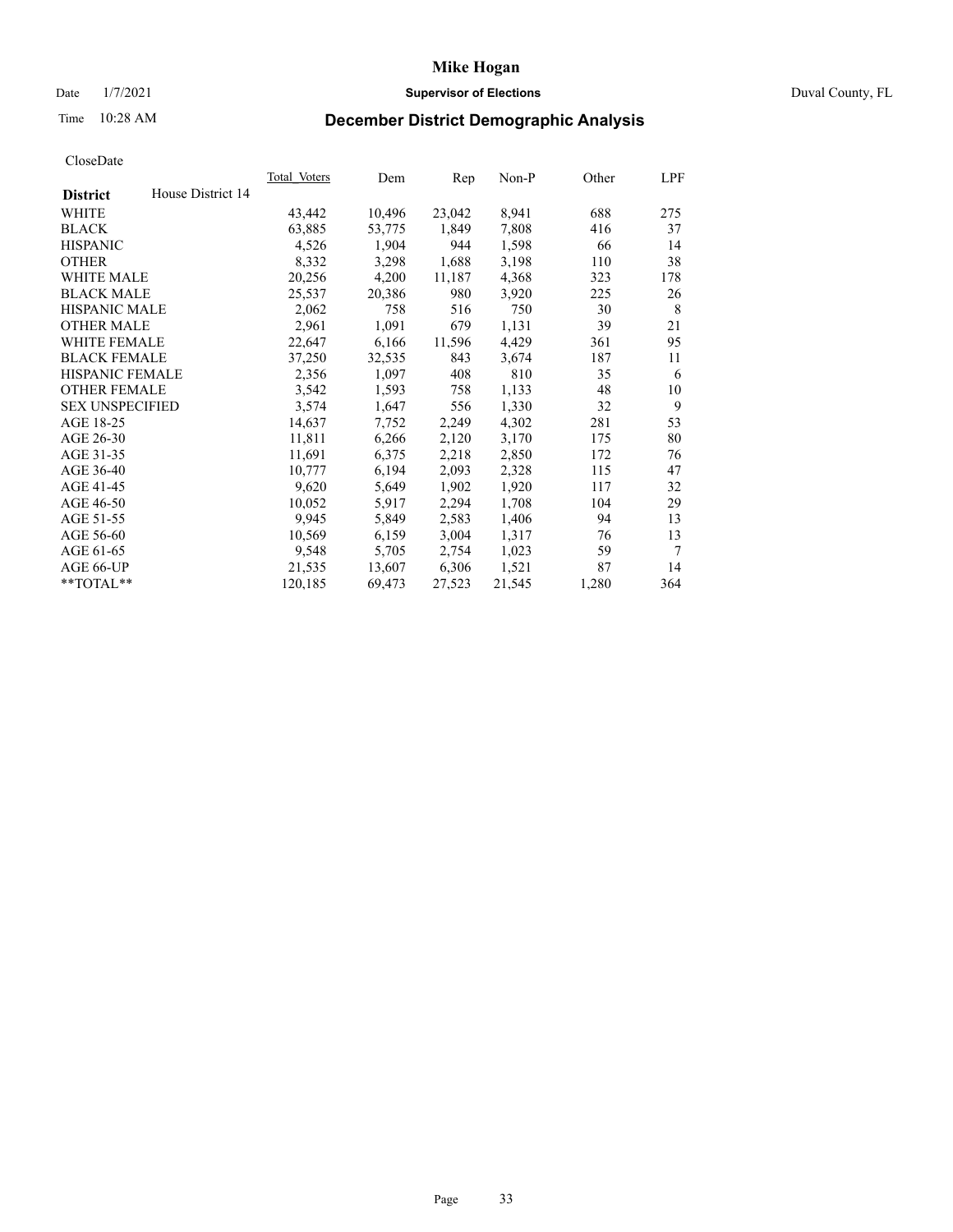## Date  $1/7/2021$  Duval County, FL

# Time 10:28 AM **December District Demographic Analysis**

| Total Voters | Dem    | Rep    | $Non-P$ | Other | LPF |
|--------------|--------|--------|---------|-------|-----|
|              |        |        |         |       |     |
| 67,367       | 15,615 | 37,890 | 12,533  | 933   | 396 |
| 32,484       | 25,483 | 1,291  | 5,312   | 364   | 34  |
| 7,458        | 2,966  | 1,698  | 2,670   | 98    | 26  |
| 10,257       | 3,249  | 3,023  | 3,762   | 188   | 35  |
| 31,570       | 6,134  | 18,536 | 6,201   | 430   | 269 |
| 13,231       | 9,667  | 701    | 2,649   | 196   | 18  |
| 3,401        | 1,236  | 890    | 1,219   | 44    | 12  |
| 3,793        | 1,090  | 1,253  | 1,375   | 59    | 16  |
| 34,999       | 9,323  | 18,925 | 6,132   | 494   | 125 |
| 18,680       | 15,391 | 564    | 2,545   | 164   | 16  |
|              | 1,659  | 779    | 1,398   | 51    | 12  |
| 4,779        | 1,695  | 1,426  | 1,552   | 95    | 11  |
| 3,213        | 1,118  | 828    | 1,205   | 50    | 12  |
| 13,251       | 5,342  | 3,455  | 4,055   | 325   | 74  |
| 11,723       | 4,662  | 3,284  | 3,437   | 252   | 88  |
| 11,801       | 4,879  | 3,413  | 3,232   | 193   | 84  |
| 10,520       | 4,428  | 3,123  | 2,718   | 169   | 82  |
| 9,362        | 3,986  | 2,955  | 2,226   | 144   | 51  |
| 9,513        | 3,956  | 3,591  | 1,810   | 128   | 28  |
| 9,919        | 4,089  | 3,952  | 1,755   | 94    | 29  |
| 10,687       | 4,191  | 4,825  | 1,572   | 79    | 20  |
| 9,738        | 3,887  | 4,537  | 1,235   | 61    | 18  |
| 21,052       | 7,893  | 10,767 | 2,237   | 138   | 17  |
| 117,566      | 47,313 | 43,902 | 24,277  | 1,583 | 491 |
|              | 3,899  |        |         |       |     |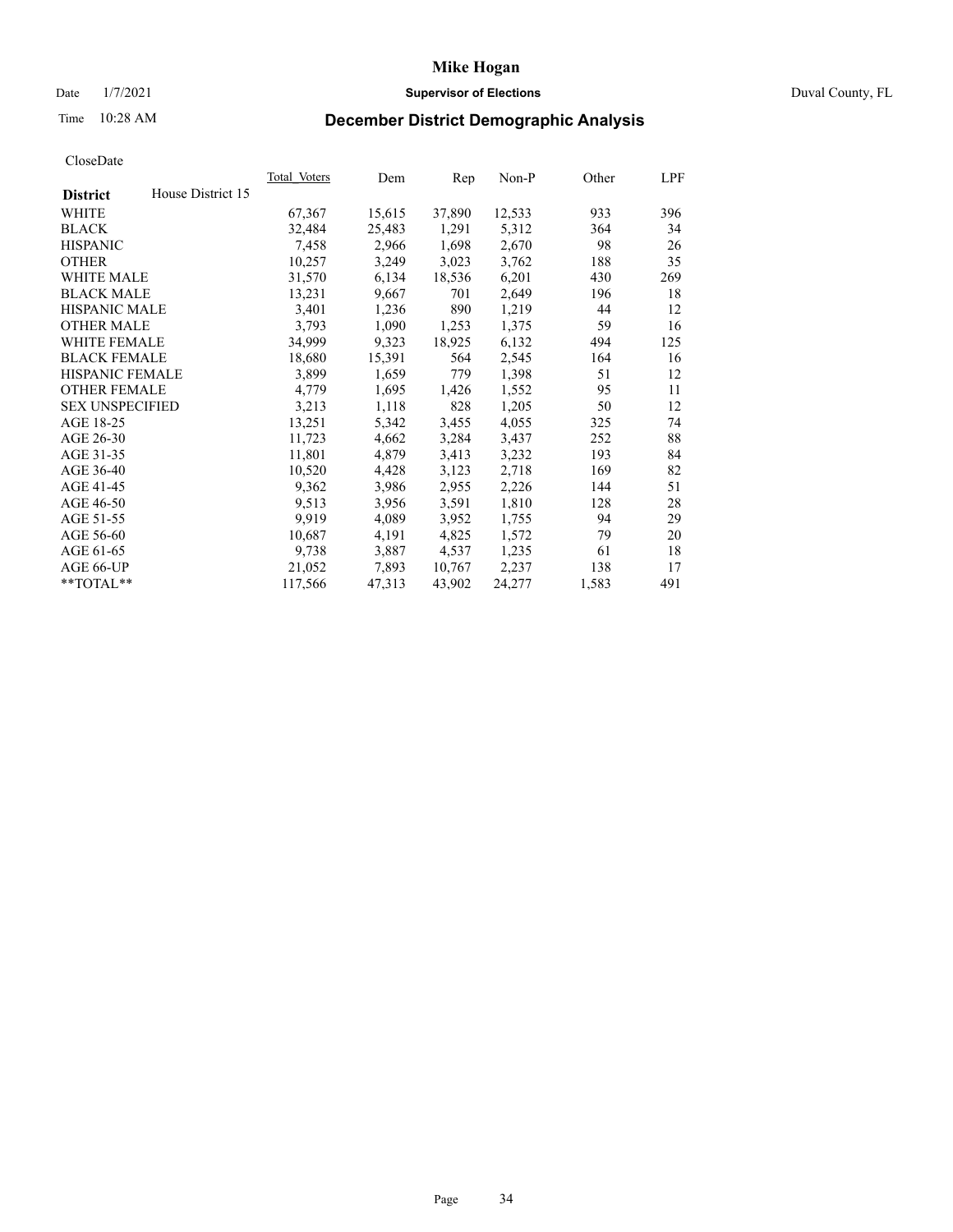# Date 1/7/2021 **Supervisor of Elections** Duval County, FL

# Time 10:28 AM **December District Demographic Analysis**

|                        |                   | Total Voters | Dem    | Rep    | Non-P  | Other | LPF |
|------------------------|-------------------|--------------|--------|--------|--------|-------|-----|
| <b>District</b>        | House District 16 |              |        |        |        |       |     |
| WHITE                  |                   | 96,519       | 22,920 | 52,829 | 18,937 | 1,312 | 521 |
| <b>BLACK</b>           |                   | 16,637       | 12,322 | 748    | 3,293  | 249   | 25  |
| <b>HISPANIC</b>        |                   | 9,109        | 3,304  | 2,548  | 3,109  | 114   | 34  |
| <b>OTHER</b>           |                   | 14,077       | 4,430  | 4,029  | 5,353  | 206   | 59  |
| WHITE MALE             |                   | 44,777       | 8,858  | 25,428 | 9,576  | 576   | 339 |
| <b>BLACK MALE</b>      |                   | 7,007        | 4,736  | 418    | 1,721  | 124   | 8   |
| <b>HISPANIC MALE</b>   |                   | 4,093        | 1,351  | 1,247  | 1,425  | 46    | 24  |
| <b>OTHER MALE</b>      |                   | 5,662        | 1,592  | 1,759  | 2,204  | 73    | 34  |
| <b>WHITE FEMALE</b>    |                   | 50,805       | 13,842 | 26,949 | 9,114  | 725   | 175 |
| <b>BLACK FEMALE</b>    |                   | 9,404        | 7,425  | 321    | 1,519  | 122   | 17  |
| <b>HISPANIC FEMALE</b> |                   | 4,837        | 1,887  | 1,263  | 1,612  | 65    | 10  |
| <b>OTHER FEMALE</b>    |                   | 6,500        | 2,367  | 1,821  | 2,185  | 108   | 19  |
| <b>SEX UNSPECIFIED</b> |                   | 3,257        | 918    | 948    | 1,336  | 42    | 13  |
| AGE 18-25              |                   | 15,384       | 5,115  | 5,327  | 4,417  | 423   | 102 |
| AGE 26-30              |                   | 13,473       | 4,511  | 4,562  | 3,992  | 287   | 121 |
| AGE 31-35              |                   | 12,847       | 4,364  | 4,447  | 3,715  | 202   | 119 |
| AGE 36-40              |                   | 11,414       | 3,657  | 4,161  | 3,339  | 166   | 91  |
| AGE 41-45              |                   | 10,094       | 3,206  | 3,864  | 2,825  | 141   | 58  |
| AGE 46-50              |                   | 10,680       | 3,147  | 4,703  | 2,636  | 140   | 54  |
| AGE 51-55              |                   | 10,827       | 3,083  | 5,292  | 2,301  | 122   | 29  |
| AGE 56-60              |                   | 11,770       | 3,364  | 6,161  | 2,121  | 107   | 17  |
| AGE 61-65              |                   | 10,906       | 3,369  | 5,747  | 1,673  | 96    | 21  |
| AGE 66-UP              |                   | 28,947       | 9,160  | 15,890 | 3,673  | 197   | 27  |
| $*$ TOTAL $*$          |                   | 136,342      | 42,976 | 60,154 | 30,692 | 1,881 | 639 |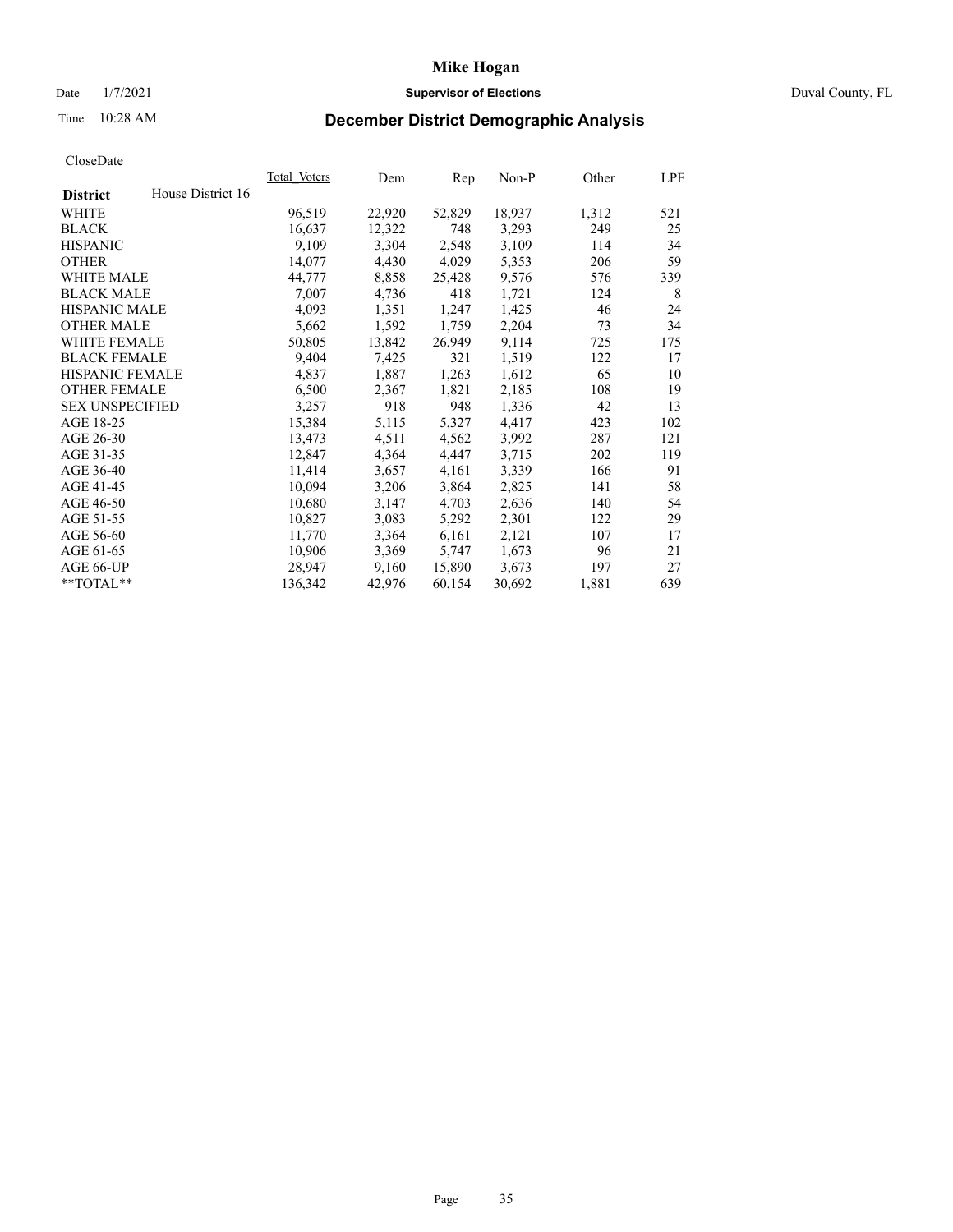## Date  $1/7/2021$  Duval County, FL

# Time 10:28 AM **December District Demographic Analysis**

|                        |                     | <b>Total Voters</b> | Dem    | Rep    | $Non-P$ | Other | LPF    |
|------------------------|---------------------|---------------------|--------|--------|---------|-------|--------|
| <b>District</b>        | School Board Dist 1 |                     |        |        |         |       |        |
| WHITE                  |                     | 56,312              | 11,794 | 32,379 | 11,089  | 753   | 297    |
| <b>BLACK</b>           |                     | 24,975              | 19,353 | 1,077  | 4,240   | 271   | 34     |
| <b>HISPANIC</b>        |                     | 6,686               | 2,573  | 1,706  | 2,315   | 78    | 14     |
| <b>OTHER</b>           |                     | 9,118               | 2,819  | 2,676  | 3,468   | 115   | 40     |
| WHITE MALE             |                     | 26,711              | 4,654  | 15,877 | 5,646   | 342   | 192    |
| <b>BLACK MALE</b>      |                     | 10,413              | 7,501  | 587    | 2,159   | 143   | 23     |
| <b>HISPANIC MALE</b>   |                     | 2,990               | 1,044  | 849    | 1,052   | 37    | 8      |
| <b>OTHER MALE</b>      |                     | 3,427               | 949    | 1,128  | 1,286   | 39    | 25     |
| WHITE FEMALE           |                     | 28,910              | 6,993  | 16,134 | 5,278   | 404   | 101    |
| <b>BLACK FEMALE</b>    |                     | 14,064              | 11,505 | 470    | 1,953   | 125   | 11     |
| HISPANIC FEMALE        |                     | 3,534               | 1,465  | 821    | 1,202   | 40    | 6      |
| <b>OTHER FEMALE</b>    |                     | 4,107               | 1,465  | 1,206  | 1,363   | 61    | 12     |
| <b>SEX UNSPECIFIED</b> |                     | 2,933               | 962    | 766    | 1,172   | 26    | 7      |
| AGE 18-25              |                     | 11,528              | 4,485  | 3,219  | 3,494   | 268   | 62     |
| AGE 26-30              |                     | 9,358               | 3,667  | 2,637  | 2,818   | 171   | 65     |
| AGE 31-35              |                     | 9,738               | 3,665  | 3,015  | 2,842   | 145   | 71     |
| AGE 36-40              |                     | 8,812               | 3,293  | 2,818  | 2,506   | 130   | 65     |
| AGE 41-45              |                     | 7,719               | 2,999  | 2,641  | 1,953   | 92    | 34     |
| AGE 46-50              |                     | 7,957               | 3,088  | 3,078  | 1,653   | 103   | 35     |
| AGE 51-55              |                     | 8,172               | 3,059  | 3,536  | 1,480   | 81    | 16     |
| AGE 56-60              |                     | 8,853               | 3,149  | 4,238  | 1,363   | 89    | 14     |
| AGE 61-65              |                     | 7,766               | 2,881  | 3,756  | 1,062   | 60    | $\tau$ |
| AGE 66-UP              |                     | 17,188              | 6,253  | 8,900  | 1,941   | 78    | 16     |
| **TOTAL**              |                     | 97,091              | 36,539 | 37,838 | 21,112  | 1,217 | 385    |
|                        |                     |                     |        |        |         |       |        |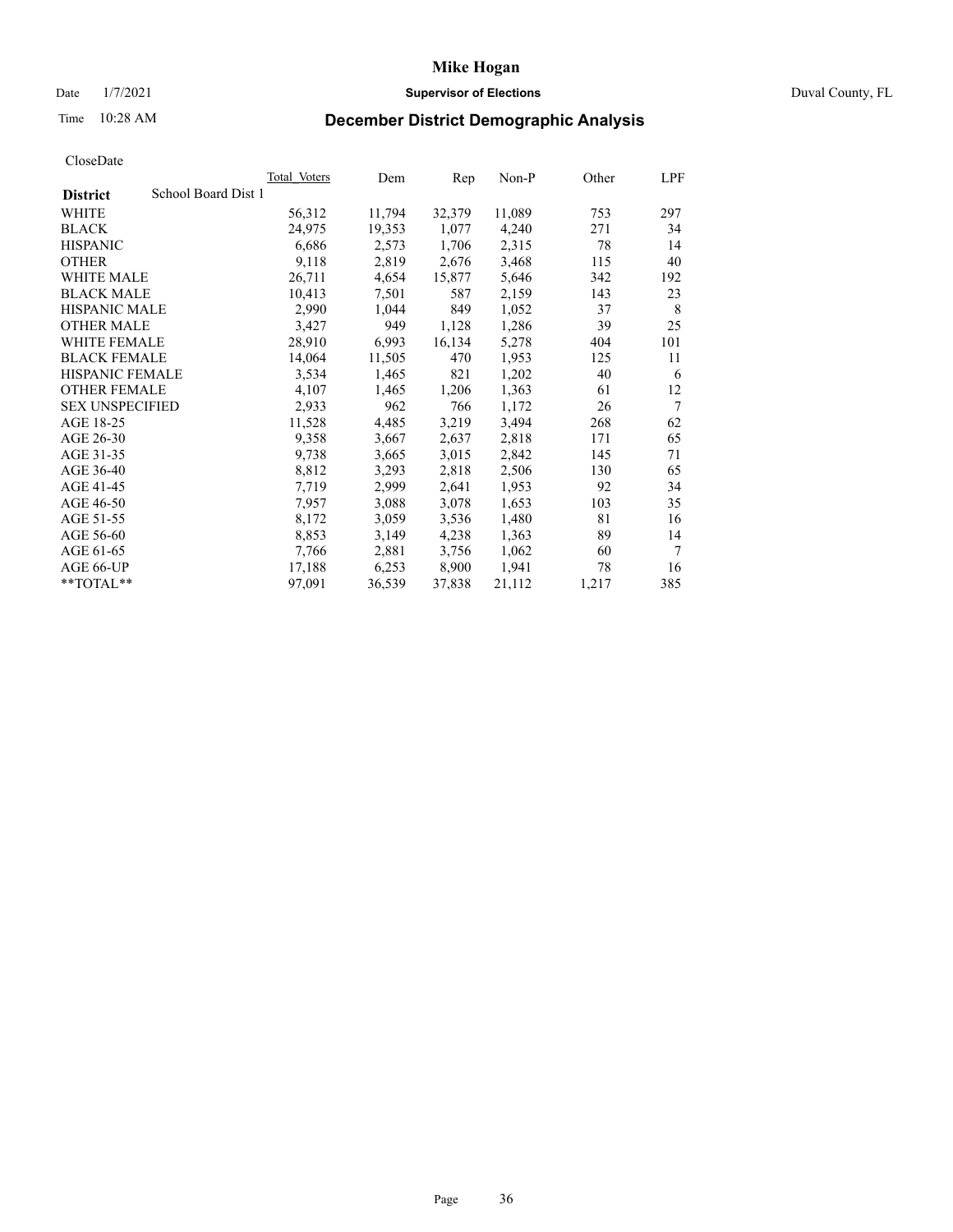## Date  $1/7/2021$  Duval County, FL

# Time 10:28 AM **December District Demographic Analysis**

|                                        | <b>Total Voters</b> | Dem    | Rep    | $Non-P$ | Other | LPF |
|----------------------------------------|---------------------|--------|--------|---------|-------|-----|
| School Board Dist 2<br><b>District</b> |                     |        |        |         |       |     |
| WHITE                                  | 79,175              | 18,279 | 42,110 | 17,253  | 1,092 | 441 |
| <b>BLACK</b>                           | 7,597               | 5,563  | 441    | 1,493   | 87    | 13  |
| <b>HISPANIC</b>                        | 4,999               | 1,755  | 1,511  | 1,632   | 82    | 19  |
| <b>OTHER</b>                           | 9,992               | 2,731  | 3,325  | 3,746   | 140   | 50  |
| WHITE MALE                             | 37,724              | 6,886  | 21,191 | 8,827   | 510   | 310 |
| <b>BLACK MALE</b>                      | 3,503               | 2,340  | 261    | 839     | 54    | 9   |
| <b>HISPANIC MALE</b>                   | 2,225               | 650    | 731    | 793     | 41    | 10  |
| <b>OTHER MALE</b>                      | 3,899               | 986    | 1,347  | 1,489   | 52    | 25  |
| WHITE FEMALE                           | 40,587              | 11,198 | 20,510 | 8,183   | 569   | 127 |
| <b>BLACK FEMALE</b>                    | 3,975               | 3,142  | 173    | 624     | 33    | 3   |
| HISPANIC FEMALE                        | 2,664               | 1,070  | 751    | 796     | 40    | 7   |
| <b>OTHER FEMALE</b>                    | 4,562               | 1,382  | 1,591  | 1,506   | 65    | 18  |
| <b>SEX UNSPECIFIED</b>                 | 2,620               | 674    | 832    | 1,063   | 37    | 14  |
| AGE 18-25                              | 10,774              | 3,223  | 3,889  | 3,292   | 292   | 78  |
| AGE 26-30                              | 9,650               | 2,694  | 3,746  | 2,937   | 182   | 91  |
| AGE 31-35                              | 9,536               | 2,667  | 3,615  | 3,016   | 154   | 84  |
| AGE 36-40                              | 9,207               | 2,469  | 3,712  | 2,798   | 145   | 83  |
| AGE 41-45                              | 7,955               | 2,189  | 3,296  | 2,319   | 100   | 51  |
| AGE 46-50                              | 8,188               | 2,112  | 3,902  | 2,022   | 108   | 44  |
| AGE 51-55                              | 8,136               | 2,021  | 4,346  | 1,654   | 80    | 35  |
| AGE 56-60                              | 9,198               | 2,263  | 5,081  | 1,723   | 109   | 22  |
| AGE 61-65                              | 8,532               | 2,487  | 4,512  | 1,427   | 89    | 17  |
| AGE 66-UP                              | 20,587              | 6,203  | 11,288 | 2,936   | 142   | 18  |
| **TOTAL**                              | 101,763             | 28,328 | 47,387 | 24,124  | 1,401 | 523 |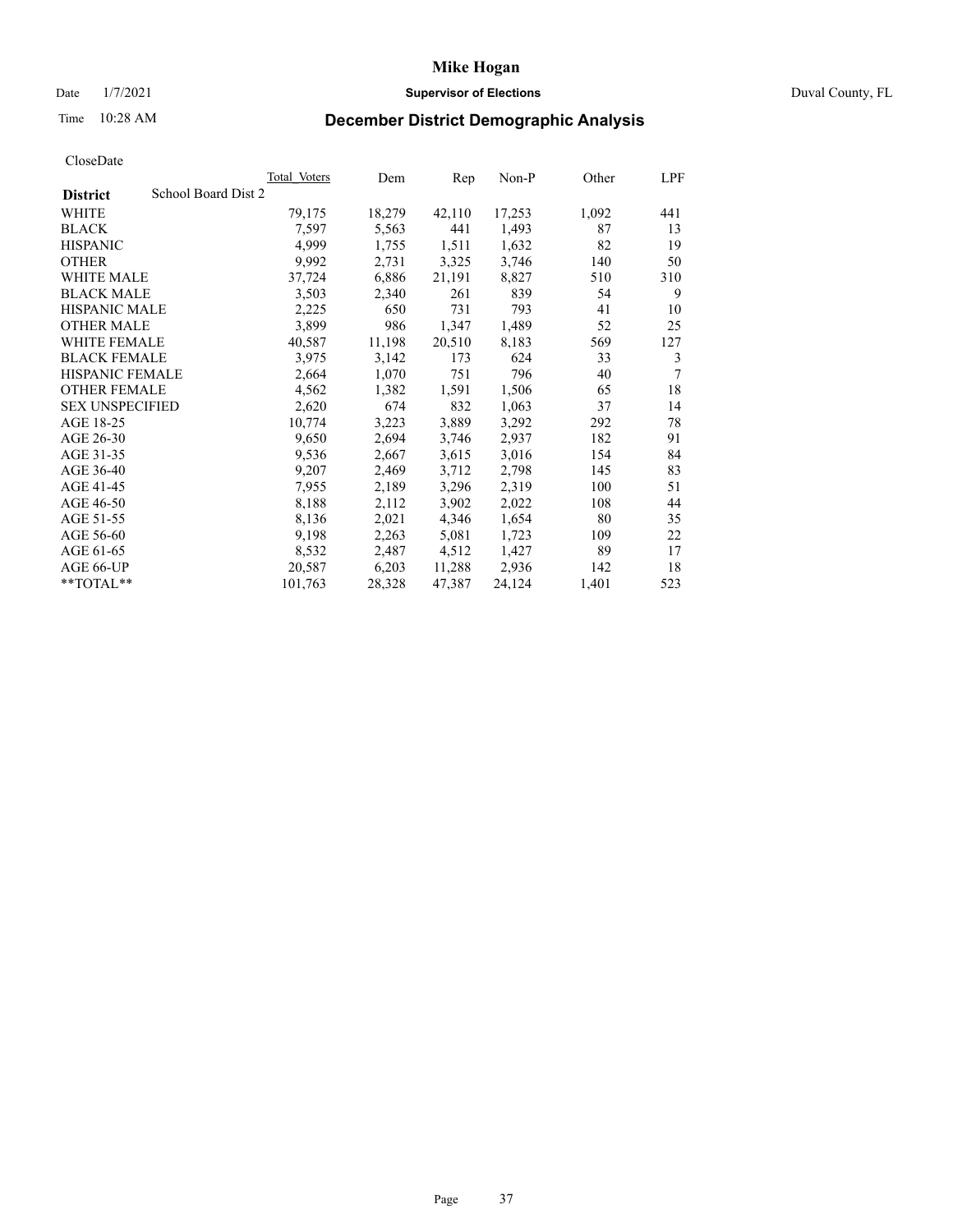# Date 1/7/2021 **Supervisor of Elections** Duval County, FL

# Time 10:28 AM **December District Demographic Analysis**

|                                        | Total Voters | Dem    | Rep    | Non-P  | Other | LPF |
|----------------------------------------|--------------|--------|--------|--------|-------|-----|
| School Board Dist 3<br><b>District</b> |              |        |        |        |       |     |
| WHITE                                  | 56,492       | 15,201 | 28,587 | 11,586 | 777   | 341 |
| <b>BLACK</b>                           | 15,382       | 11,762 | 644    | 2,793  | 165   | 18  |
| <b>HISPANIC</b>                        | 7,057        | 2,777  | 1,669  | 2,493  | 95    | 23  |
| <b>OTHER</b>                           | 9,644        | 3,039  | 2,620  | 3,828  | 119   | 38  |
| WHITE MALE                             | 26,259       | 5,987  | 13,872 | 5,811  | 362   | 227 |
| <b>BLACK MALE</b>                      | 6,303        | 4,450  | 338    | 1,417  | 87    | 11  |
| <b>HISPANIC MALE</b>                   | 3,150        | 1,142  | 843    | 1,114  | 39    | 12  |
| <b>OTHER MALE</b>                      | 3,784        | 1,075  | 1,133  | 1,509  | 47    | 20  |
| <b>WHITE FEMALE</b>                    | 29,514       | 9,019  | 14,414 | 5,562  | 410   | 109 |
| <b>BLACK FEMALE</b>                    | 8,811        | 7,115  | 297    | 1,317  | 75    | 7   |
| <b>HISPANIC FEMALE</b>                 | 3,718        | 1,565  | 782    | 1,306  | 54    | 11  |
| <b>OTHER FEMALE</b>                    | 4,232        | 1,535  | 1,158  | 1,471  | 56    | 12  |
| <b>SEX UNSPECIFIED</b>                 | 2,803        | 891    | 683    | 1,192  | 26    | 11  |
| AGE 18-25                              | 9,934        | 3,834  | 2,670  | 3,115  | 257   | 58  |
| AGE 26-30                              | 9,535        | 3,533  | 2,685  | 3,046  | 187   | 84  |
| AGE 31-35                              | 8,891        | 3,386  | 2,656  | 2,627  | 150   | 72  |
| AGE 36-40                              | 7,649        | 2,838  | 2,351  | 2,293  | 108   | 59  |
| AGE 41-45                              | 6,412        | 2,359  | 2,098  | 1,817  | 95    | 43  |
| AGE 46-50                              | 6,684        | 2,378  | 2,547  | 1,641  | 80    | 38  |
| AGE 51-55                              | 6,755        | 2,371  | 2,898  | 1,410  | 56    | 20  |
| AGE 56-60                              | 7,804        | 2,724  | 3,536  | 1,446  | 80    | 18  |
| AGE 61-65                              | 7,336        | 2,671  | 3,425  | 1,167  | 60    | 13  |
| AGE 66-UP                              | 17,575       | 6,685  | 8,654  | 2,138  | 83    | 15  |
| $*$ $TOTAL**$                          | 88,575       | 32,779 | 33,520 | 20,700 | 1,156 | 420 |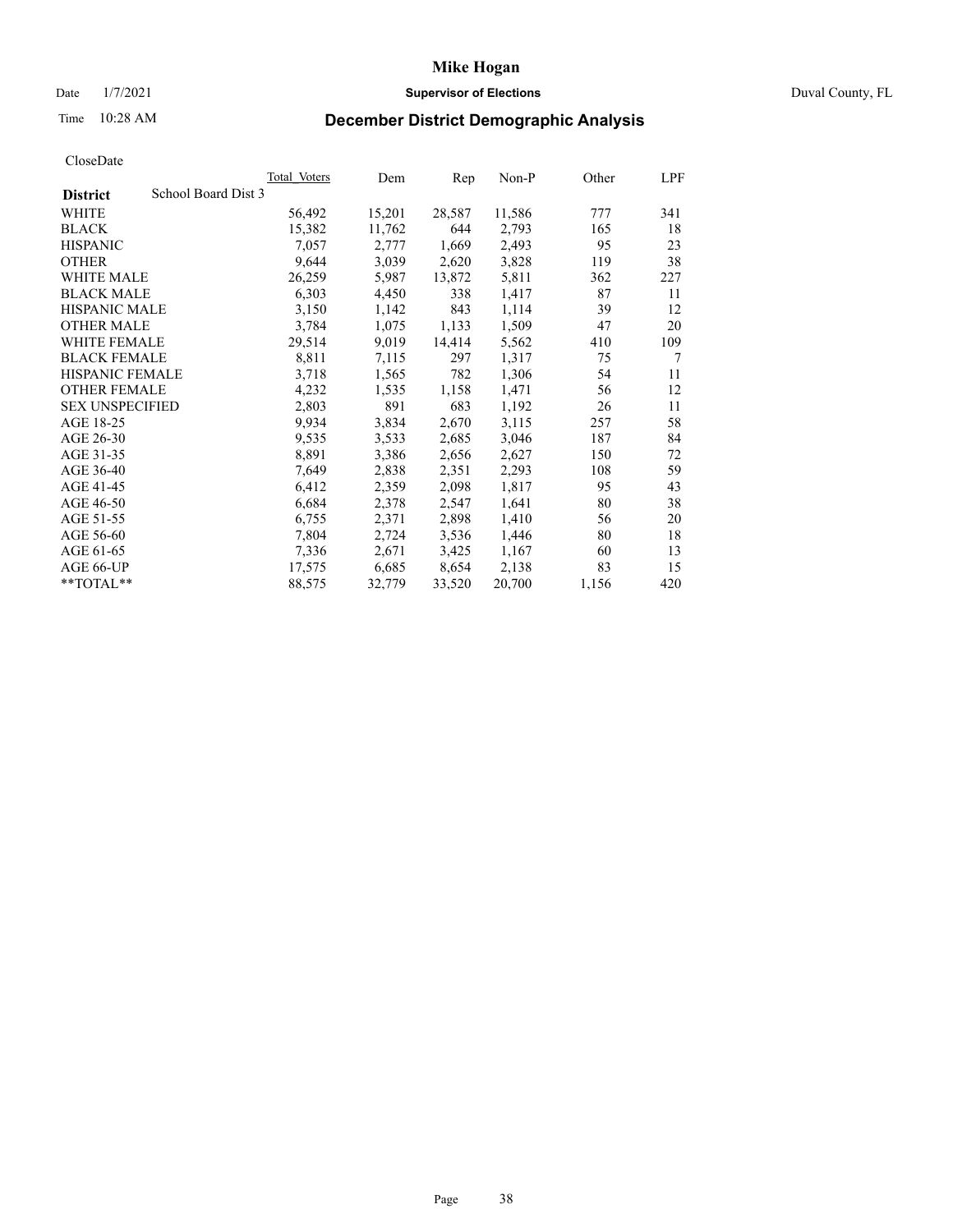## Date  $1/7/2021$  Duval County, FL

# Time 10:28 AM **December District Demographic Analysis**

| Total Voters        | Dem    | Rep    | $Non-P$ | Other | LPF |
|---------------------|--------|--------|---------|-------|-----|
| School Board Dist 4 |        |        |         |       |     |
| 24,975              | 5,964  | 13,273 | 5,190   | 400   | 148 |
| 56,309              | 47,861 | 1,562  | 6,516   | 328   | 42  |
| 2,494               | 1,062  | 511    | 871     | 37    | 13  |
| 6,027               | 2,701  | 856    | 2,357   | 84    | 29  |
| 12,014              | 2,464  | 6,662  | 2,604   | 187   | 97  |
| 22,801              | 18,438 | 847    | 3,305   | 186   | 25  |
| 1,149               | 435    | 281    | 410     | 15    | 8   |
| 2,074               | 885    | 344    | 803     | 31    | 11  |
| 12,613              | 3,419  | 6,446  | 2,485   | 212   | 51  |
| 32,507              | 28,649 | 694    | 3,011   | 137   | 16  |
| 1,292               | 604    | 219    | 442     | 22    | 5   |
| 2,482               | 1,302  | 377    | 755     | 34    | 14  |
| 2,872               | 1,392  | 332    | 1,118   | 25    | 5   |
| 11,050              | 6,349  | 1,348  | 3,140   | 163   | 50  |
| 8,450               | 4,923  | 1,247  | 2,140   | 93    | 47  |
| 8,465               | 5,132  | 1,261  | 1,924   | 101   | 47  |
| 8,030               | 5,031  | 1,280  | 1,611   | 83    | 25  |
| 7,123               | 4,571  | 1,130  | 1,318   | 88    | 16  |
| 7,520               | 4,761  | 1,475  | 1,198   | 72    | 14  |
| 7,597               | 4,944  | 1,619  | 950     | 73    | 11  |
| 8,039               | 5,256  | 1,779  | 928     | 69    | 7   |
| 7,714               | 5,364  | 1,586  | 713     | 43    | 8   |
| 15,817              | 11,257 | 3,477  | 1,012   | 64    | 7   |
| 89,805              | 57,588 | 16,202 | 14,934  | 849   | 232 |
|                     |        |        |         |       |     |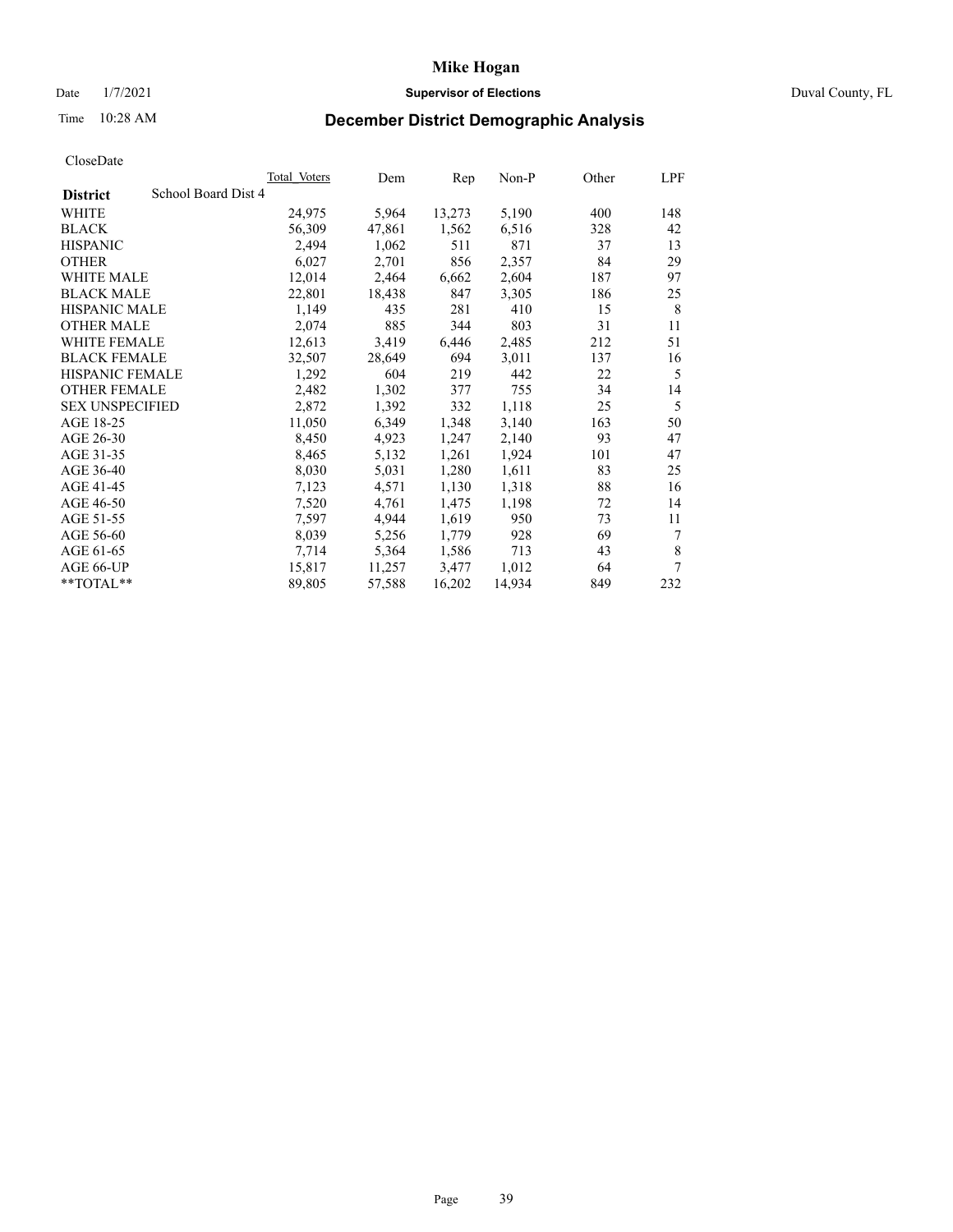## Date  $1/7/2021$  Duval County, FL

# Time 10:28 AM **December District Demographic Analysis**

|                        |                     | Total Voters | Dem    | Rep    | $Non-P$ | Other | LPF |
|------------------------|---------------------|--------------|--------|--------|---------|-------|-----|
| <b>District</b>        | School Board Dist 5 |              |        |        |         |       |     |
| WHITE                  |                     | 24,627       | 6,492  | 12,055 | 5,483   | 427   | 170 |
| <b>BLACK</b>           |                     | 50,051       | 41,753 | 1,485  | 6,425   | 353   | 35  |
| <b>HISPANIC</b>        |                     | 4,017        | 1,707  | 715    | 1,523   | 59    | 13  |
| <b>OTHER</b>           |                     | 6,942        | 2,701  | 1,431  | 2,703   | 85    | 22  |
| WHITE MALE             |                     | 11,385       | 2,559  | 5,914  | 2,585   | 208   | 119 |
| <b>BLACK MALE</b>      |                     | 19,658       | 15,580 | 736    | 3,139   | 182   | 21  |
| <b>HISPANIC MALE</b>   |                     | 1,762        | 651    | 382    | 691     | 30    | 8   |
| <b>OTHER MALE</b>      |                     | 2,492        | 897    | 593    | 964     | 27    | 11  |
| WHITE FEMALE           |                     | 12,911       | 3,841  | 6,010  | 2,796   | 214   | 50  |
| <b>BLACK FEMALE</b>    |                     | 29,435       | 25,418 | 721    | 3,117   | 165   | 14  |
| HISPANIC FEMALE        |                     | 2,143        | 1,002  | 320    | 790     | 26    | 5   |
| <b>OTHER FEMALE</b>    |                     | 3,074        | 1,348  | 680    | 1,001   | 39    | 6   |
| <b>SEX UNSPECIFIED</b> |                     | 2,777        | 1,357  | 330    | 1,051   | 33    | 6   |
| AGE 18-25              |                     | 10,570       | 5,829  | 1,204  | 3,303   | 197   | 37  |
| AGE 26-30              |                     | 8,866        | 5,047  | 1,178  | 2,456   | 132   | 53  |
| AGE 31-35              |                     | 8,569        | 5,150  | 1,110  | 2,129   | 136   | 44  |
| AGE 36-40              |                     | 7,483        | 4,561  | 1,086  | 1,717   | 93    | 26  |
| AGE 41-45              |                     | 6,576        | 4,066  | 1,067  | 1,343   | 80    | 20  |
| AGE 46-50              |                     | 6,715        | 4,173  | 1,244  | 1,204   | 78    | 16  |
| AGE 51-55              |                     | 6,664        | 4,183  | 1,402  | 1,015   | 50    | 14  |
| AGE 56-60              |                     | 7,496        | 4,733  | 1,738  | 960     | 52    | 13  |
| AGE 61-65              |                     | 6,908        | 4,356  | 1,699  | 807     | 41    | 5   |
| AGE 66-UP              |                     | 15,790       | 10,555 | 3,958  | 1,200   | 65    | 12  |
| **TOTAL**              |                     | 85,637       | 52,653 | 15,686 | 16,134  | 924   | 240 |
|                        |                     |              |        |        |         |       |     |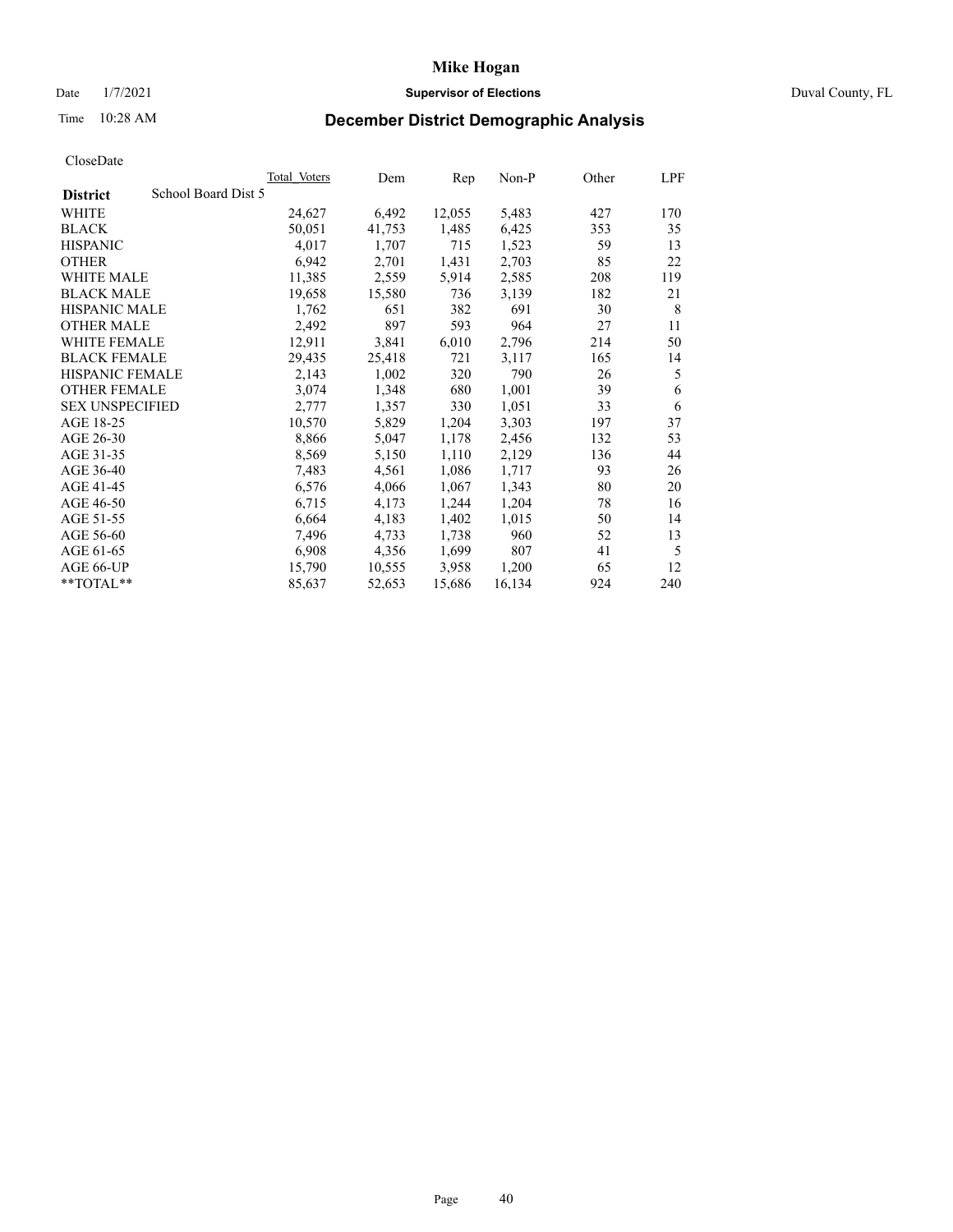# Date 1/7/2021 **Supervisor of Elections** Duval County, FL

# Time 10:28 AM **December District Demographic Analysis**

|                                        | Total Voters | Dem    | Rep    | Non-P  | Other | LPF |
|----------------------------------------|--------------|--------|--------|--------|-------|-----|
| School Board Dist 6<br><b>District</b> |              |        |        |        |       |     |
| WHITE                                  | 61,188       | 14,986 | 33,821 | 11,181 | 842   | 358 |
| <b>BLACK</b>                           | 22,318       | 17,423 | 942    | 3,689  | 241   | 23  |
| <b>HISPANIC</b>                        | 5,691        | 2,291  | 1,370  | 1,936  | 75    | 19  |
| <b>OTHER</b>                           | 8,042        | 2,538  | 2,377  | 2,936  | 163   | 28  |
| WHITE MALE                             | 28,633       | 5,951  | 16,507 | 5,556  | 383   | 236 |
| <b>BLACK MALE</b>                      | 9,260        | 6,737  | 526    | 1,851  | 132   | 14  |
| <b>HISPANIC MALE</b>                   | 2,632        | 979    | 717    | 899    | 29    | 8   |
| <b>OTHER MALE</b>                      | 2,993        | 863    | 989    | 1,072  | 54    | 15  |
| <b>WHITE FEMALE</b>                    | 31,846       | 8,890  | 16,925 | 5,459  | 452   | 120 |
| <b>BLACK FEMALE</b>                    | 12,661       | 10,403 | 394    | 1,746  | 109   | 9   |
| <b>HISPANIC FEMALE</b>                 | 2,940        | 1,260  | 628    | 998    | 45    | 9   |
| <b>OTHER FEMALE</b>                    | 3,666        | 1,296  | 1,096  | 1,188  | 80    | 6   |
| <b>SEX UNSPECIFIED</b>                 | 2,607        | 859    | 728    | 972    | 37    | 11  |
| AGE 18-25                              | 10,508       | 4,018  | 2,989  | 3,172  | 272   | 57  |
| AGE 26-30                              | 9,637        | 3,671  | 2,933  | 2,744  | 218   | 71  |
| AGE 31-35                              | 9,979        | 3,910  | 3,137  | 2,684  | 171   | 77  |
| AGE 36-40                              | 8,766        | 3,524  | 2,774  | 2,254  | 135   | 79  |
| AGE 41-45                              | 7,693        | 3,059  | 2,614  | 1,853  | 119   | 48  |
| AGE 46-50                              | 7,789        | 3,033  | 3,159  | 1,460  | 107   | 30  |
| AGE 51-55                              | 8,172        | 3,179  | 3,444  | 1,449  | 79    | 21  |
| AGE 56-60                              | 8,845        | 3,282  | 4,207  | 1,286  | 54    | 16  |
| AGE 61-65                              | 8,064        | 3,081  | 3,911  | 1,004  | 52    | 16  |
| AGE 66-UP                              | 17,786       | 6,481  | 9,342  | 1,836  | 114   | 13  |
| $*$ $TOTAL**$                          | 97,239       | 37,238 | 38,510 | 19,742 | 1,321 | 428 |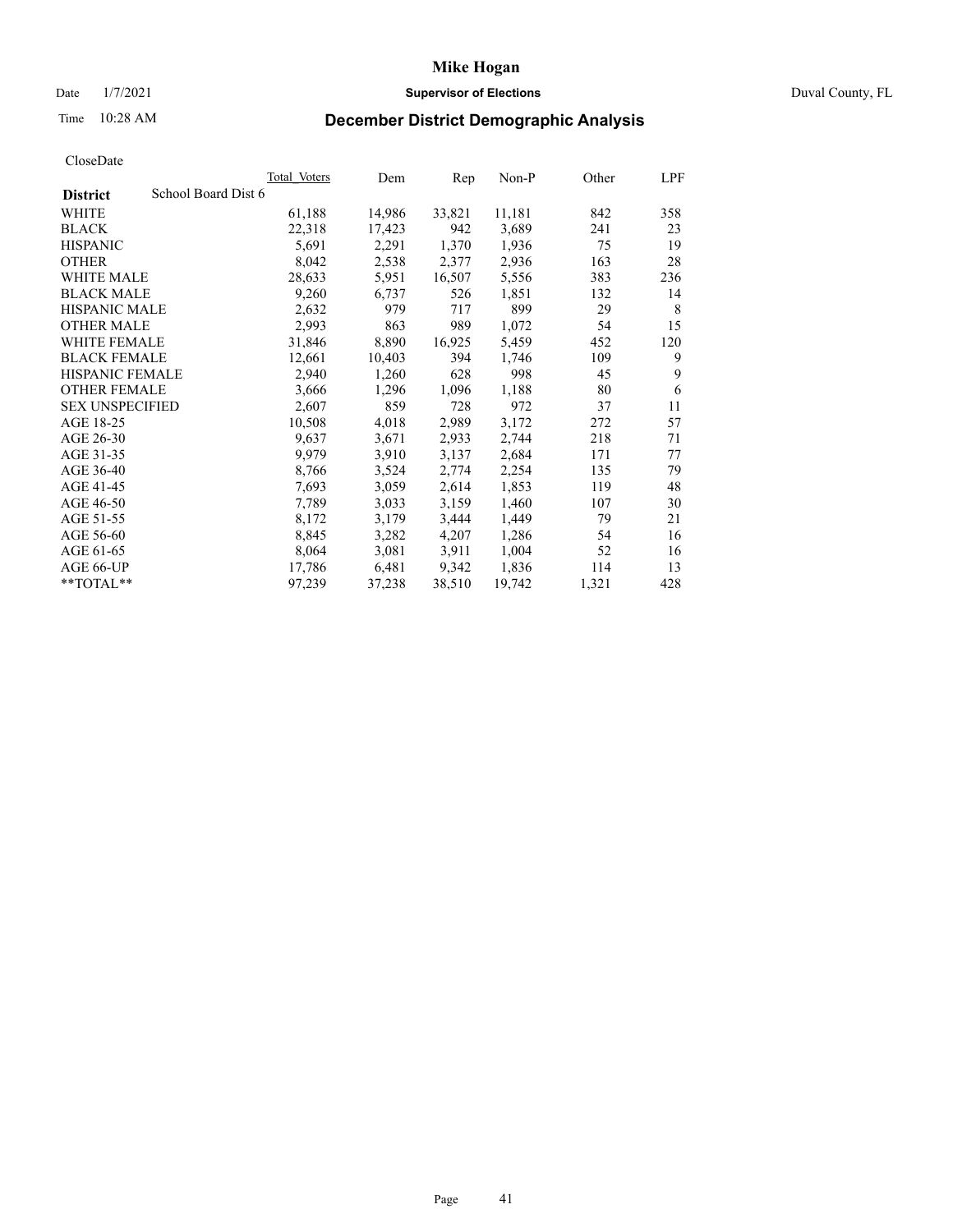## Date  $1/7/2021$  Duval County, FL

# Time 10:28 AM **December District Demographic Analysis**

|                        |                     | Total Voters | Dem    | Rep    | $Non-P$ | Other | <b>LPF</b> |
|------------------------|---------------------|--------------|--------|--------|---------|-------|------------|
| <b>District</b>        | School Board Dist 7 |              |        |        |         |       |            |
| WHITE                  |                     | 79,777       | 18,089 | 43,915 | 16,172  | 1,168 | 433        |
| <b>BLACK</b>           |                     | 12,970       | 9,475  | 615    | 2,636   | 222   | 22         |
| <b>HISPANIC</b>        |                     | 7,662        | 2,739  | 2,185  | 2,607   | 95    | 36         |
| <b>OTHER</b>           |                     | 12,499       | 3,962  | 3,509  | 4,792   | 185   | 51         |
| WHITE MALE             |                     | 37,136       | 6,956  | 21,233 | 8,161   | 502   | 284        |
| <b>BLACK MALE</b>      |                     | 5,504        | 3,652  | 344    | 1,392   | 109   | 7          |
| <b>HISPANIC MALE</b>   |                     | 3,430        | 1,097  | 1,059  | 1,208   | 41    | 25         |
| <b>OTHER MALE</b>      |                     | 5,042        | 1,425  | 1,509  | 2,010   | 67    | 31         |
| WHITE FEMALE           |                     | 41,848       | 10,959 | 22,293 | 7,799   | 652   | 145        |
| <b>BLACK FEMALE</b>    |                     | 7,284        | 5,697  | 260    | 1,201   | 111   | 15         |
| HISPANIC FEMALE        |                     | 4,091        | 1,588  | 1,096  | 1,345   | 52    | 10         |
| <b>OTHER FEMALE</b>    |                     | 5,798        | 2,126  | 1,612  | 1,955   | 90    | 15         |
| <b>SEX UNSPECIFIED</b> |                     | 2,775        | 765    | 818    | 1,136   | 46    | 10         |
| AGE 18-25              |                     | 13,861       | 4,603  | 4,766  | 4,007   | 393   | 92         |
| AGE 26-30              |                     | 11,680       | 3,832  | 4,014  | 3,474   | 261   | 99         |
| AGE 31-35              |                     | 10,700       | 3,492  | 3,776  | 3,144   | 185   | 103        |
| AGE 36-40              |                     | 9,458        | 2,897  | 3,534  | 2,801   | 150   | 76         |
| AGE 41-45              |                     | 8,417        | 2,593  | 3,255  | 2,402   | 117   | 50         |
| AGE 46-50              |                     | 8,923        | 2,517  | 4,002  | 2,228   | 127   | 49         |
| AGE 51-55              |                     | 8,996        | 2,440  | 4,463  | 1,963   | 109   | 21         |
| AGE 56-60              |                     | 9,592        | 2,568  | 5,149  | 1,786   | 78    | 11         |
| AGE 61-65              |                     | 8,645        | 2,511  | 4,652  | 1,386   | 78    | 18         |
| AGE 66-UP              |                     | 22,636       | 6,812  | 12,613 | 3,016   | 172   | 23         |
| **TOTAL**              |                     | 112,908      | 34,265 | 50,224 | 26,207  | 1,670 | 542        |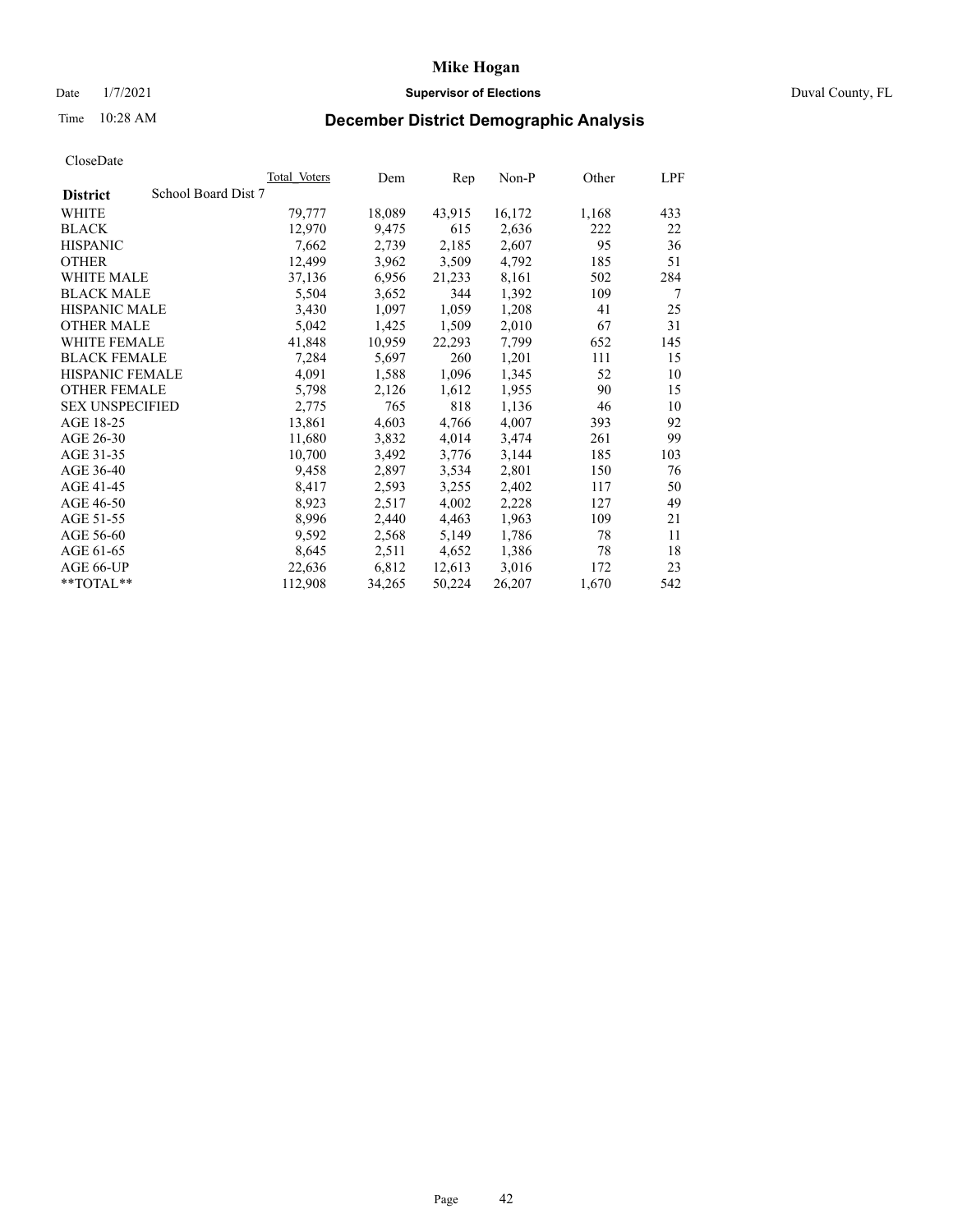## Date  $1/7/2021$  Duval County, FL

# Time 10:28 AM **December District Demographic Analysis**

| Total Voters                    | Dem     | Rep     | $Non-P$ | Other | LPF   |
|---------------------------------|---------|---------|---------|-------|-------|
| Florida Senate Dist 4           |         |         |         |       |       |
| 236,614                         | 52,208  | 131,870 | 47,977  | 3,262 | 1,297 |
| 43,665                          | 32,937  | 2,063   | 8,050   | 566   | 49    |
| 20,024                          | 7,213   | 5,705   | 6,763   | 269   | 74    |
| 33,330                          | 9,783   | 10,289  | 12,638  | 475   | 145   |
| 111,947                         | 20,113  | 65,034  | 24,432  | 1,503 | 865   |
| 18,960                          | 13,144  | 1,189   | 4,298   | 299   | 30    |
| 9,077                           | 2,877   | 2,843   | 3,186   | 126   | 45    |
| 13,128                          | 3,533   | 4,287   | 5,059   | 169   | 80    |
| 122,121                         | 31,570  | 65,525  | 22,876  | 1,730 | 420   |
| 24,062                          | 19,345  | 848     | 3,590   | 261   | 18    |
| HISPANIC FEMALE<br>10,530       | 4,189   | 2,763   | 3,415   | 138   | 25    |
| 15,226                          | 5,066   | 4,786   | 5,100   | 226   | 48    |
| 8,578<br><b>SEX UNSPECIFIED</b> | 2,304   | 2,652   | 3,468   | 120   | 34    |
| 38,017                          | 12,321  | 13,162  | 11,272  | 1,013 | 249   |
| 32,019                          | 9,954   | 11,554  | 9,591   | 643   | 277   |
| 31,538                          | 9,805   | 11,611  | 9,334   | 514   | 274   |
| 29,259                          | 8,881   | 11,075  | 8,627   | 441   | 235   |
| 25,880                          | 8,108   | 10,183  | 7,088   | 344   | 157   |
| 27,236                          | 8,178   | 12,249  | 6,317   | 357   | 135   |
| 27,578                          | 7,950   | 13,794  | 5,466   | 289   | 79    |
| 29,935                          | 8,311   | 16,038  | 5,241   | 293   | 52    |
| 26,936                          | 8,220   | 14,281  | 4,149   | 240   | 46    |
| 65,235                          | 20,413  | 35,980  | 8,343   | 438   | 61    |
| 333,633                         | 102,141 | 149,927 | 75,428  | 4,572 | 1,565 |
|                                 |         |         |         |       |       |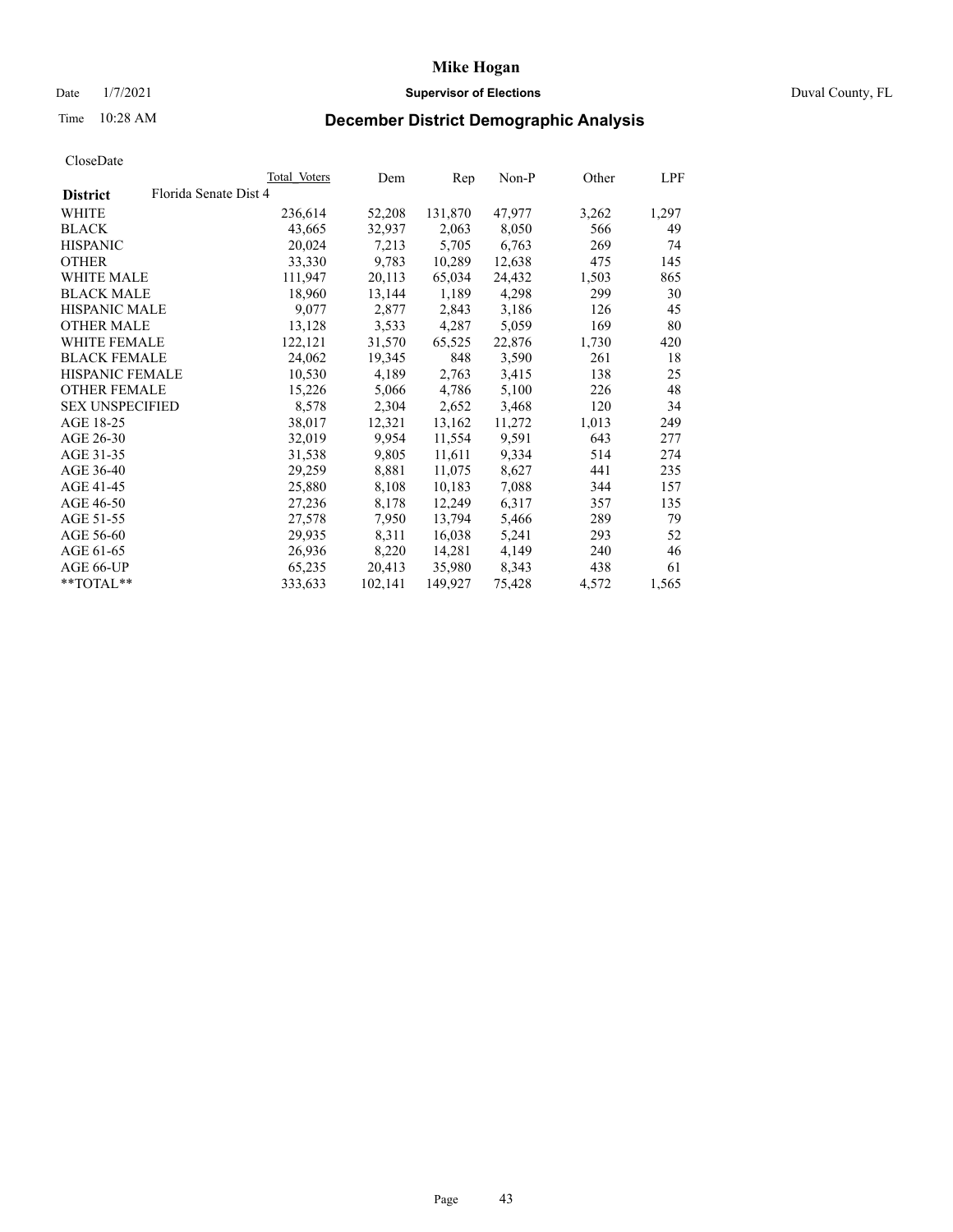# Date 1/7/2021 **Supervisor of Elections** Duval County, FL

# Time 10:28 AM **December District Demographic Analysis**

|                        |                       | Total Voters | Dem     | Rep    | Non-P  | Other | LPF   |
|------------------------|-----------------------|--------------|---------|--------|--------|-------|-------|
| <b>District</b>        | Florida Senate Dist 6 |              |         |        |        |       |       |
| WHITE                  |                       | 145,932      | 38,597  | 74,270 | 29,977 | 2,197 | 891   |
| <b>BLACK</b>           |                       | 145,937      | 120,253 | 4,703  | 19,742 | 1,101 | 138   |
| <b>HISPANIC</b>        |                       | 18,582       | 7,691   | 3,962  | 6,614  | 252   | 63    |
| <b>OTHER</b>           |                       | 28,934       | 10,708  | 6,505  | 11,192 | 416   | 113   |
| WHITE MALE             |                       | 67,915       | 15,344  | 36,222 | 14,758 | 991   | 600   |
| <b>BLACK MALE</b>      |                       | 58,482       | 45,554  | 2,450  | 9,804  | 594   | 80    |
| <b>HISPANIC MALE</b>   |                       | 8,261        | 3,121   | 2,019  | 2,981  | 106   | 34    |
| <b>OTHER MALE</b>      |                       | 10,583       | 3,547   | 2,756  | 4,074  | 148   | 58    |
| <b>WHITE FEMALE</b>    |                       | 76,108       | 22,749  | 37,207 | 14,686 | 1,183 | 283   |
| <b>BLACK FEMALE</b>    |                       | 84,675       | 72,584  | 2,161  | 9,379  | 494   | 57    |
| <b>HISPANIC FEMALE</b> |                       | 9,852        | 4,365   | 1,854  | 3,464  | 141   | 28    |
| <b>OTHER FEMALE</b>    |                       | 12,695       | 5,388   | 2,934  | 4,139  | 199   | 35    |
| <b>SEX UNSPECIFIED</b> |                       | 10,809       | 4,596   | 1,837  | 4,236  | 110   | 30    |
| AGE 18-25              |                       | 40,208       | 20,020  | 6,923  | 12,251 | 829   | 185   |
| AGE 26-30              |                       | 35,157       | 17,413  | 6,886  | 10,024 | 601   | 233   |
| AGE 31-35              |                       | 34,340       | 17,597  | 6,959  | 9,032  | 528   | 224   |
| AGE 36-40              |                       | 30,146       | 15,732  | 6,480  | 7,353  | 403   | 178   |
| AGE 41-45              |                       | 26,015       | 13,728  | 5,918  | 5,917  | 347   | 105   |
| AGE 46-50              |                       | 26,540       | 13,884  | 7,158  | 5,089  | 318   | 91    |
| AGE 51-55              |                       | 26,914       | 14,247  | 7,914  | 4,455  | 239   | 59    |
| AGE 56-60              |                       | 29,892       | 15,664  | 9,690  | 4,251  | 238   | 49    |
| AGE 61-65              |                       | 28,029       | 15,131  | 9,260  | 3,417  | 183   | 38    |
| AGE 66-UP              |                       | 62,144       | 33,833  | 22,252 | 5,736  | 280   | 43    |
| $*$ TOTAL $*$          |                       | 339,385      | 177,249 | 89,440 | 67,525 | 3,966 | 1,205 |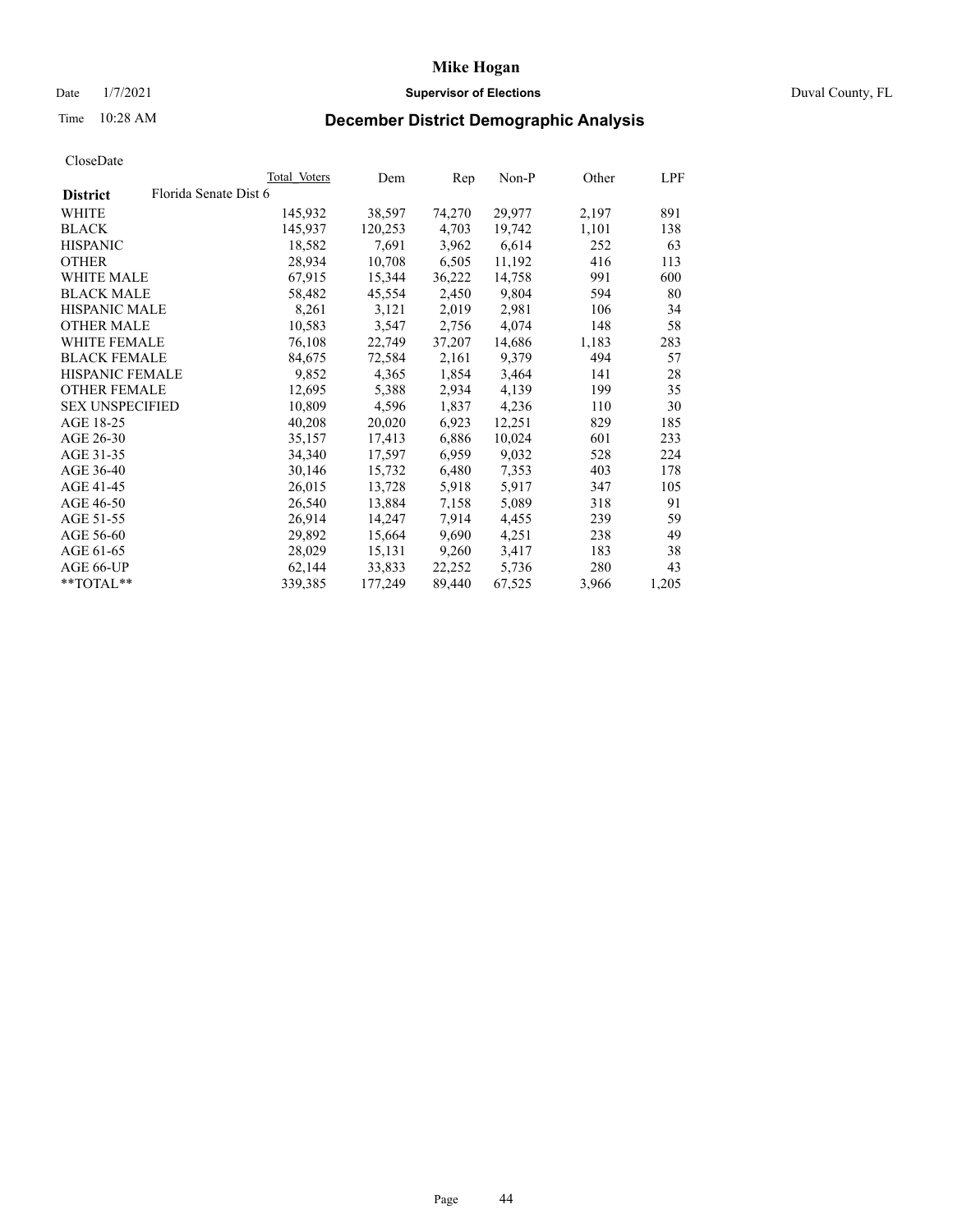# Date 1/7/2021 **Supervisor of Elections** Duval County, FL

# Time 10:28 AM **December District Demographic Analysis**

|                        |                       | Total Voters | Dem | <u>Rep</u> | Non-P | Other | <b>LPF</b> |
|------------------------|-----------------------|--------------|-----|------------|-------|-------|------------|
| <b>District</b>        | Florida Senate Dist 9 |              |     |            |       |       |            |
| WHITE                  |                       |              | 0   | 0          | 0     | 0     | 0          |
| <b>BLACK</b>           |                       |              |     |            |       |       |            |
| <b>HISPANIC</b>        |                       |              |     |            |       |       |            |
| <b>OTHER</b>           |                       |              |     |            |       |       |            |
| <b>WHITE MALE</b>      |                       |              |     |            |       |       |            |
| <b>BLACK MALE</b>      |                       |              |     |            |       |       |            |
| HISPANIC MALE          |                       |              |     |            |       |       |            |
| <b>OTHER MALE</b>      |                       |              |     |            |       |       |            |
| <b>WHITE FEMALE</b>    |                       |              |     |            |       |       |            |
| <b>BLACK FEMALE</b>    |                       |              |     |            |       |       |            |
| <b>HISPANIC FEMALE</b> |                       |              |     |            |       |       |            |
| <b>OTHER FEMALE</b>    |                       |              |     |            |       |       |            |
| <b>SEX UNSPECIFIED</b> |                       |              |     |            |       |       |            |
| AGE 18-25              |                       |              |     |            |       |       |            |
| AGE 26-30              |                       |              |     |            |       |       |            |
| AGE 31-35              |                       |              |     |            |       |       |            |
| AGE 36-40              |                       |              |     |            |       |       |            |
| AGE 41-45              |                       |              |     |            |       |       |            |
| AGE 46-50              |                       |              |     |            |       |       |            |
| AGE 51-55              |                       |              |     |            |       |       |            |
| AGE 56-60              |                       |              |     |            |       |       |            |
| AGE 61-65              |                       |              |     |            |       |       |            |
| AGE 66-UP              |                       |              |     |            |       |       |            |
| **TOTAL**              |                       |              |     |            |       |       |            |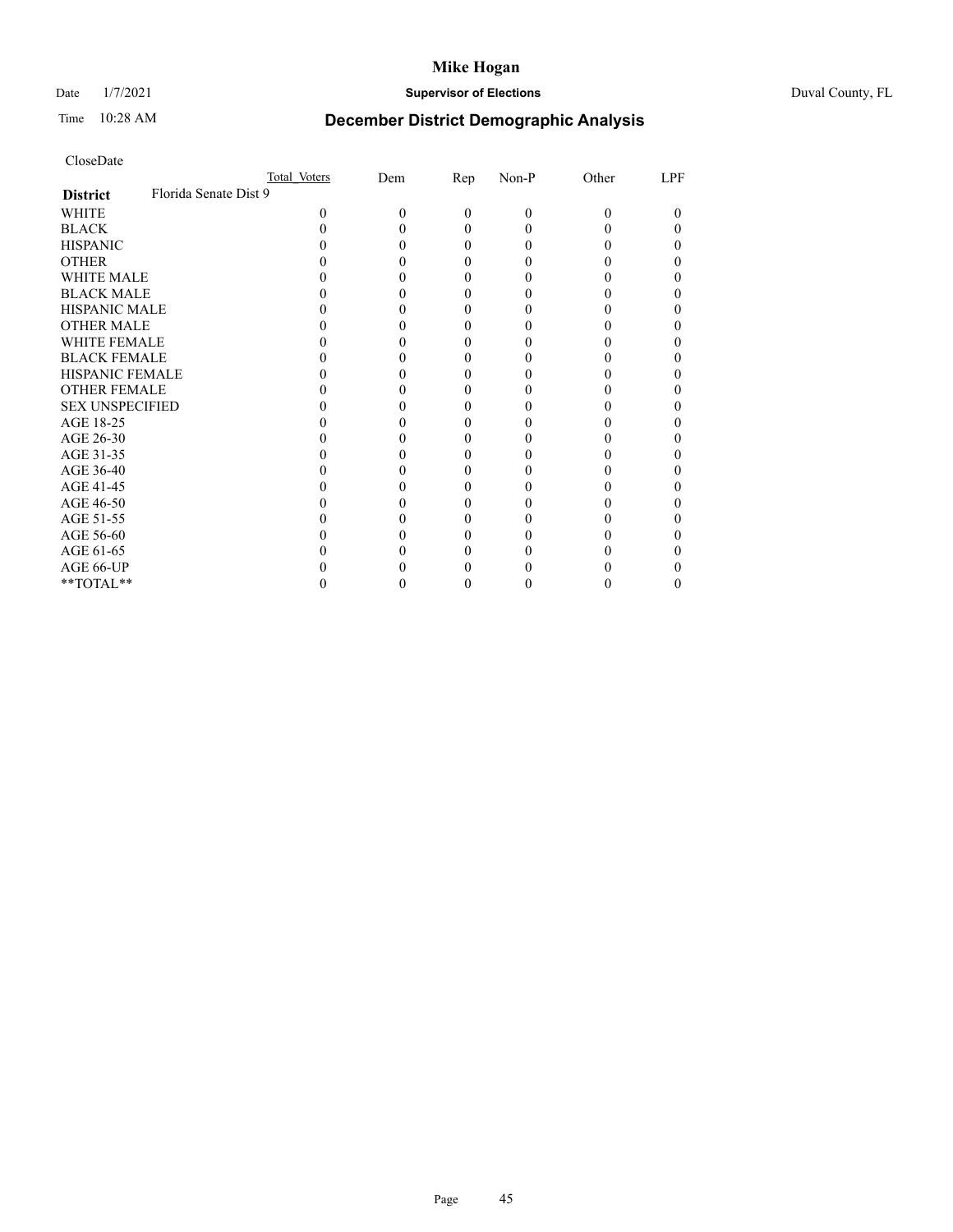# Date 1/7/2021 **Supervisor of Elections** Duval County, FL

# Time 10:28 AM **December District Demographic Analysis**

|                        | Total Voters                  | Dem   | Rep   | Non-P | Other          | LPF              |
|------------------------|-------------------------------|-------|-------|-------|----------------|------------------|
| <b>District</b>        | Jacksonville Beach District 1 |       |       |       |                |                  |
| WHITE                  | 5,376                         | 1,354 | 2,662 | 1,238 | 90             | 32               |
| <b>BLACK</b>           | 369                           | 283   | 16    | 67    | $\overline{2}$ | 1                |
| <b>HISPANIC</b>        | 198                           | 63    | 73    | 57    | 5              | $\theta$         |
| <b>OTHER</b>           | 389                           | 98    | 129   | 147   | 13             | $\overline{2}$   |
| WHITE MALE             | 2,625                         | 548   | 1,348 | 663   | 46             | 20               |
| <b>BLACK MALE</b>      | 153                           | 103   | 5     | 42    | 2              | 1                |
| <b>HISPANIC MALE</b>   | 98                            | 21    | 45    | 31    | 1              | $\mathbf{0}$     |
| <b>OTHER MALE</b>      | 143                           | 35    | 51    | 52    | 4              | 1                |
| WHITE FEMALE           | 2,705                         | 799   | 1,288 | 563   | 44             | 11               |
| <b>BLACK FEMALE</b>    | 211                           | 175   | 11    | 25    | $\overline{0}$ | $\mathbf{0}$     |
| <b>HISPANIC FEMALE</b> | 97                            | 41    | 27    | 25    | 4              | $\mathbf{0}$     |
| <b>OTHER FEMALE</b>    | 164                           | 49    | 56    | 52    | 7              | $\mathbf{0}$     |
| <b>SEX UNSPECIFIED</b> | 135                           | 27    | 49    | 55    | $\overline{2}$ | $\boldsymbol{2}$ |
| AGE 18-25              | 613                           | 191   | 215   | 185   | 17             | 5                |
| AGE 26-30              | 836                           | 208   | 359   | 247   | 17             | 5                |
| AGE 31-35              | 654                           | 181   | 243   | 212   | 11             | 7                |
| AGE 36-40              | 564                           | 152   | 216   | 179   | 10             | 7                |
| AGE 41-45              | 443                           | 113   | 186   | 129   | 13             | $\overline{2}$   |
| AGE 46-50              | 439                           | 106   | 224   | 101   | 6              | $\overline{2}$   |
| AGE 51-55              | 444                           | 112   | 230   | 94    | 6              | $\overline{c}$   |
| AGE 56-60              | 538                           | 133   | 286   | 106   | 11             | $\overline{c}$   |
| AGE 61-65              | 477                           | 169   | 230   | 72    | 6              | $\mathbf{0}$     |
| AGE 66-UP              | 1,324                         | 433   | 691   | 184   | 13             | 3                |
| **TOTAL**              | 6,332                         | 1,798 | 2,880 | 1,509 | 110            | 35               |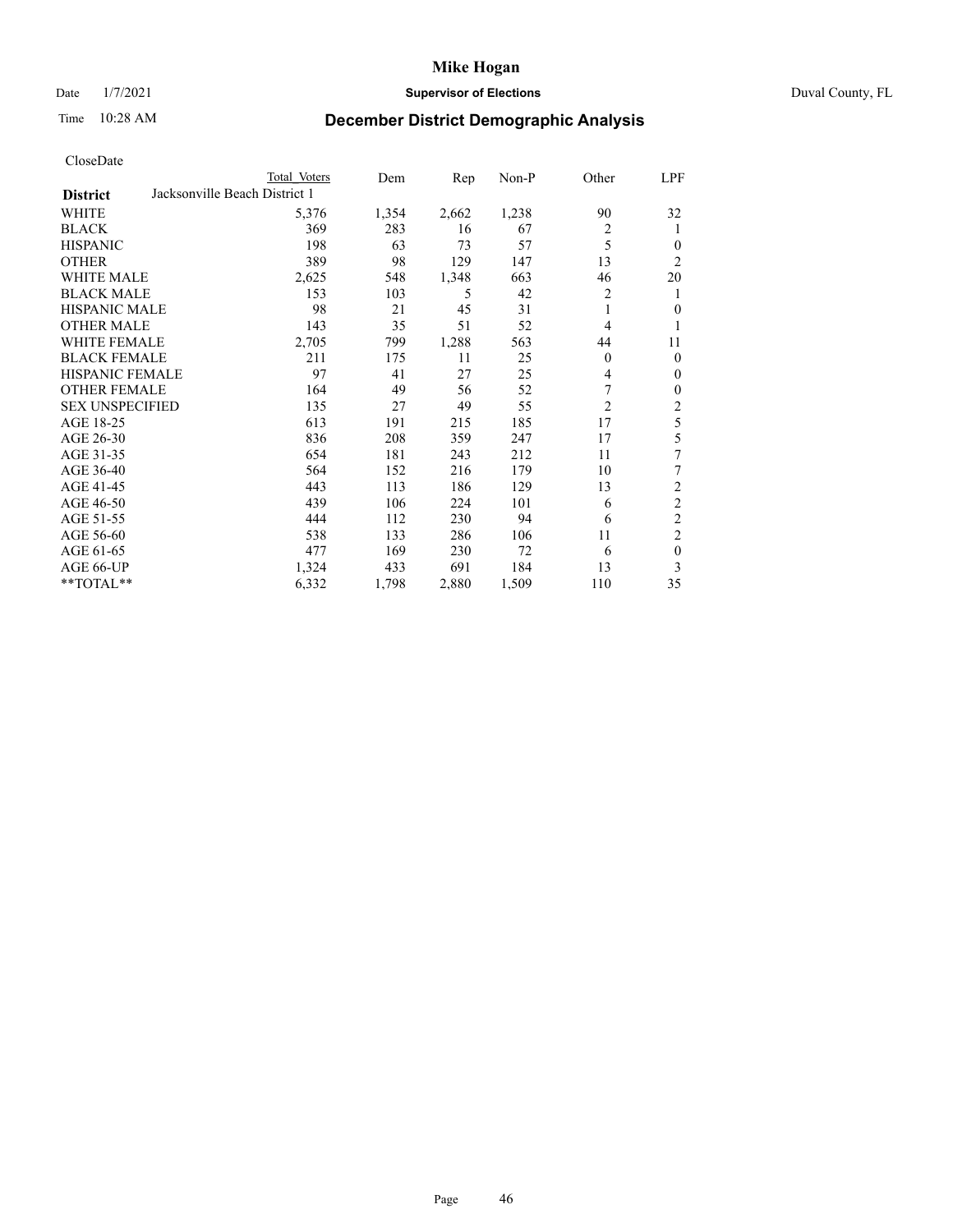# Date 1/7/2021 **Supervisor of Elections** Duval County, FL

# Time 10:28 AM **December District Demographic Analysis**

|                        |                               | Total Voters | Dem   | Rep   | $Non-P$ | Other          | LPF          |
|------------------------|-------------------------------|--------------|-------|-------|---------|----------------|--------------|
| <b>District</b>        | Jacksonville Beach District 2 |              |       |       |         |                |              |
| WHITE                  |                               | 6,591        | 1,575 | 3,567 | 1,310   | 97             | 42           |
| <b>BLACK</b>           |                               | 109          | 75    | 11    | 21      |                | 1            |
| <b>HISPANIC</b>        |                               | 155          | 57    | 55    | 40      | 3              | 0            |
| <b>OTHER</b>           |                               | 416          | 123   | 147   | 134     | 7              | 5            |
| <b>WHITE MALE</b>      |                               | 3,147        | 609   | 1,794 | 679     | 41             | 24           |
| <b>BLACK MALE</b>      |                               | 63           | 41    | 6     | 15      |                | $\mathbf{0}$ |
| <b>HISPANIC MALE</b>   |                               | 55           | 18    | 21    | 16      | $\theta$       | $\mathbf{0}$ |
| <b>OTHER MALE</b>      |                               | 166          | 44    | 70    | 47      | $\overline{c}$ | 3            |
| <b>WHITE FEMALE</b>    |                               | 3,373        | 948   | 1,741 | 611     | 55             | 18           |
| <b>BLACK FEMALE</b>    |                               | 44           | 33    | 5     | 5       | $\theta$       | 1            |
| HISPANIC FEMALE        |                               | 96           | 39    | 33    | 21      | 3              | $\mathbf{0}$ |
| <b>OTHER FEMALE</b>    |                               | 179          | 62    | 64    | 48      | 3              | 2            |
| <b>SEX UNSPECIFIED</b> |                               | 148          | 36    | 46    | 63      | 3              | $\mathbf{0}$ |
| AGE 18-25              |                               | 643          | 150   | 289   | 178     | 20             | 6            |
| AGE 26-30              |                               | 614          | 144   | 283   | 167     | 10             | 10           |
| AGE 31-35              |                               | 678          | 141   | 317   | 198     | 14             | 8            |
| AGE 36-40              |                               | 570          | 152   | 252   | 152     | 10             | 4            |
| AGE 41-45              |                               | 528          | 141   | 230   | 143     | 9              | 5            |
| AGE 46-50              |                               | 561          | 110   | 306   | 128     | 11             | 6            |
| AGE 51-55              |                               | 606          | 110   | 383   | 105     | 3              | 5            |
| AGE 56-60              |                               | 702          | 162   | 414   | 109     | 14             | 3            |
| AGE 61-65              |                               | 696          | 194   | 404   | 94      | 4              | $\theta$     |
| AGE 66-UP              |                               | 1,673        | 526   | 902   | 231     | 13             | 1            |
| **TOTAL**              |                               | 7,271        | 1,830 | 3,780 | 1,505   | 108            | 48           |
|                        |                               |              |       |       |         |                |              |